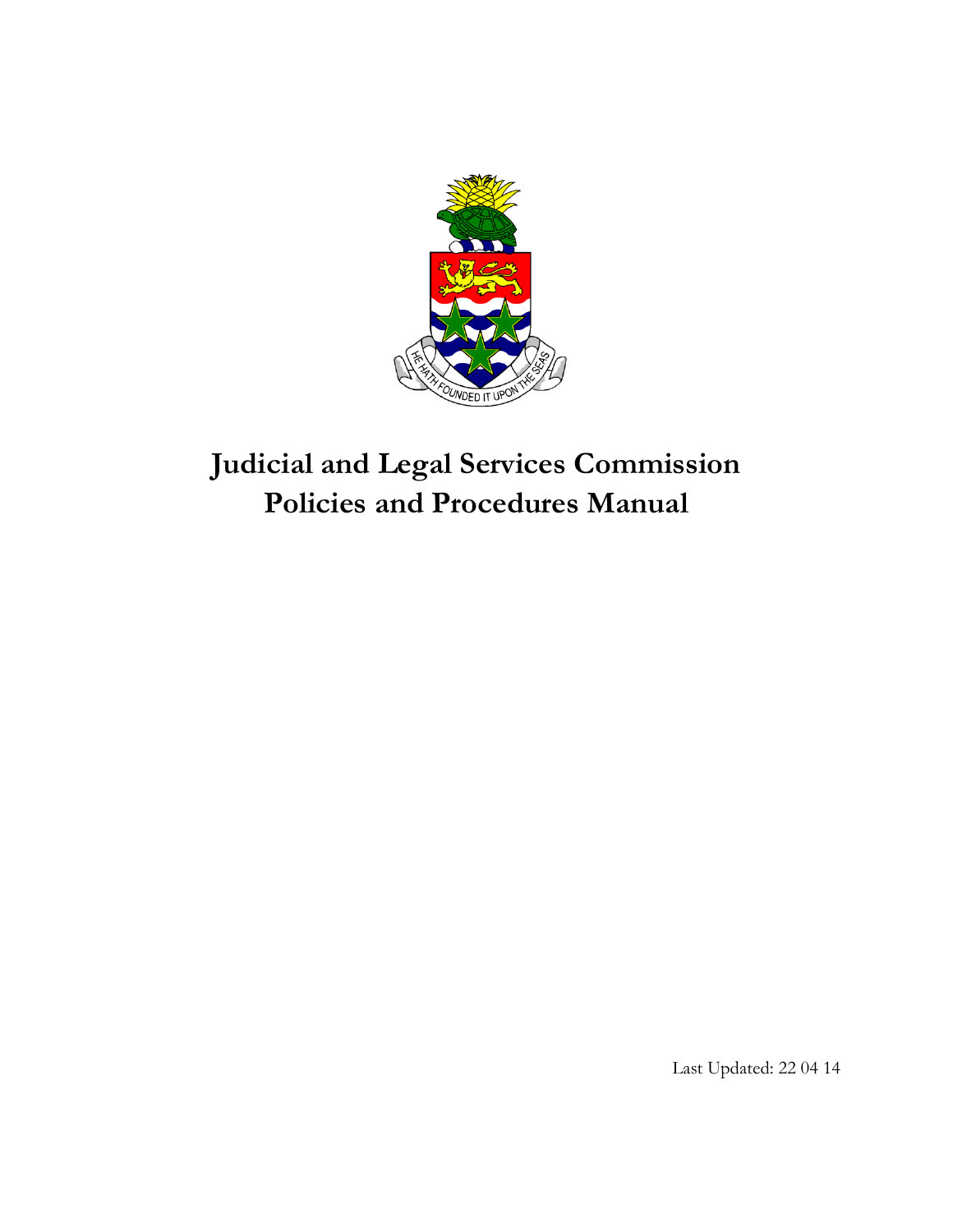#### **Preface**

The purpose of this manual is to act as an operational guide for the Judicial and Legal Services Commission (the "JLSC" or the "Commission").

It sets out the internal procedures, rules and processes that the Commission has established to govern its operation. It is published on the Commission's website to assist members of the public to understand the operation of the Commission, and includes procedures necessary to file a complaint under the Constitution.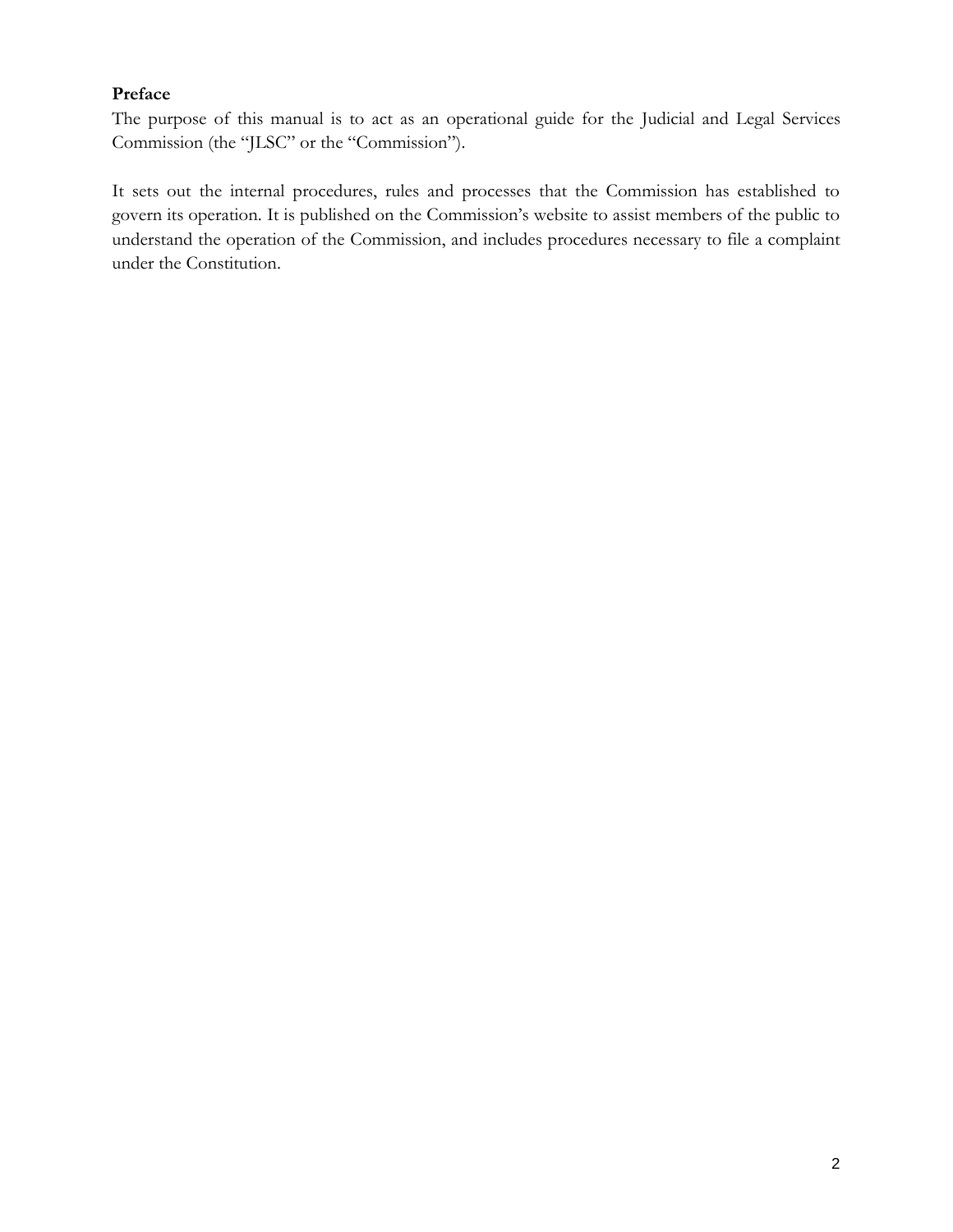#### Contents

| 2.1                                                                               |  |
|-----------------------------------------------------------------------------------|--|
| 2.2                                                                               |  |
| 2.3                                                                               |  |
| 2.4                                                                               |  |
| 2.5 Power to make Appointments, to Remove and to Exercise Disciplinary Control 12 |  |
|                                                                                   |  |
|                                                                                   |  |
|                                                                                   |  |
| 3.1                                                                               |  |
|                                                                                   |  |
|                                                                                   |  |
|                                                                                   |  |
|                                                                                   |  |
|                                                                                   |  |
|                                                                                   |  |
|                                                                                   |  |
|                                                                                   |  |
|                                                                                   |  |
|                                                                                   |  |
|                                                                                   |  |
|                                                                                   |  |
|                                                                                   |  |
|                                                                                   |  |
| 4.2                                                                               |  |
|                                                                                   |  |
|                                                                                   |  |
|                                                                                   |  |
| 5.2                                                                               |  |
|                                                                                   |  |
| 5.4                                                                               |  |
|                                                                                   |  |
|                                                                                   |  |
|                                                                                   |  |
|                                                                                   |  |
|                                                                                   |  |
| 6.4                                                                               |  |
| 6.5                                                                               |  |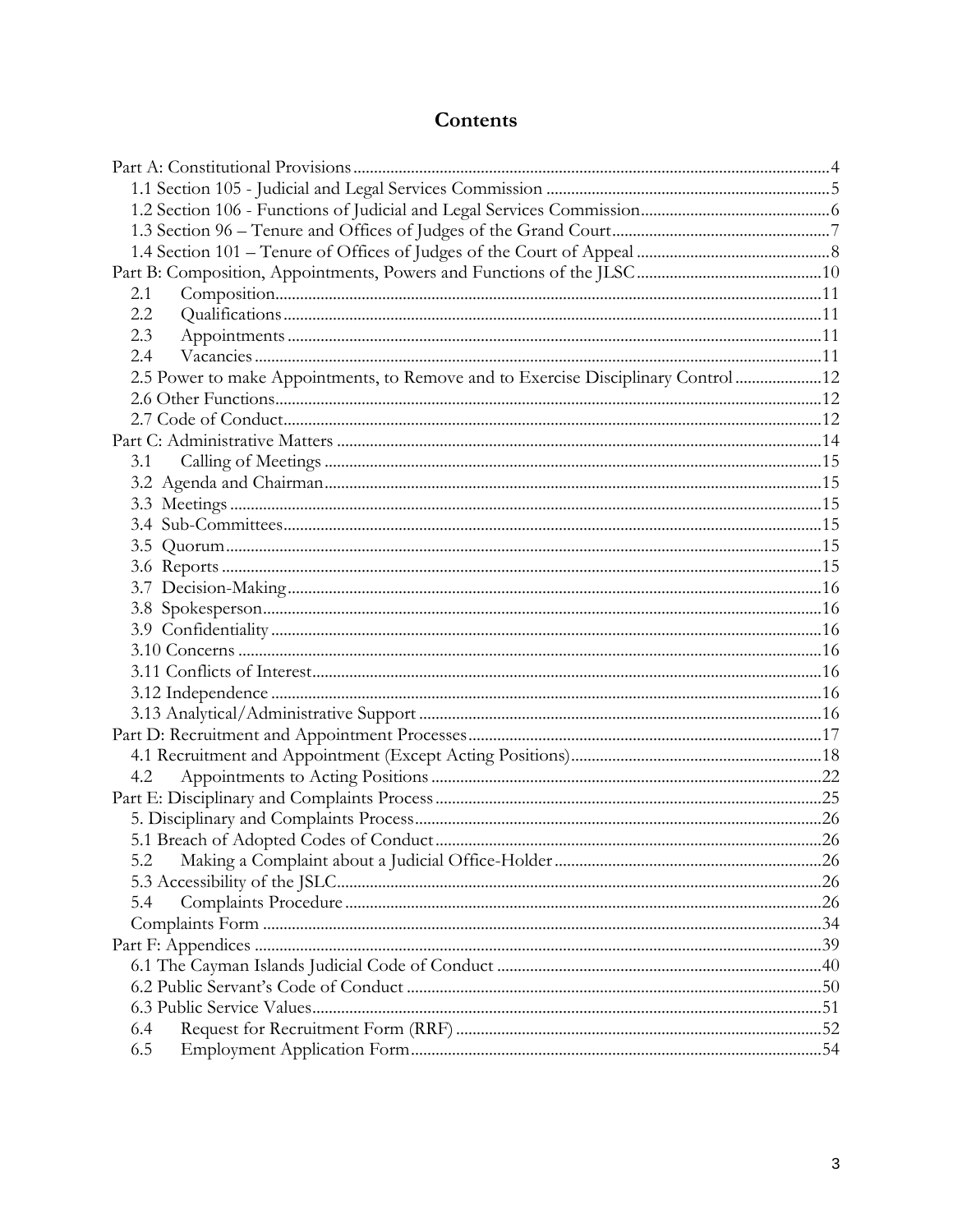<span id="page-3-0"></span>**Part A: Constitutional Provisions**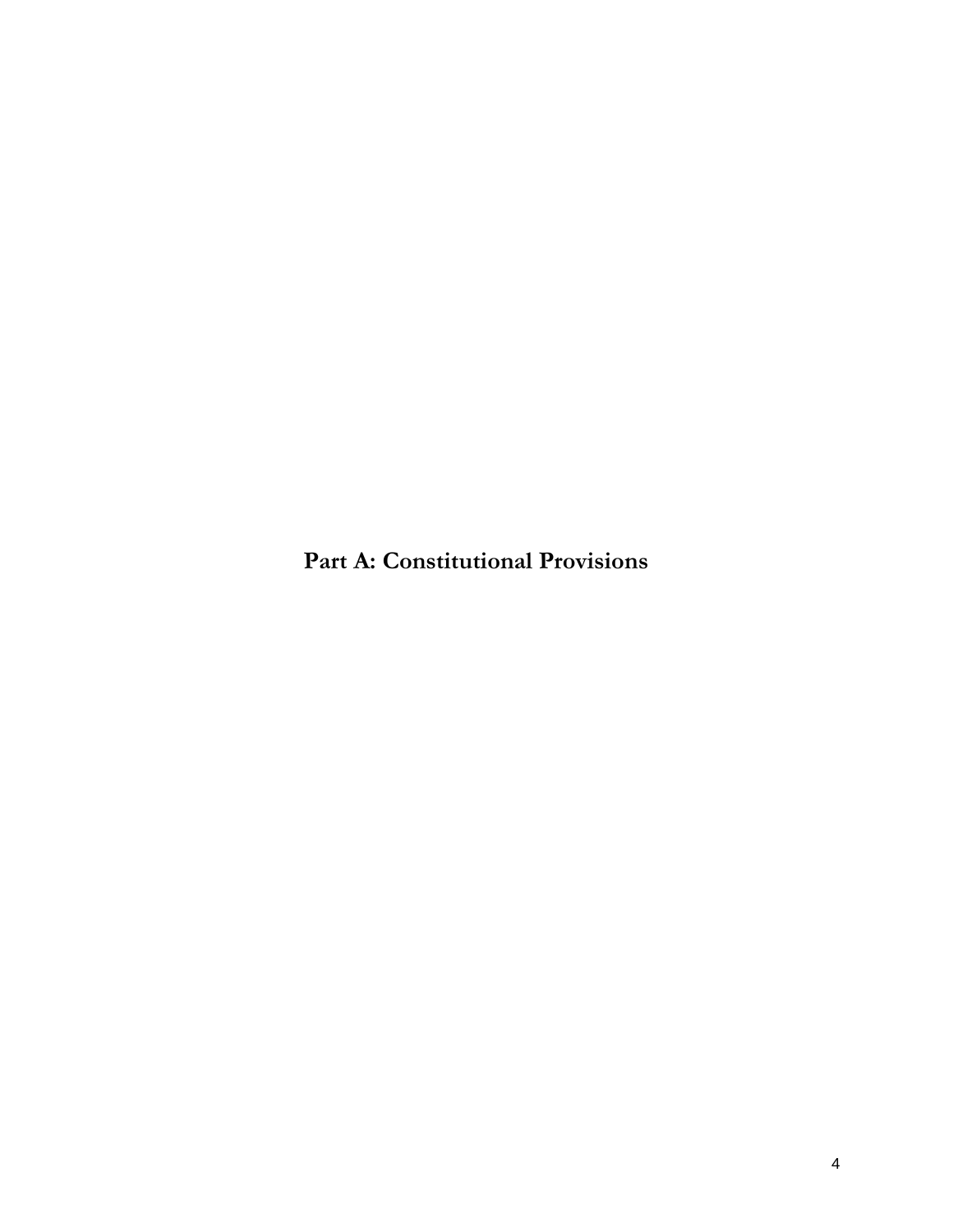The constitutional provisions relating to the JLSC, namely Sections 105 and 106 of the Cayman Islands Constitution Order 2009 (the "Constitution Order"), are as follows:

#### <span id="page-4-0"></span>**1.1 Section 105 - Judicial and Legal Services Commission**

(1) There shall be in and for the Cayman Islands a Judicial and Legal Services Commission which shall consist of –

- (a) a Chairman and one other member, neither of whom shall be a lawyer, appointed by the Governor, acting after consultation with the Premier and the Leader of the Opposition;
- (b) the President of the Court of Appeal, *ex officio*;
- (c) a person appointed by the Governor, acting in his or her discretion, who holds or has held high judicial office in the Cayman Islands and has recent personal knowledge of the courts in the Cayman Islands;
- (d) two persons appointed by the Governor, acting in his or her discretion, who hold or have held high judicial office in a Commonwealth country or Ireland, but do not currently hold such office in the Cayman Islands; and
- (e) two attorneys-at-law qualified to practise in the Cayman Islands, one with experience in Government service and one with experience in private practice, appointed by the Governor, acting after consultation with representatives of legal professional organisations in the Cayman Islands and, where appropriate, the Attorney General.

(2) No person shall be qualified to be appointed to the Judicial and Legal Services Commission if he or she is a member of, or a candidate for election to, the Legislative Assembly or (except for appointment under subsection  $(1)(e)$ ) holds or is acting in any public office.

(3) The office of a member of the Judicial and Legal Services Commission shall become vacant -

- (a) at the expiration of five years from the date of his or her appointment or such earlier time as may be specified in the instrument by which he or she was appointed;
- (b) if he or she resigns office by writing under his or her hand addressed to the Governor;
- (c) if he or she becomes a member of, or a candidate for election to, the Legislative Assembly, or (except for a member appointed under subsection  $(1)(e)$ ) is appointed to or to act in any public office; or
- (d) if the Governor, acting in his or her discretion, directs that he or she shall be removed from office for inability to discharge the functions of that office (whether arising from infirmity of body or mind or any other cause) or for misbehaviour.

(4) If the office of a member of the Judicial and Legal Services Commission becomes vacant or if such a member is for any reason unable to perform the functions of that office, the Governor, acting in accordance with subsection (1) for the appointment of that member, may appoint another suitably qualified person to that office for the unexpired term of the previous holder of the office or until the holder of the office is able to resume his or her functions.

(5) Any decision of the Judicial and Legal Services Commission shall require the concurrence of not less than five members of the Commission, and the Commission shall take its decisions in such form and manner as it may determine; but any decision relating to the appointment of the President of the Court of Appeal or the Chief Justice shall require the concurrence of at least two members of the Commission who have judicial experience.

(6) In the exercise of their functions, the Judicial and Legal Services Commission and its members shall not be subject to the direction or control of any other person or authority.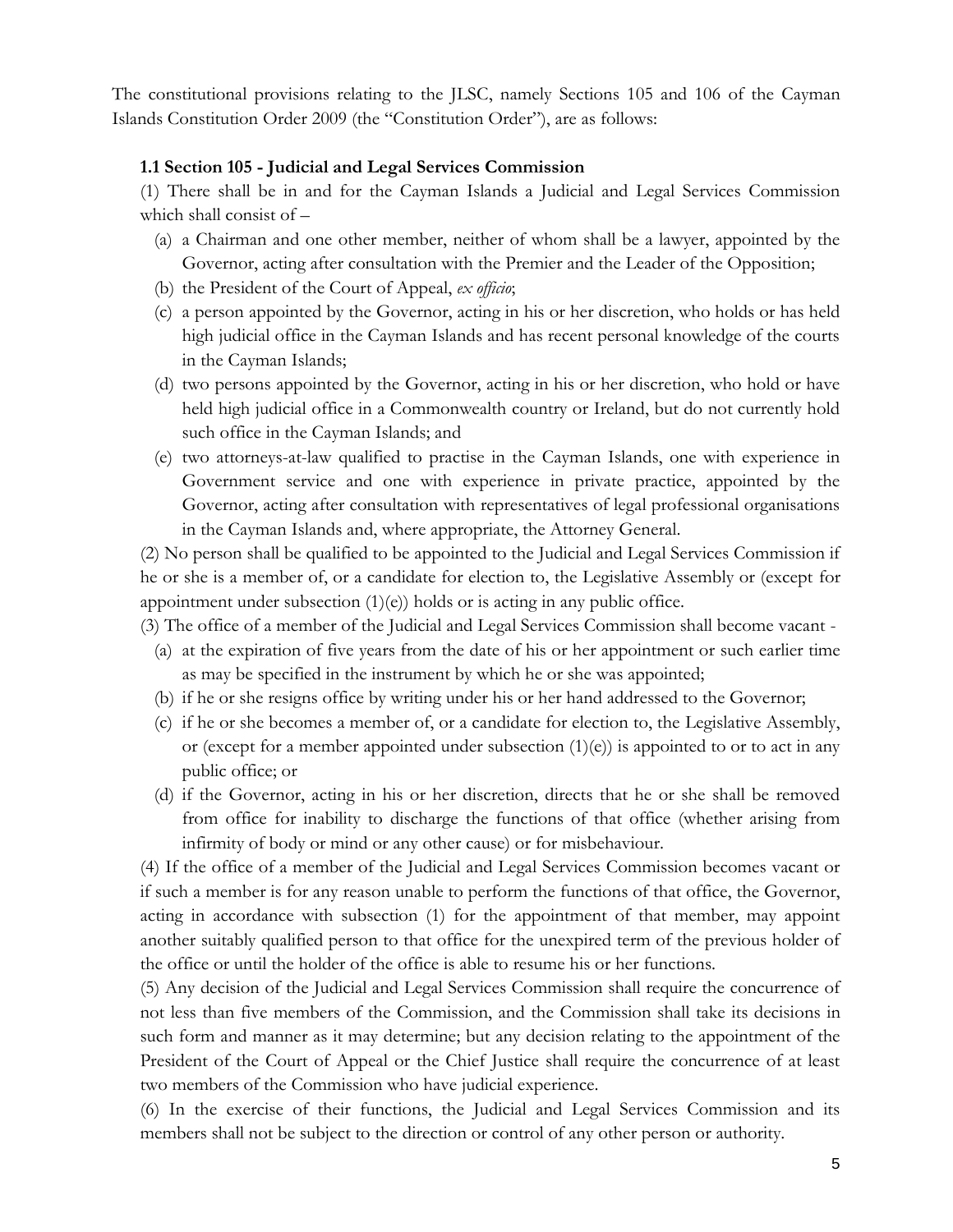(7) The Judicial and Legal Services Commission may regulate its own procedure, which may include meeting by teleconference or other electronic means of communication.

#### <span id="page-5-0"></span>**1.2 Section 106 - Functions of Judicial and Legal Services Commission**

(1) Power to make appointments to the offices to which this section applies, and to remove and to exercise disciplinary control over persons holding or acting in such offices, shall vest in the Governor, acting in accordance with the advice of the Judicial and Legal Services Commission; but the Governor, acting in his or her discretion, may act otherwise than in accordance with that advice if he or she determines that compliance with that advice would prejudice Her Majesty's service.

(2) Before exercising the powers vested in the Governor by subsection (1) the Governor may, acting in his or her discretion, once refer the advice of the Judicial and Legal Services Commission back to the Commission for reconsideration by it.

(3) If the Judicial and Legal Services Commission, having reconsidered its original advice under subsection (2), substitutes for it different advice, subsection (2) shall apply to that different advice as it applies to the original advice.

(4) This section applies to the offices of—

- (a) Chief Justice and other judge of the Grand Court;
- (b) President of the Court of Appeal and other judge of the Court of Appeal;
- (c) Attorney General;
- (d) Director of Public Prosecutions;
- (e) Magistrate;
- (f) such other offices in the public service, for appointment to which persons are required to possess legal qualifications, as may be prescribed by any law enacted by the Legislature.

(5) No member of the Judicial and Legal Services Commission shall participate in any proceedings of the Commission which affect him or her personally.

(6) In cases where the Judicial and Legal Services Commission conducts an inquiry under section 96(4) or 101(4), the President of the Court of Appeal and any current judge of the Grand Court who is a member of the Commission shall not participate in that inquiry other than as a witness.

(7) A person holding the office of Attorney General, Director of Public Prosecutions or Magistrate may only be removed from office for inability to discharge the functions of his or her office (whether arising from infirmity of body or mind or any other cause) or for misbehaviour.

(8) Where the issue of the removal from office of any person holding one of the offices mentioned in subsection (4)(c), (d), (e) or (f) has been referred to the Judicial and Legal Services Commission, the Governor may, acting after consultation with the Commission, suspend that person from performing the functions of his or her office pending the outcome of the referral.

(9) Any suspension, removal or disciplinary action taken under this section shall be carried out in accordance with the highest appropriate standards of procedural fairness.

(10) The Judicial and Legal Services Commission shall –

- (a) draw up a code of conduct for the judiciary and a procedure for dealing with complaints; and
- (b) have such other functions as may be conferred on it by a law enacted by the Legislature.
- (11) Subject to subsection (6), this section is without prejudice to sections 96 and 101.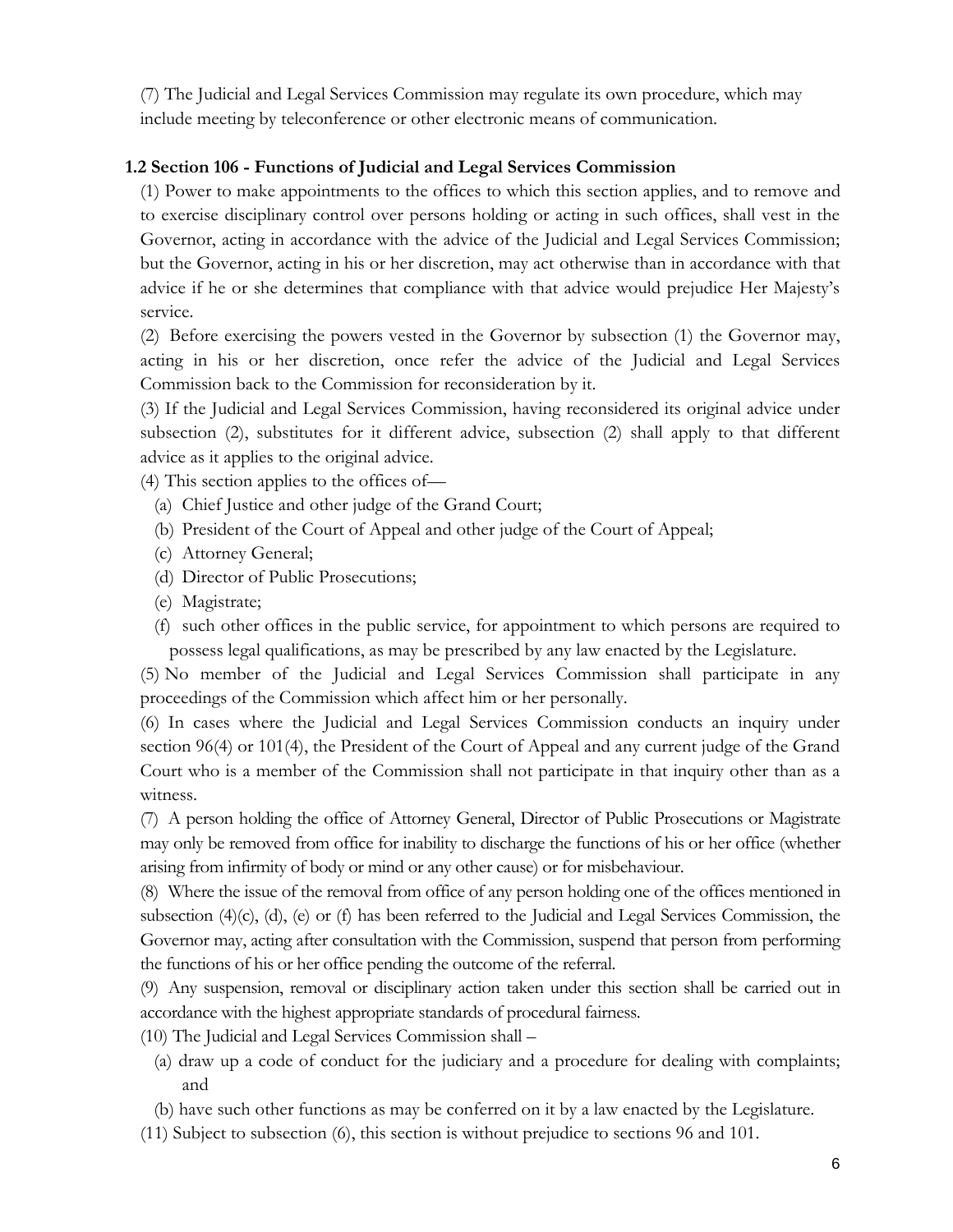#### **The JLSC is also referred to in the Constitution in the following Sections:**

#### <span id="page-6-0"></span>**1.3 Section 96 – Tenure and Offices of Judges of the Grand Court**

(1) Subject to this section and section 95(4)\*, a judge of the Grand Court shall vacate his or her office when he or she attains the age of 65 years; but -

- (a) the Governor may permit a judge who attains the age of 65 years to continue in office until he or she has attained such later age, not exceeding the age of 70 years, as may have been agreed between that judge and the Governor following the recommendation of the Judicial and Legal Services Commission;
- (b) a judge who has attained the age at which he or she would otherwise vacate office under this subsection may continue in office for such period as may be necessary to enable him or her to deliver judgment or to do any other thing in relation to any proceeding commenced before him or her before he or she attained that age.

(2)A judge of the Grand Court may be removed from office only for inability to discharge the functions of his or her office (whether arising from infirmity of body or mind or any other cause) or for misbehaviour, and shall not be so removed except in accordance with subsection (3).

(3)A judge of the Grand Court shall be removed from office by the Governor by instrument under the public seal if the question of the removal of that judge from office has, at the request of the Governor made in pursuance of subsection (4), been referred by Her Majesty to the Judicial Committee of Her Majesty's Privy Council under section 4 of the Judicial Committee Act 1833 or any other enactment enabling Her Majesty in that behalf, and the Judicial Committee has advised Her Majesty that the judge ought to be removed from office for inability as aforesaid or misbehaviour.

(4) If the Governor considers that the question of removing a judge of the Grand Court from office for inability as aforesaid or misbehaviour ought to be investigated, then-

- (a) the Governor shall refer the matter to the Judicial and Legal Services Commission;
- (b) the Judicial and Legal Services Commission shall inquire into the matter and report on the facts of it to the Governor and advise the Governor whether he or she should request that the question of the removal of that judge should be referred by Her Majesty to the Judicial Committee; and
- (c) if the Judicial and Legal Services Commission so advises, the Governor shall request that the question should be referred accordingly.

(5) The Commissions of Inquiry Law as in force on the appointed day shall, subject to this section, apply as nearly as may be in relation to the Judicial and Legal Services Commission conducting inquiries under subsection (4) or, as the context may require, to the members of that Commission as it applies in relation to Commissions or Commissioners appointed under that Law.

(6) If the question of removing a judge of the Grand Court from office has been referred to the Judicial and Legal Services Commission under subsection (4), the Governor may suspend the judge from performing the functions of his or her office, and any such suspension may at any time be revoked by the Governor, and shall in any case cease to have effect –

(a) if the Judicial and Legal Services Commission advises the Governor that he or she should not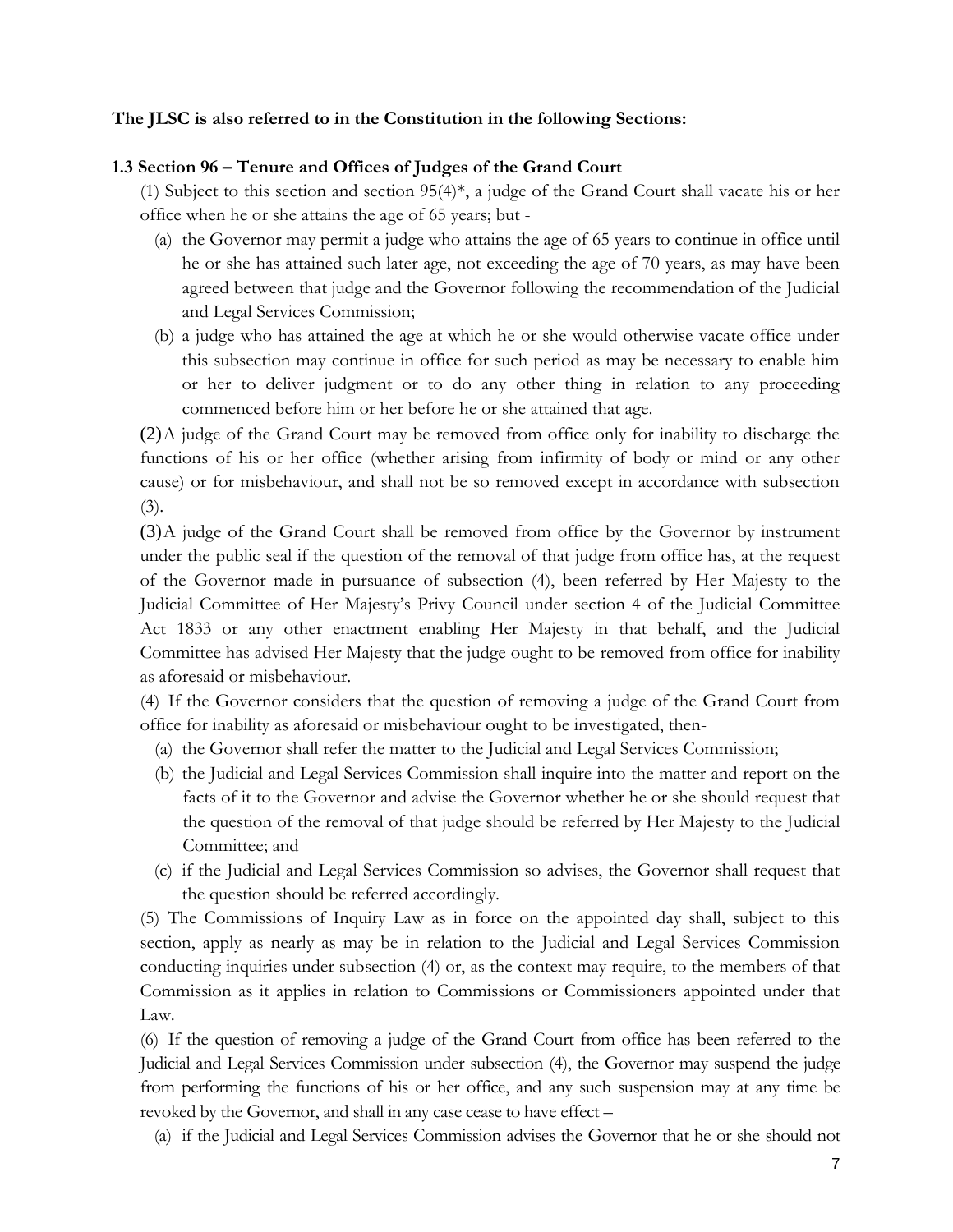request that the question of the removal of the judge be referred by Her Majesty to the Judicial Committee; or

(b) if the Judicial Committee advises Her Majesty that the judge ought not to be removed from office.

(7) The powers conferred on the Governor by this section shall be exercised by the Governor acting in his or her discretion.

\*95(4) It shall be lawful for a person qualified for appointment as a judge of the Grand Court to be so appointed (regardless of his or her age) for such term as may be specified in the instrument of appointment, and section 96 shall have effect in relation to any person so appointed as if he or she would attain the retiring age applicable to that office on the day on which the specified term expires.

#### <span id="page-7-0"></span>**1.4 Section 101 – Tenure of Offices of Judges of the Court of Appeal**

(1) The judges of the Court of Appeal shall be appointed for such period as may be specified in their respective instruments of appointment; but a person whose appointment as a judge of the Court of Appeal has expired may, with the permission of the Governor, acting in his or her discretion, continue in office for such period as may be necessary to enable him or her to deliver judgment or to do any other thing in relation to any proceeding previously commenced before him or her.

(2)A judge of the Court of Appeal may be removed from office only for inability to discharge the functions of his or her office (whether arising from infirmity of body or mind or any other cause) or for misbehaviour, and shall not be so removed except in accordance with subsection (3).

(3)A judge of the Court of Appeal shall be removed from office by the Governor by instrument under the public seal if the question of the removal of that judge from office has, at the request of the Governor made in pursuance of subsection (4), been referred by Her Majesty to the Judicial Committee of Her Majesty's Privy Council under section 4 of the Judicial Committee Act 1833 or any other enactment enabling Her Majesty in that behalf, and the Judicial Committee has advised Her Majesty that the judge ought to be removed from office for inability as aforesaid or misbehaviour.

(4)If the Governor considers that the question of removing a judge of the Court of Appeal from office for inability as aforesaid or misbehaviour ought to be investigated, then –

- (a) the Governor shall refer the matter to the Judicial and Legal Services Commission;
- (b) the Judicial and Legal Services Commission shall inquire into the matter and report on the facts of it to the Governor and advise the Governor whether he or she should request that the question of the removal of that judge should be referred by Her Majesty to the Judicial Committee; and
- (c) if the Judicial and Legal Services Commission so advises, the Governor shall request that the question should be referred accordingly.

(5) The Commissions of Inquiry Law as in force on the appointed day shall, subject to this section, apply as nearly as may be in relation to the Judicial and Legal Services Commission conducting inquiries under subsection (4) or, as the context may require, to the members of that Commission as it applies to Commissions or Commissioners appointed under that Law.

(6) If the question of removing a judge of the Court of Appeal from office has been referred to the Judicial and Legal Services Commission under subsection (4), the Governor may suspend the judge from performing the functions of his or her office, and any such suspension may at any time be revoked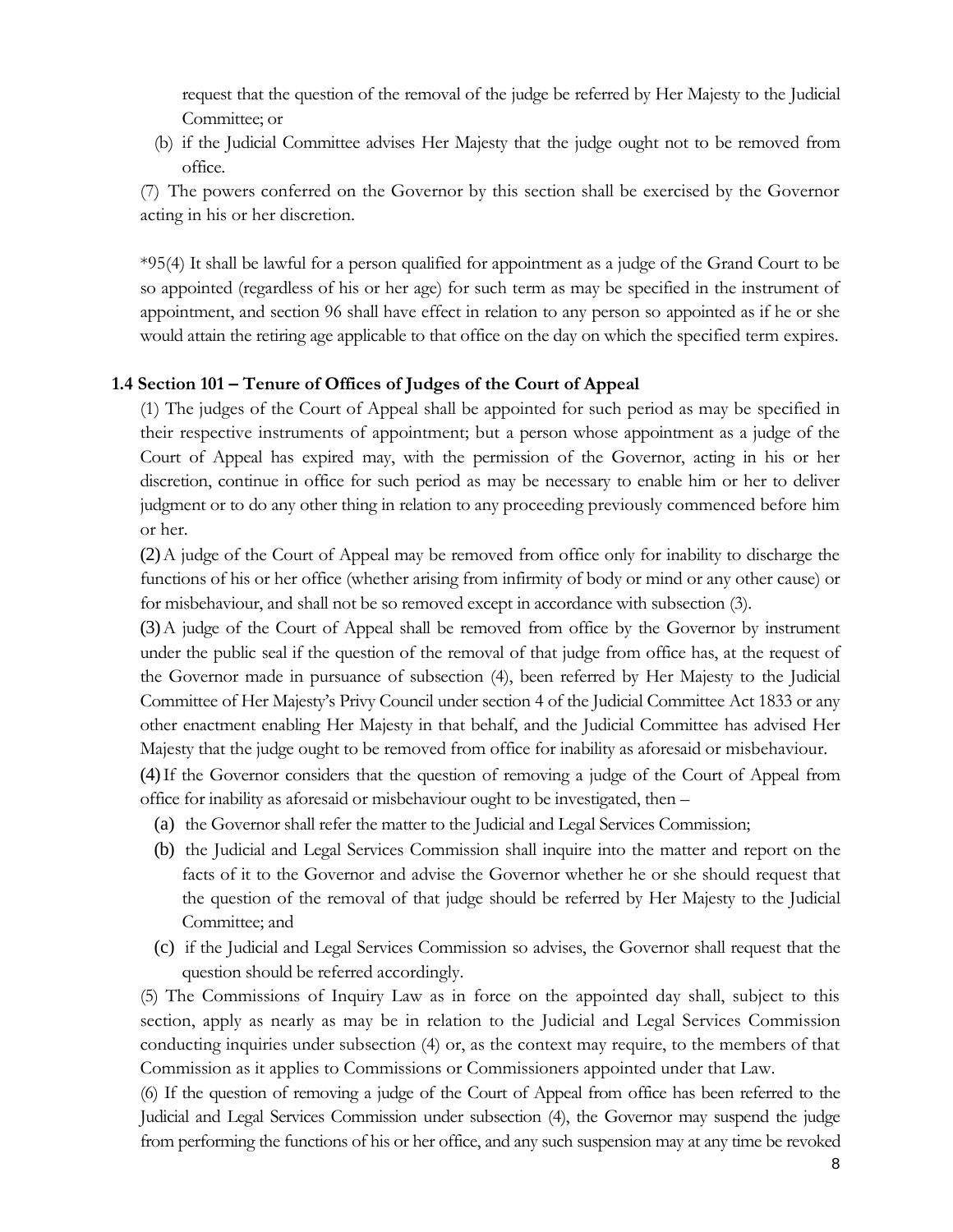by the Governor, and shall in any case cease to have effect –

- (a) if the Judicial and Legal Services Commission advises the Governor that he or she should not request that the question of the removal of the judge from office should be referred by Her Majesty to the Judicial Committee; or
- (b) if the Judicial Committee advises Her Majesty that the judge ought not to be removed from office.

(7) The powers conferred on the Governor by this section shall be exercised by the Governor acting in his or her discretion.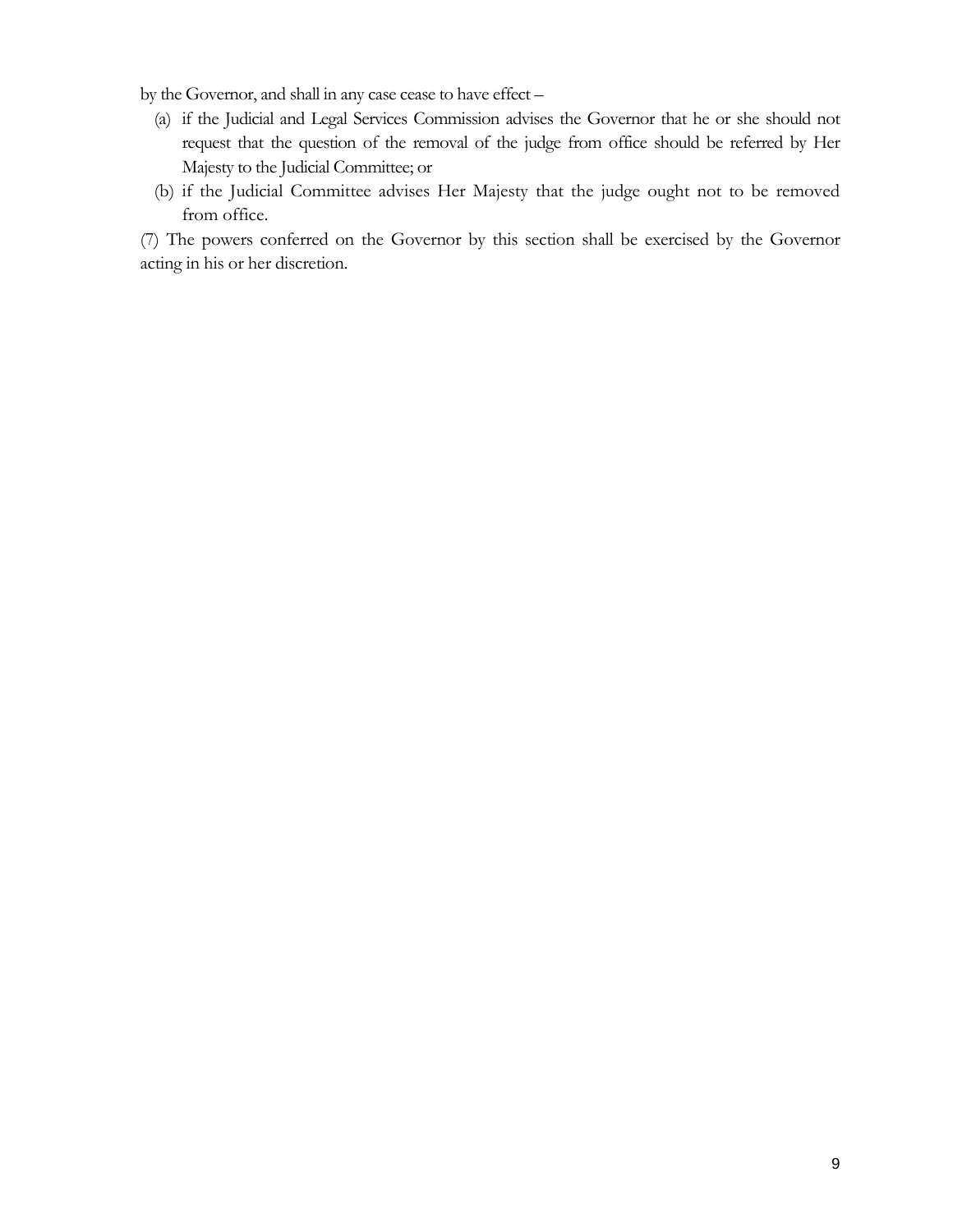<span id="page-9-0"></span>**Part B: Composition, Appointments, Powers and Functions of the JLSC**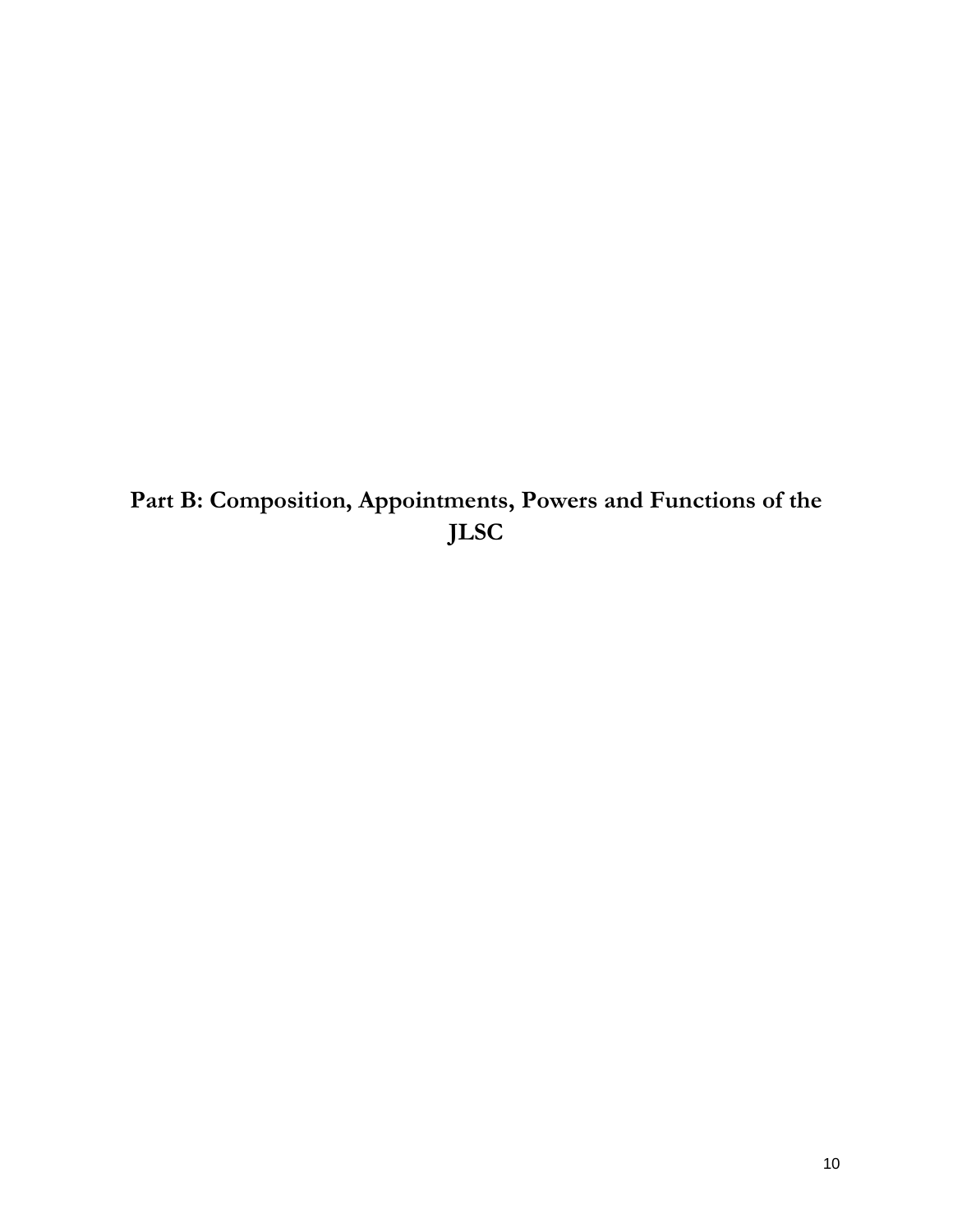#### <span id="page-10-0"></span>**2.1 Composition**

The JLSC consists of –

- (a) a Chairman and one other member, neither of whom shall be a lawyer, appointed by the Governor, acting after consultation with the Premier and the Leader of the Opposition;
- (b) the President of the Court of Appeal, *ex officio*;
- (c) a person appointed by the Governor, acting in his or her discretion, who holds or has held high judicial office in the Cayman Islands and has recent personal knowledge of the courts in the Cayman Islands;
- (d) two persons appointed by the Governor, acting in his or her discretion, who hold or have held high judicial office in a Commonwealth country or Ireland, but do not currently hold such office in the Cayman Islands; and
- (e) two attorneys-at-law qualified to practise in the Cayman Islands, one with experience in Government service and one with experience in private practice, appointed by the Governor, acting after consultation with representatives of legal professional organisations in the Cayman Islands and, where appropriate, the Attorney General.

#### <span id="page-10-1"></span>**2.2 Qualifications**

No person is qualified to be appointed to the JSLC if he or she is a member of, or a candidate for election to, the Legislative Assembly or (except for appointment under paragraph (e) in 2.1 above) holds or is acting in any public office.

#### <span id="page-10-2"></span>**2.3 Appointments**

All Commissioners are appointed by the Governor, with the Chairman and one other non-lawyer member being appointed after consultation with the Premier and Leader of the Opposition.

#### <span id="page-10-3"></span>**2.4 Vacancies**

The office of a member of the JLSC becomes vacant -

- (a) at the expiration of five years from the date of his or her appointment or such earlier time as may be specified in the instrument by which he or she was appointed;
- (b) if he or she resigns office by writing under his or her hand addressed to the Governor;
- (c) if he or she becomes a member of, or a candidate for election to, the Legislative Assembly, or (except for a member appointed under paragraph (e) in 2.1 above ) is appointed to or to act in any public office; or
- (a) if the Governor, acting in his or her discretion, directs that he or she shall be removed from office for inability to discharge the functions of that office (whether arising from infirmity of body or mind or any other cause) or for misbehaviour.

If the office of a member of the JLSC becomes vacant or if such member is for any reason unable to perform the functions of that office, the Governor, acting in accordance with 2.1 above for the appointment of that member, may appoint another suitably qualified person to that office for the unexpired term of the previous holder of the office or until the holder of the office is able to resume his or her functions.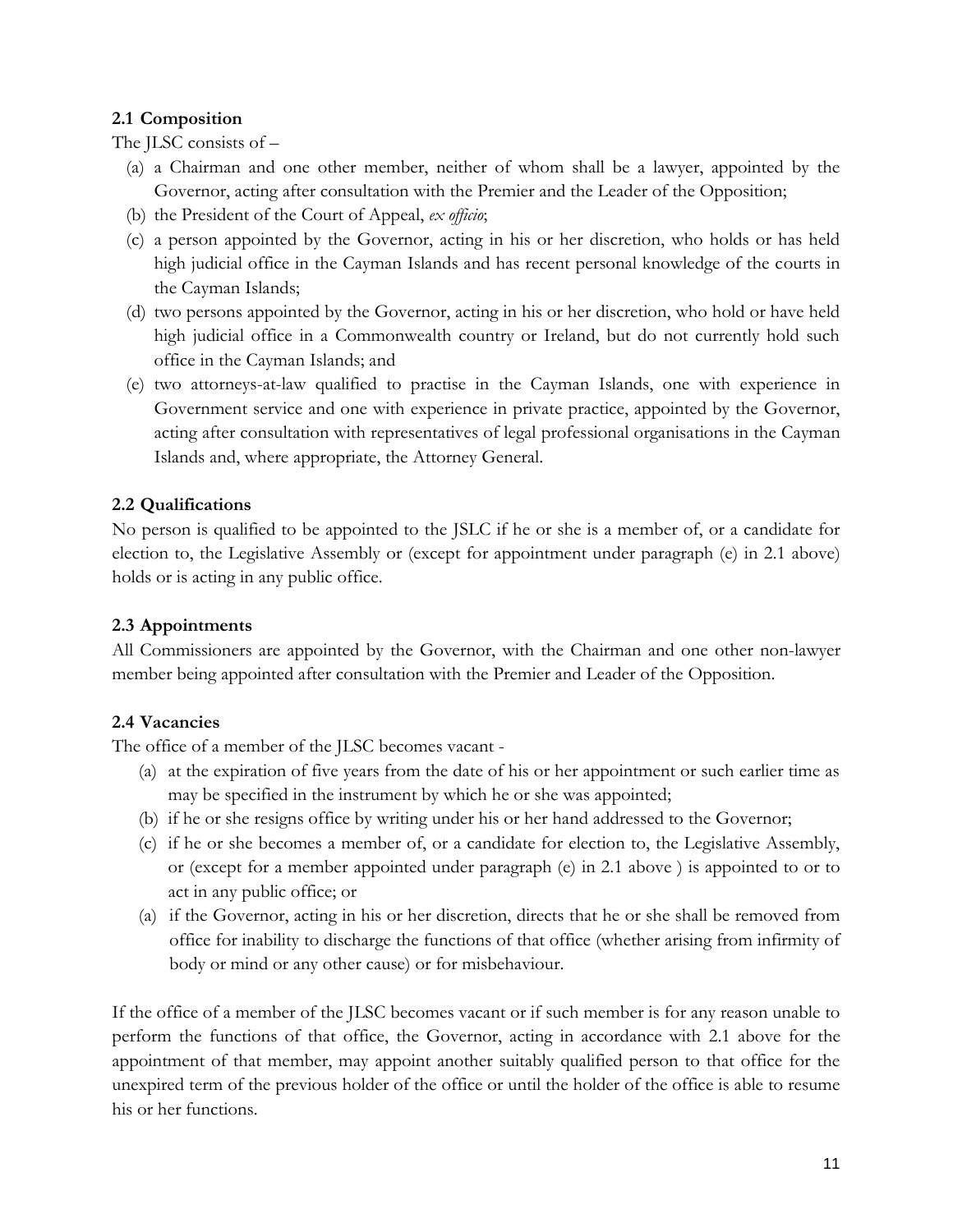#### <span id="page-11-0"></span>**2.5 Power to make Appointments, to Remove and to Exercise Disciplinary Control**

The power to make appointments to the offices of Chief Justice and other judge of the Grand Court; President of the Court of Appeal and other judge of the Court of Appeal; Attorney General; Director of Public Prosecutions; Magistrate; and such other offices in the public service, for appointment to which persons are required to possess legal qualifications, as may be prescribed by any law enacted by the Legislature; and to remove and to exercise disciplinary control over persons holding or acting in such offices, shall vest in the Governor, acting in accordance with the advice of the JLSC; but the Governor, acting in his or her discretion, may act otherwise than in accordance with that advice if he or she determines that compliance with that advice would prejudice Her Majesty's service.

Before exercising the powers vested in the Governor by 2.1 above, the Governor may, acting in his or her discretion, once refer the advice of the JLSC back to the Commission for reconsideration by it. If the JSLC, having reconsidered its original advice, substitutes for it different advice, the same procedure shall apply to that different advice as it applies to the original advice.

In cases where the JLSC conducts an inquiry under sections 96(4) or 101(4) of the Constitution, then neither any current judge of the Grand Court who is a member of the Commission nor the President of the Court of Appeal, respectively, may participate in that inquiry other than as a witness.

A person holding the office of Attorney General, Director of Public Prosecutions or Magistrate may only be removed from office for inability to discharge the functions of his or her office (whether arising from infirmity of body or mind or any other cause) or for misbehaviour.

Where the issue of the removal from office of any person holding one of the offices mentioned in paragraphs(c), (d), (e) or (f) in 2.1 above has been referred to the JLSC, the Governor may, acting after consultation with the Commission, suspend that person from performing the functions of his or her office pending the outcome of the referral.

Any suspension, removal or disciplinary action taken under this section shall be carried out in accordance with the highest appropriate standards of procedural fairness.

#### <span id="page-11-1"></span>**2.6 Other Functions**

The JLSC is also required to –

- (a) draw up a code of conduct for the judiciary and a procedure for dealing with complaints (see 2.7 below); and
- (b) have such other functions as may be conferred on it by law enacted by the Legislature.

#### <span id="page-11-2"></span>**2.7 Code of Conduct**

The JLSC has adopted a Code of Conduct for the Cayman Islands judiciary, including magistrates, which can be found in appendix 6.1 of this document. That Code of Conduct may be revised or amended by the JLSC from time to time.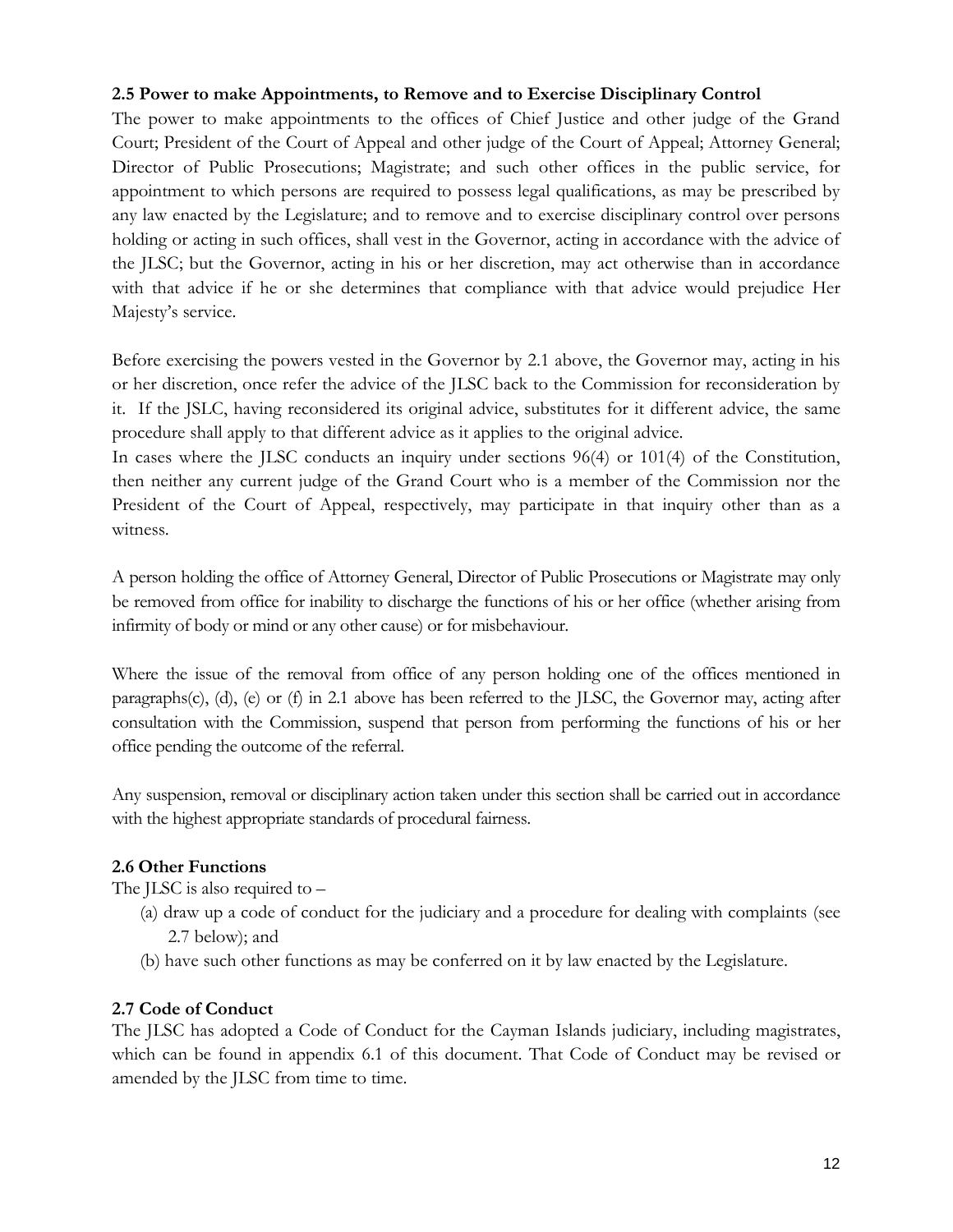Those persons appointed under paragraph (f) of 2.1 above are bound by the Civil Servants Code of Conduct and should additionally comply with the Public Service Values stated in the Public Service Management Law (2007 Revision). The Civil Servants Code of Conduct and the Public Service Values are found in appendices 6.2 and 6.3 respectively of this document.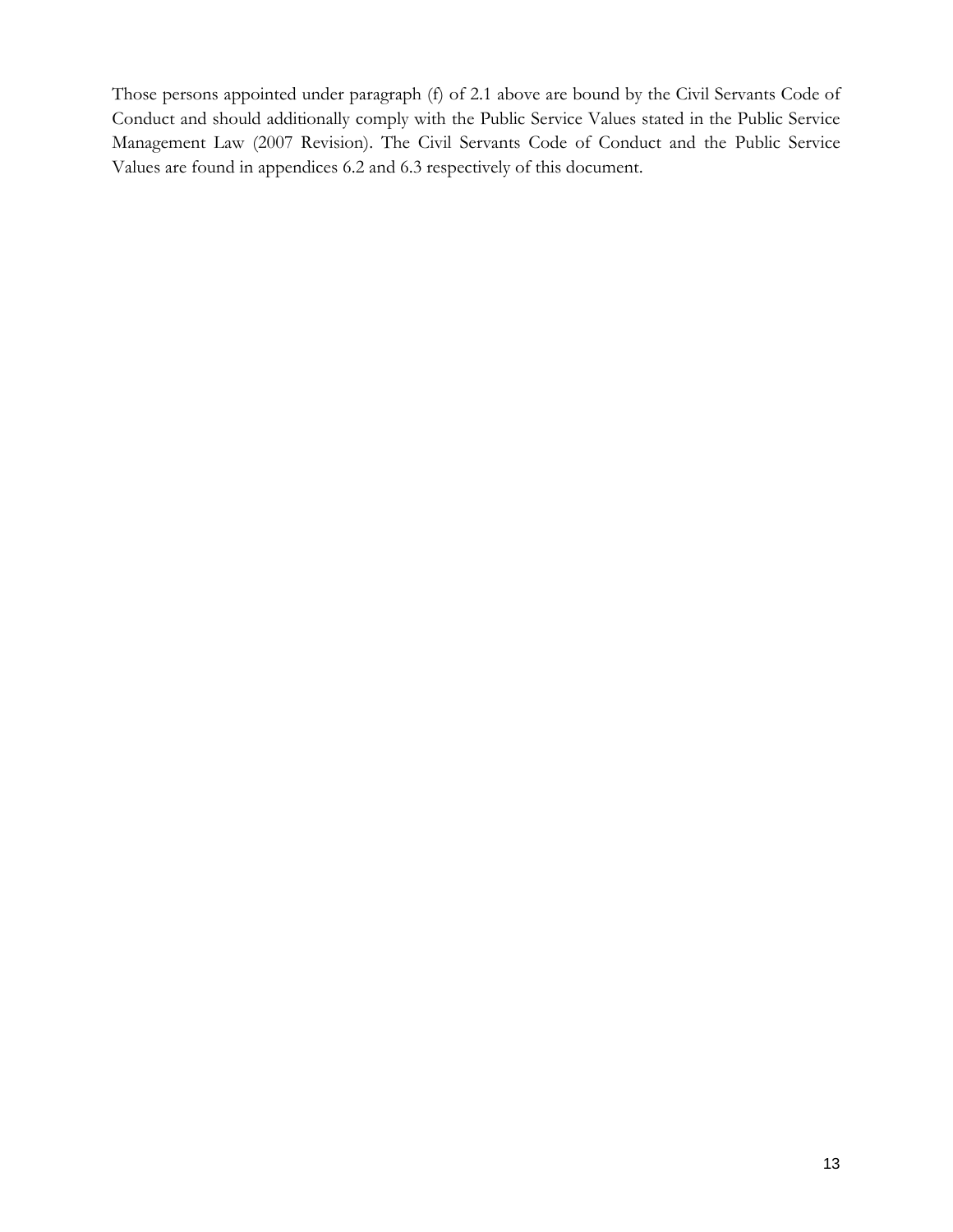<span id="page-13-0"></span>**Part C: Administrative Matters**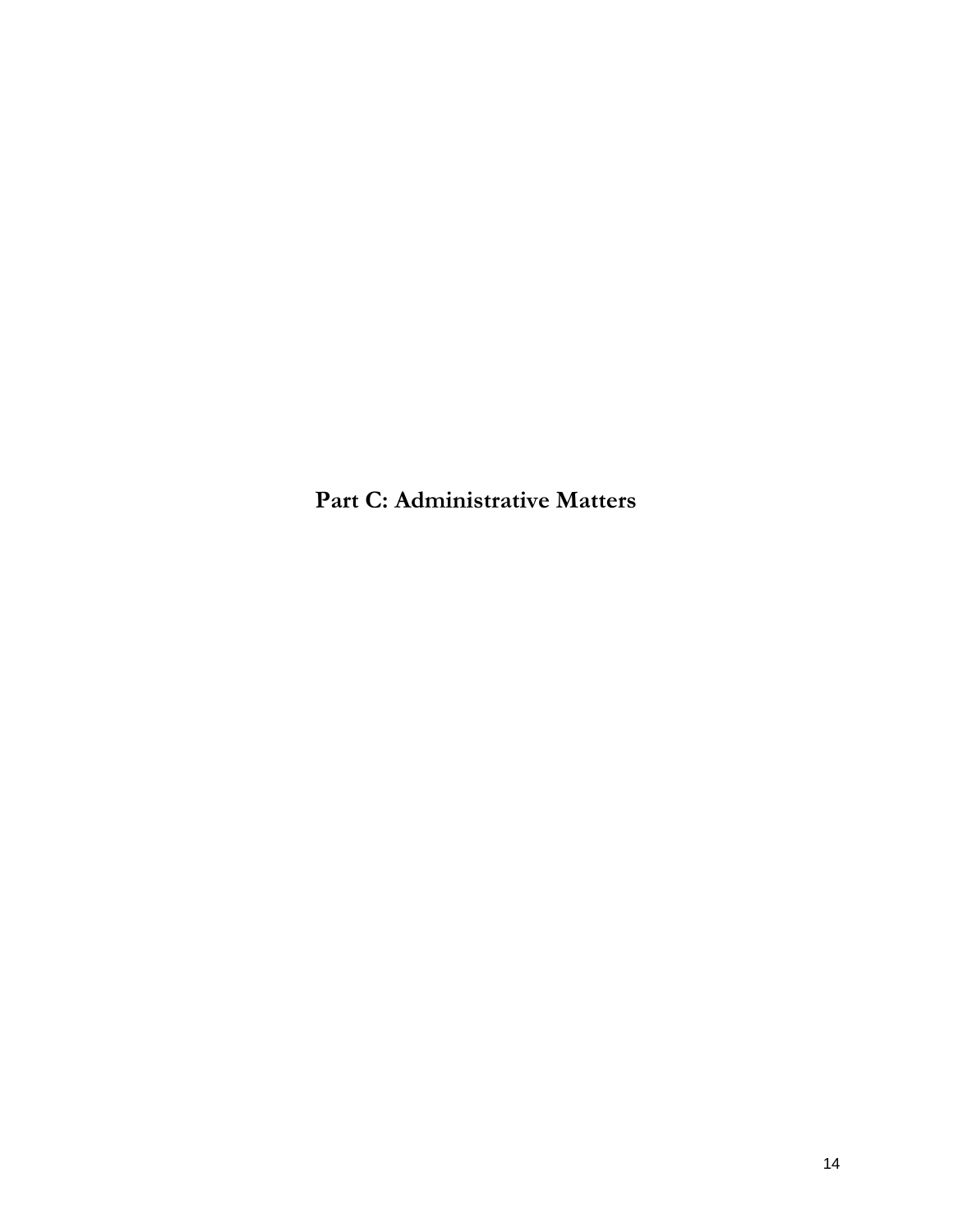#### <span id="page-14-0"></span>**3.1 Calling of Meetings**

The Chairman of the Commission (the "Chairman") may call meetings of the Commission on reasonable notice.

Commission members may waive notice of any meeting before, during or after that meeting.

#### <span id="page-14-1"></span>**3.2 Agenda and Chairman**

The agenda for a meeting shall be in such form as the Chairman may determine, provided it sets out the items for discussion at that meeting.

The agenda for a meeting shall be distributed to Commission members by e-mail or fax a reasonable time prior to that meeting.

The Chairman shall be the chairman of any meeting of the Commission, provided that if the Chairman is unable to attend a meeting, the members present at it may choose the chairman of that meeting.

#### <span id="page-14-2"></span>**3.3 Meetings**

The Commission may meet in person or by teleconference or any other electronic means of communication by which each member can hear and be heard by all the other members.

All meetings of the Commission will be held in private unless the Chairman determines otherwise.

#### <span id="page-14-3"></span>**3.4 Sub-Committees**

The Commission may create sub-committees, including interview panels ("subcommittees"), consisting of a minimum of at least one member of the Commission plus any other member or members, or non-members, as the Commission chooses, to assist in or determine whatever aspects of the work of the Commission it may determine (provided it does so in accordance with the Constitution). The Commission may also determine the rules, procedural or otherwise, pursuant to which a sub-committee will operate.

A sub-committee will be chaired by a member of the Commission and will act within such terms of reference as may be determined by the Commission. In the event that there is a deadlock of votes on a sub-committee, its chairman shall have a casting vote.

No sub-committee will make statements or issue reports on behalf of the Commission without the written permission of the Commission.

All minutes of a sub-committee's meeting shall be circulated to Commission members once approved by the chairman of the sub-committee. 3.1, 3.2 and 3.3 above will apply *mutatis mutandis* to meetings of sub-committees.

#### <span id="page-14-4"></span>**3.5 Quorum**

The quorum for any meeting of the Commission is five members.

#### <span id="page-14-5"></span>**3.6 Reports**

The Commission may, from time to time, publish reports on its activities.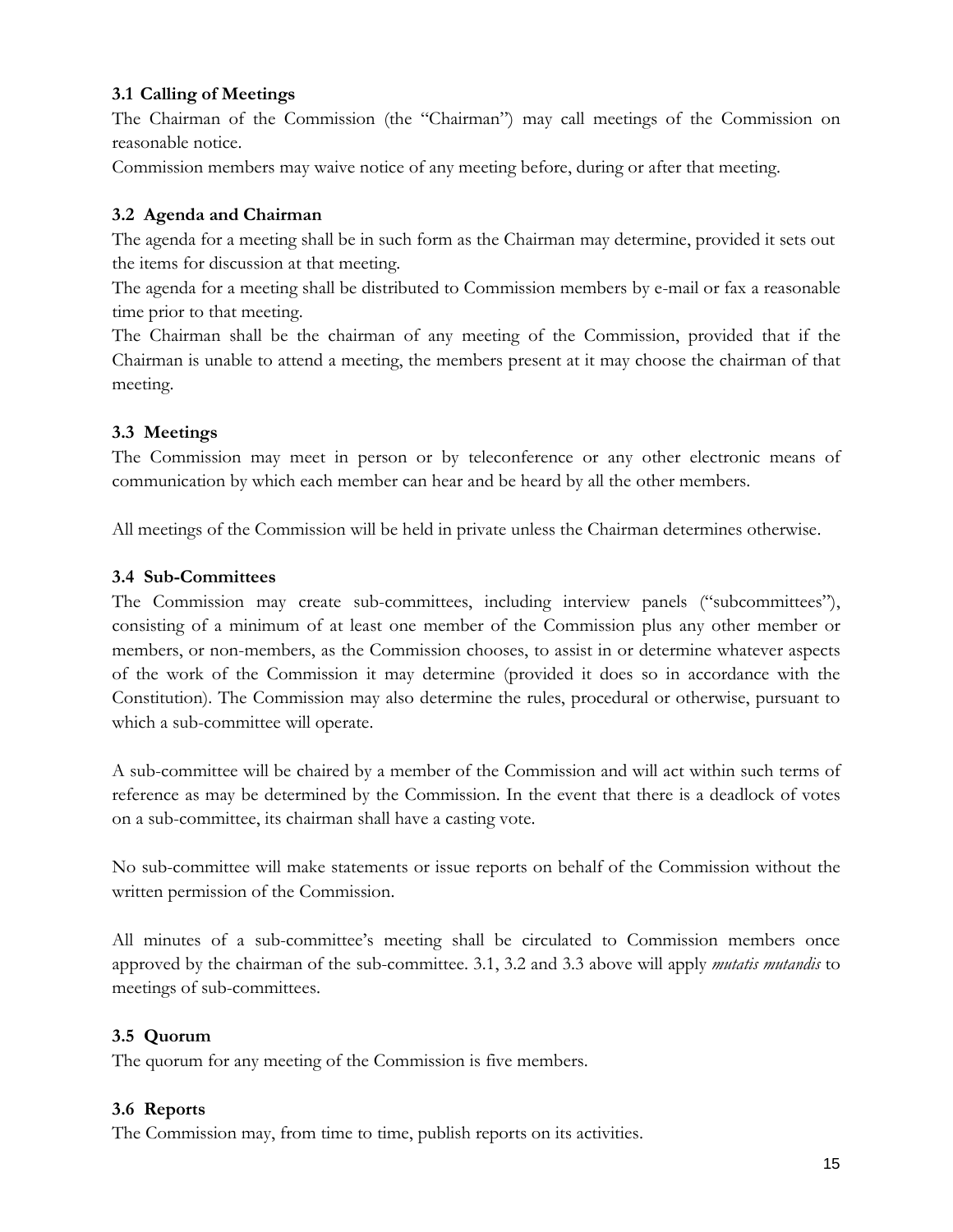#### <span id="page-15-0"></span>**3.7 Decision-Making**

Any decision of the Commission shall require the concurrence of not fewer than five members of the Commission, and the Commission shall make its decisions in such form and manner as it may determine, provided that any decision relating to the appointment of the President of the Court of Appeal or the Chief Justice shall require the concurrence of at least two members of the Commission who have judicial experience.

All members of the Commission will be given adequate opportunity to offer input on the matter at hand. Any dissenting members may have such dissent recorded in the minutes of the meeting.

#### <span id="page-15-1"></span>**3.8 Spokesperson**

The Chairman, and nobody else without his permission, will act as the official spokesperson for the Commission. He may delegate that role, whether generally or on a case-by-case basis, to any other Commission member or representative of the Commissions Secretariat as he determines.

#### <span id="page-15-2"></span>**3.9 Confidentiality**

No matters relating to the business of the Commission or any sub-committee or interview panel shall be discussed outside meetings of the Commission or sub-committee or interview panel, as the case may be.

If the Governor and/or Chairman so determines, members of the Commission or any subcommittee or interview panel will sign a confidentiality agreement on such terms as he or she sees fit.

#### <span id="page-15-3"></span>**3.10 Concerns**

If a member of the public has concerns regarding the behaviour of a member of the Commission as such, then those concerns should be directed to the Governor. If a member of the Commission has concerns regarding the behaviour of another member of the Commission as such, then those concerns should be directed to the Chairman, who shall inform the Governor. If a member of the Commission has concerns regarding the behaviour of the Chairman, then those concerns should be directed to the Governor.

#### <span id="page-15-4"></span>**3.11 Conflicts of Interest**

Section 106 (5) of the Constitution provides that "no member shall participate in any proceedings of the Commission which affects him or her personally."

#### <span id="page-15-5"></span>**3.12 Independence**

The Commission is a wholly independent body that is not subject to the direction or control of any other person or authority.

#### <span id="page-15-6"></span>**3.13 Analytical/Administrative Support**

Analytical and administrative support for the Commission is provided by the Commissions Secretariat. The Secretariat is a division of the Governor's Office.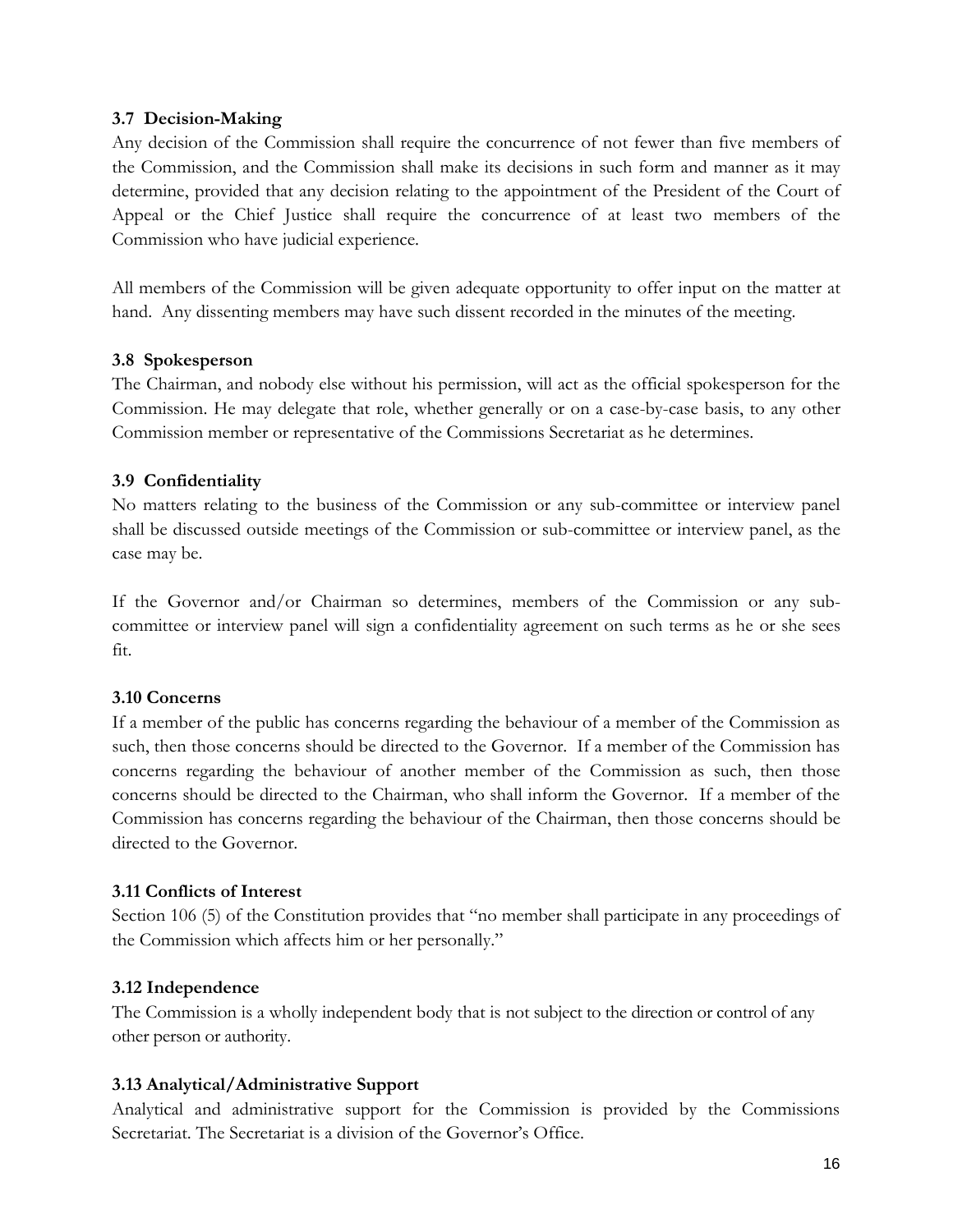<span id="page-16-0"></span>**Part D: Recruitment and Appointment Processes**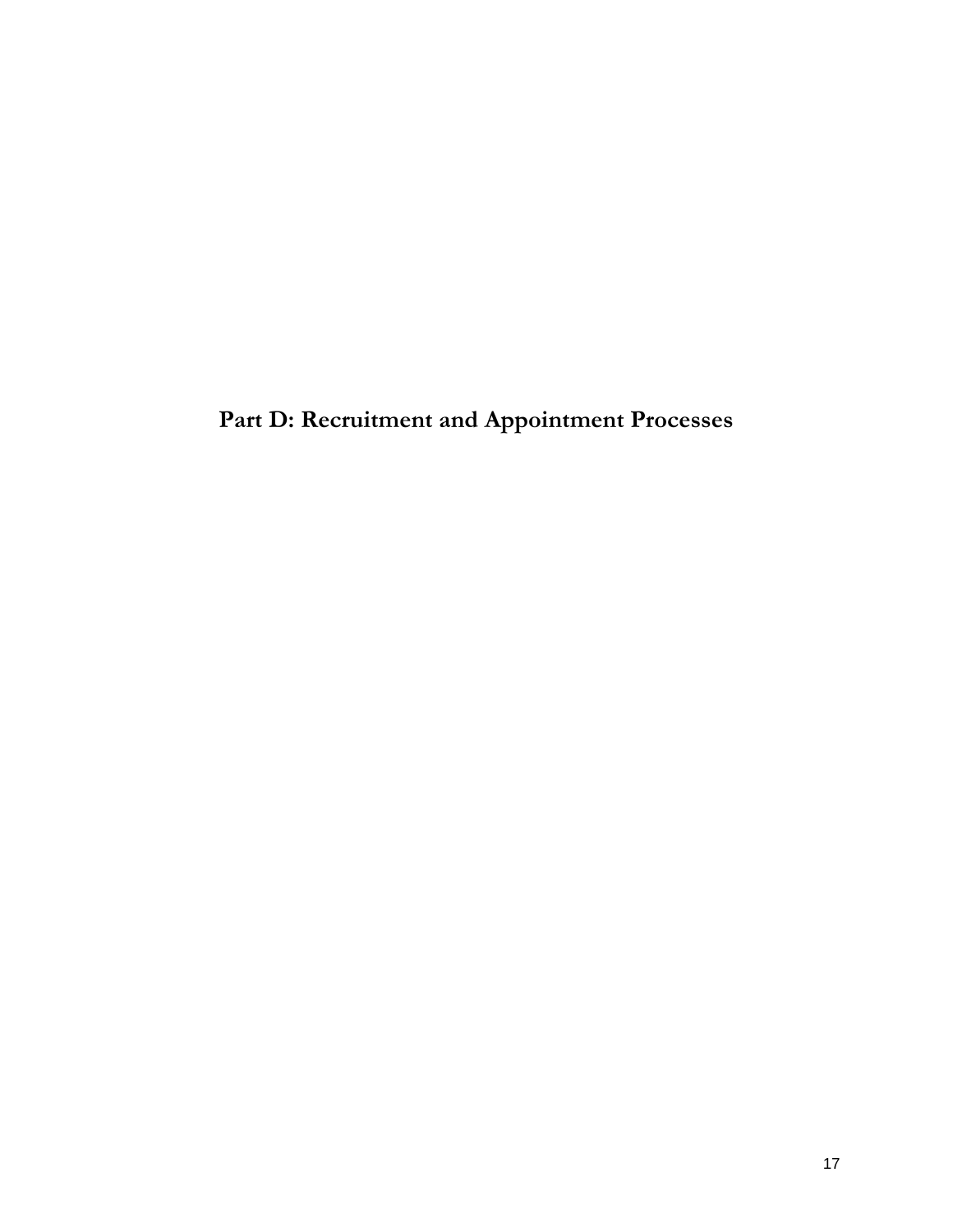Pursuant to Section 106 (1) of the Cayman Islands Constitution Order 2009 (the "Constitution Order"), the Appointing Officer ("AO") for all posts stipulated in that section is HE the Governor. The AO makes appointments under that Section on the advice of the Commission in the manner required by the Constitution and in the procedures in the following pages.

These procedures are managed by the manager of the Commissions Secretariat (the "Manager")

The following policies and procedures apply to the recruitment of all appointments to which Section 106 of the Constitution Order applies, including, but not limited to, new office-holders from within the Cayman Islands, new office-holders from overseas, existing office-holders to new positions and acting office-holders. The procedures cover all appointments and are based on good practice as well as the law and regulations in force for the Cayman Islands civil service from time to time.

The Commission is an advisory body to the Governor and no member of it may participate in any proceedings which affect him or her personally.

The Commission and the Manager will endeavour to ensure that all steps required to be taken by them under these policies and procedures are taken within a reasonable time.

All or any of the procedures in the following pages may be altered, either generally or on a case-bycase basis and either in whole or in one or more detail and following consultation with the Commission, by the Chairman, where in good faith he sees it as administratively convenient to do so and is satisfied that nobody is treated unfairly as a result.

#### <span id="page-17-0"></span>**4.1 Recruitment and Appointment (Except Acting Positions) General**

For the purpose of recruitment to any position hereunder (a "Position"), where the Commission identifies, within three months from the date on which it submitted a recommendation to the AO, a person who, from the recruitment steps and interviews undertaken by it to enable it to make that recommendation, the Commission is already satisfied is duly qualified for and otherwise meets the requirements of the Position, the Commission may advise the AO to offer the Position to such person instead of following the procedure set out below. If the person declines the Position, then the process to fill it will resume from 4.1.3 below.

Subject to the foregoing, for all appointments made to offices within Section 106 (4) (a), (b) and/or (e) of the Constitution, whether on an individual basis or to a panel (as referred to in paras 4.2.1 and 4.2.3 below), the following procedure shall be followed:

#### **4.1.1 Identify Vacant Position, Confirm Funding, Prepare or Update Job Description. Request Remuneration Banding**

4.1.1.1 In the case of a Grand Court Judge or a Magistrate, the Chief Justice identifies the vacant (or impending vacant) position.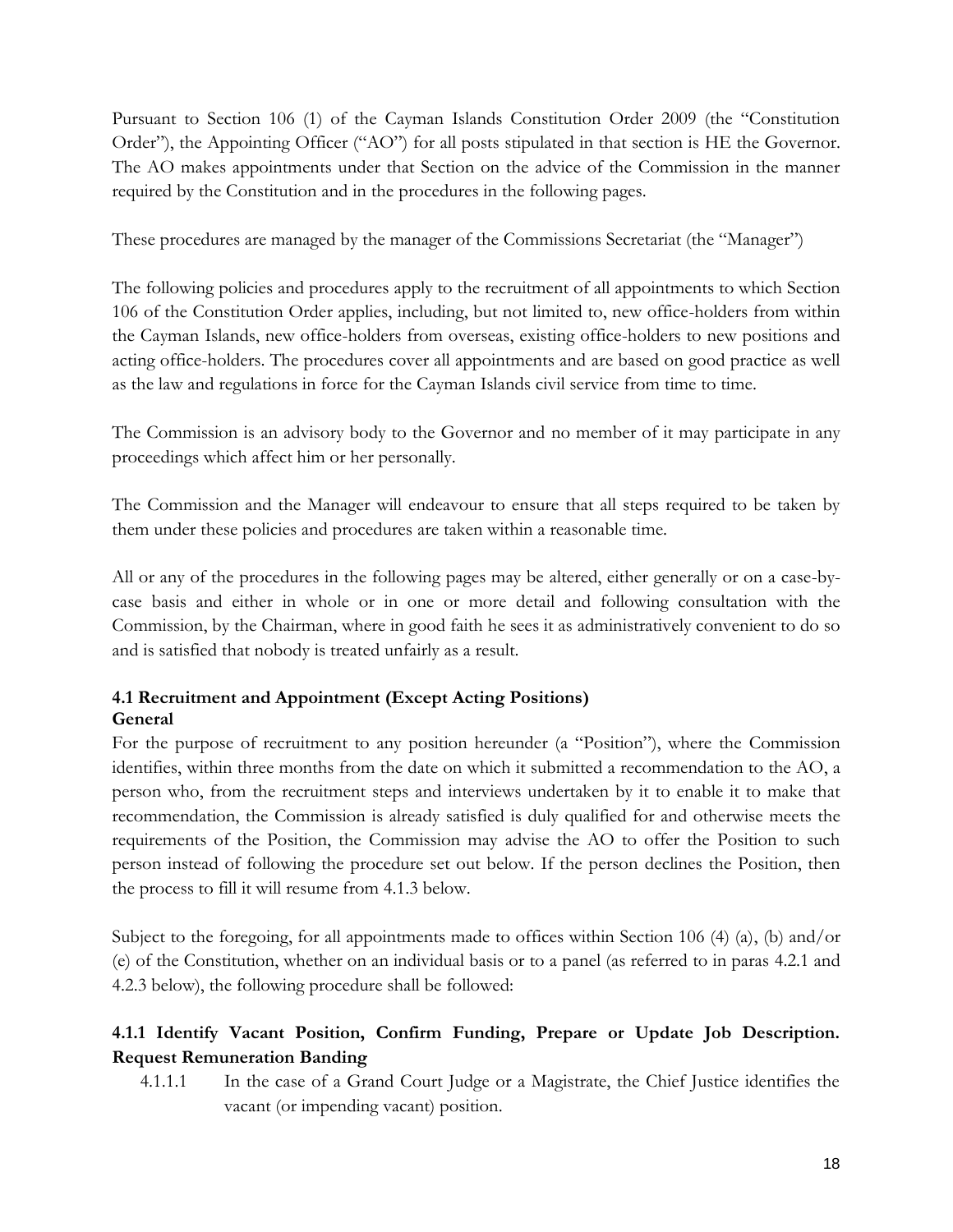- 4.1.1.2 In the case of a Court of Appeal Judge, the President of the Court of Appeal identifies the vacant (or impending vacant) position.
- 4.1.1.3 In all other cases, the Manager identifies the vacant (or impending vacant) position.
- 4.1.1.4 In each case, the relevant person completes a Recruitment Request Form ("RRF") and attaches to it the following documents and sends them to the Commission:-
	- (a) Job Description on prescribed template, including the evaluated grade by the Portfolio of the Civil Service (except as regards judges, whose remuneration is prescribed by law); and
	- (b) proposals as to advertisement (with draft text).

#### **4.1.2 Approval to Recruit**

- 4.1.2.1 The Commission reviews and recommends any changes to those documents.
- 4.1.2.2 The Manager sends the recommendations of the Commission, and any supporting documentation, to the AO for approval.
- 4.1.2.3 The AO accepts or rejects the recommendations of the Commission. If the AO does not accept the recommendations, he or she sends the RRF back to the Commission for reconsideration.
- 4.1.2.4 In the event the AO does not approve the filling of the post, he or she provides reasons.

#### **4.1.3 Advertise Vacancy**

- 4.1.3.1 The Manager places the advertisement as approved by the AO.
- 4.1.3.2 The time between the appearance of the advertisement and the closing date for applications must allow candidates a reasonable time to see it and submit their applications.
- 4.1.3.3 Applicants submit their applications to the Manager.

#### **4.1.4 Receipt & Acknowledge Applications**

The Manager provides applicants with written acknowledgements of their applications.

#### **4.1.5 Collation of Applications and Formulation of Short List**

- 4.1.5.1 The Manager collates applications and prepares a summary spreadsheet containing key information about them.
- 4.1.5.2 For all appointments that fall under Sections 106(4)(a) and (e) (with the exception of the post of Chief Justice):
	- (a) Application forms and a summary spreadsheet are sent to the Commission following the closing date. The Commission prepares a shortlist of candidates for interview.
	- (b) The Manager forwards the summary spreadsheet containing the Commission's shortlist to the Chief Justice. The Chief Justice has the opportunity to comment on it within ten business days or such longer period as the Chairman may agree. If the Chief Justice chooses to comment on the list, the Commission is informed and gives those comments due consideration.
	- (c) The Manager forwards the shortlist to the AO for approval.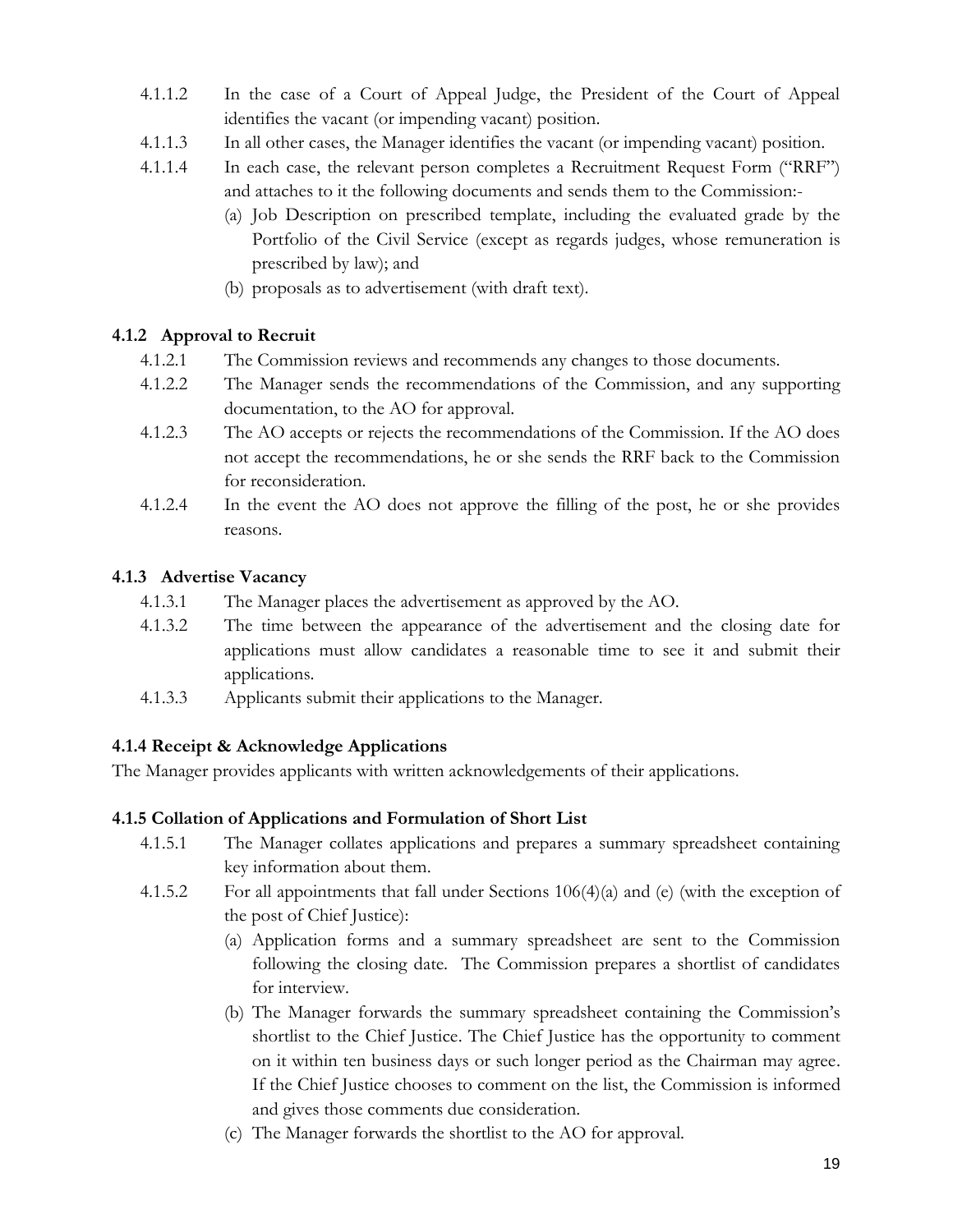- 4.1.5.3 For all appointments that fall under Section 106(4)(b) (with the exception of the post of President of the Court of Appeal):
	- (a) Application forms and summary spreadsheet are sent to the Commission following the closing date. The Commission prepares a shortlist of candidates for interview.
	- (b) The Manager forwards the shortlist to the AO for approval.
- 4.1.5.4 For all appointments that fall under Section 106(4)(a) (post of Chief Justice only), (b) (post of President of the Court of Appeal only), (c) and (d):
	- (a) Application forms and the summary spreadsheet are sent to the Commission following the closing date. The Commission prepares a shortlist of candidates for interview.
	- (b) The Manager forwards the Commission's shortlist to the AO for approval.
- 4.1.5.5 For all appointments (except those that fall under Sections 106(4)(a) and (b)) the procedure should comply with the Public Service Management Law to the extent applicable.
- 4.1.5.6 If there are no (or insufficient) suitable applications, then return to 4.1.3.
- 4.1.5.7 The Manager notifies unsuccessful candidates in writing.

#### **4.1.6 Appoint Interview Panel**

- 4.1.6.1 The Commission appoints a minimum of three of its members to the interview panel, with one of those members serving as its chairman.
- 4.1.6.2 The Commission may co-opt, in addition, up to one other person (who does not have to be a Commission member) to the interview panel, provided, if he or she is not a Commission member, he or she agrees in advance to keep its deliberations and conclusions and the identity of the candidates confidential on such terms as the Chairman determines.
- 4.1.6.3 The AO may, if he or she so chooses, co-opt one further person to the interview panel, provided, if such person is not a Commission member, he or she agrees in advance to keep its deliberations and conclusions and the identity of the candidates confidential on such terms as the AO determines.
- 4.1.6.4 In the case of the appointments of President of the Court of Appeal or Chief Justice or any judges of the Court of Appeal or the Grand Court or any magistrates, at least two Commission members of the interview panel must have judicial experience.

#### **4.1.7 Arrange Interviews**

- 4.1.7.1 The Manager establishes the date and place for interviews to be held, in consultation with the interview panel.
- 4.1.7.2 The Manager settles interview times and dates with the interview panel and candidates.
- 4.1.7.3 The Manager organises interview logistics, including venue, refreshments and travel.
- 4.1.7.4 Wherever possible, interviews are held in Grand Cayman. Where it is more convenient for interviews to be held elsewhere, another location may be established, subject to the approval of the AO.
- 4.1.7.5 Video or audio conferencing or Skype or its equivalent may be used for interviews.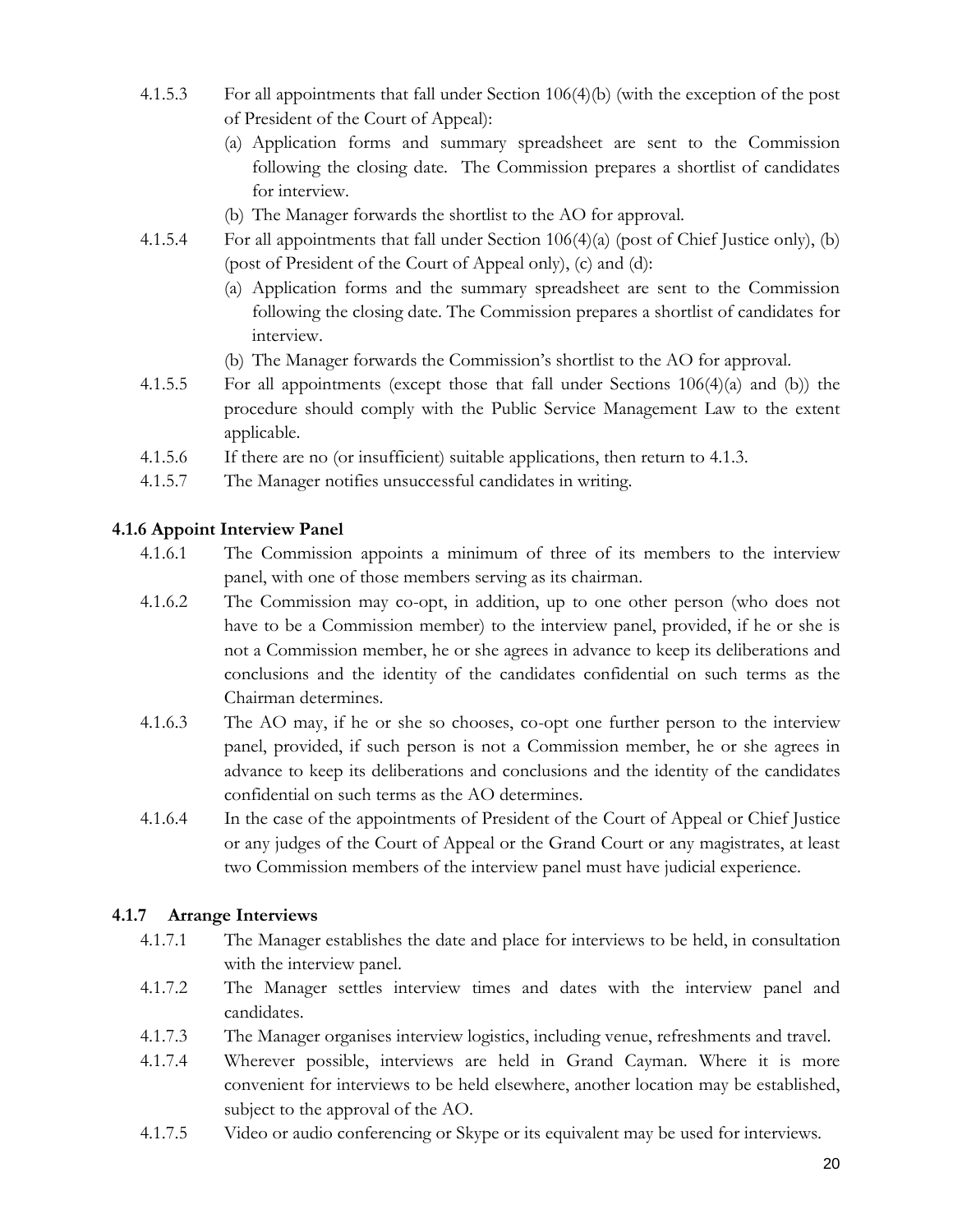#### **4.1.8 Prepare Interview Panel**

- 4.1.8.1 The Manager prepares suggested criteria for assessment and a scoring matrix where appropriate. Proposed interview questions shall be prepared by the chairman of the interview panel.
- 4.1.8.2 The interview panel agrees the interview approach.

#### **4.1.9 Conduct Interviews**

The interview panel, when coordinating interviews, will keep in mind the desirability of adopting a consistent approach for each candidate.

#### **4.1.10 Select Preferred Candidate & Prepare Interview Report**

- 4.1.10.1 The interview panel selects the first- and (where possible) second-choice candidates.
- 4.1.10.2 An interview report is prepared by the interview panel.
- 4.1.10.3 The interview report contains for each short-listed candidate:
	- (a) brief biographical details
	- (b) a summary of responses to questions
	- (c) an assessment of qualifications, skills, knowledge and experience compared to job description
	- (d) a recommendation for appointment of first- and second-choice candidates (if possible)
	- (e) signatures of the interview panel members
- 4.1.10.4 the interview report may recommend that the vacancy be re-advertised if no candidate is deemed suitable

#### **4.1.11 Commission to consider the Interview Report**

- 4.1.11.1 The Manager circulates the interview report to all members of the Commission for the purpose of reaching the required concurrence regarding the recommendation to be given to the AO.
- 4.1.11.2 The interview report and final recommendation of the Commission are forwarded by the Manager to the AO.

#### **4.1.12 Decision of the Governor**

The AO considers the advice of the Commission and if-

- 4.1.12.1 the AO accepts the advice of the Commission that there is not a successful candidate, the process returns to 4.1.3; or
- 4.1.12.2 the AO accepts the advice of the Commission for appointing a candidate, the Manager notifies that candidate and takes the steps necessary to engage him or her to the relevant position on behalf of the AO; or
- 4.1.12.3 the AO does not accept the advice of the Commission and instead refers it back to the Commission for reconsideration, the AO will send the report and advice to the Manager with a note stating that the Commission should reconsider its original advice and the process proceeds to 4.1.13.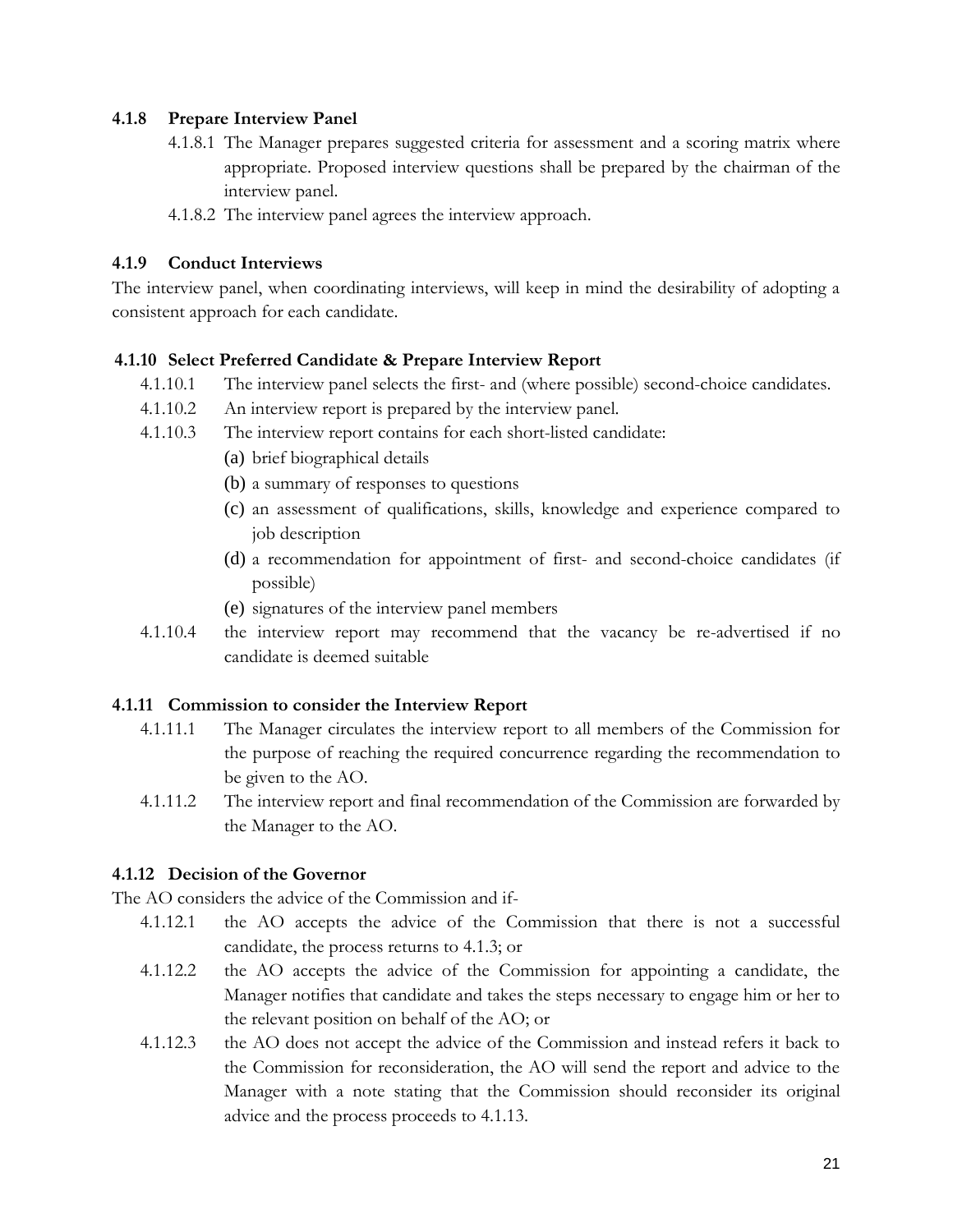#### **4.1.13 Commission reconsiders original advice**

- 4.1.13.1 The Manager arranges for the report, original advice and note from the AO to be circulated to Commission members.
- 4.1.13.2 The Commission reconsiders its original advice and determines either–
	- (a) to substitute the original advice with different advice; or
	- (b) not to substitute the original advice with different advice.
- 4.1.13.3 The Manager forwards the Commission's determination to the AO.
- 4.1.13.4 If, after having been instructed to reconsider its original advice, the Commission decides not to change its original advice, the AO can act otherwise than in accordance with that advice if he or she determines that compliance with it would prejudice Her Majesty's service.

#### <span id="page-21-0"></span>**4.2 Appointments to Acting Positions**

#### **4.2.1 Judges of the Grand Court**

- 4.2.1.1 A list has been established of persons approved by the Governor on the advice of the JLSC who may be invited to sit from time to time as Grand Court judges in accordance with sections 95(4) or 97(2) of the Constitution ("Panel Judges").
- 4.2.1.2 The same procedure applied and shall apply to the appointment of Panel Judges to that list as is set out in relation to the appointment of Grand Court judges in Section 4.1 of this Manual.
- 4.2.1.3 The list of Panel Judges shall be reviewed by the JLSC every two years (commencing June 2015).
- 4.2.1.4 Judges of the Grand Court to be appointed pursuant to Sections 95(4) or 97(2) of the Constitution may be selected by the Chief Justice from that list and appointed without further advice or recommendation from the JLSC.
- 4.2.1.5 In cases where none of the Panel Judges is available for appointment at the time needed or has the necessary experience and/or expertise in relation to the matter for which appointment is sought ("Panel Judge Exceptional Cases"), the same procedure shall apply for appointment as is set out in Section 4.1 of this Manual as it relates to Grand Court judges, save that the Chief Justice shall certify why it is a Panel Judge Exceptional Case.
- 4.2.1.6 (a) In Panel Judge Exceptional Cases of urgency arising from causes beyond the control of Judicial Administration, the Chief Justice may, instead of following the foregoing procedure, suggest to the JLSC the name of an otherwise qualified judge whom he regards as a suitable alternative candidate for appointment as an acting judge, as the case may be. The JLSC, having considered such information from the Chief Justice on that candidate as it requires, shall then determine whether or not to advise the Governor to approve his or her appointment pursuant to Section 4.1 of this Manual.
	- (b) If the JLSC determines to advise the Governor to appoint that candidate, then paragraphs 4.1.12 and if relevant 4.1.13 of this Manual shall apply in relation to his or her appointment.
	- (c) If the JLSC determines to advise the Governor not to appoint that candidate, it will notify the Governor of such and the Governor will forward that notification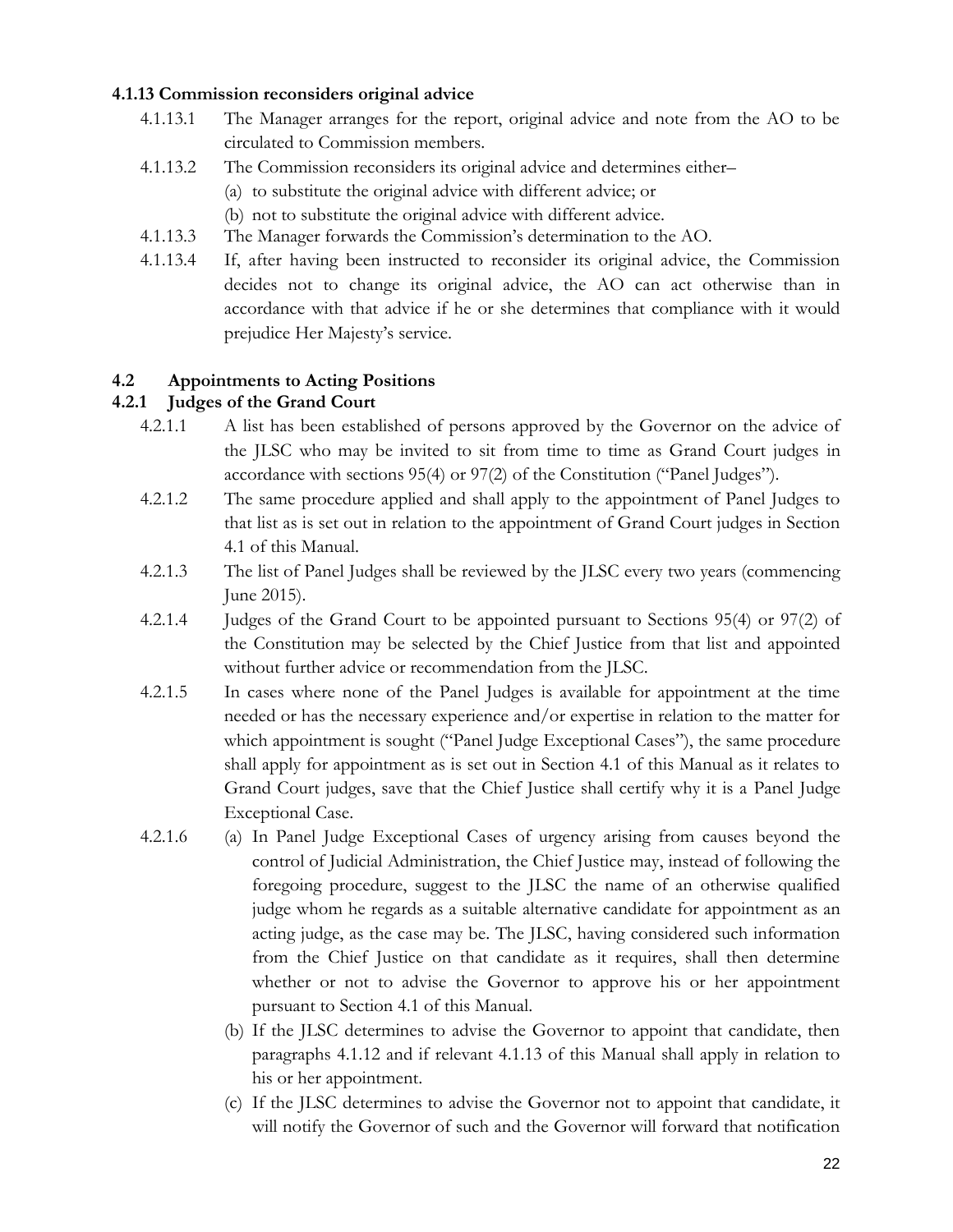to the Chief Justice, who shall then be at liberty to suggest another candidate and the procedure in 4.2.1.6(a) will apply again.

#### **4.2.2 Judges of the Court of Appeal**

- 4.2.2.1 The President of the Court of Appeal may suggest to the Governor the name of an otherwise qualified judge whom he regards as a suitable candidate for appointment as an acting judge of the Court of Appeal. The Governor shall refer the matter to the JLSC, which, having considered such information from the President of the Court of Appeal on that candidate as it requires, shall then determine whether or not to advise the Governor to approve his or her appointment pursuant to Section 4.1 of this Manual. Although a member of the JLSC, the President of the Court of Appeal shall not vote on such determination.
- 4.2.2.2 If the JLSC determines to advise the Governor to appoint that candidate, then paragraphs 4.1.12 and if relevant 4.1.13 of this Manual shall apply in relation to his or her appointment.
- 4.2.2.3 If the JLSC determines to advise the Governor not to appoint that candidate, it will notify the Governor of such and the Governor will forward that notification to the President of the Court of Appeal, who shall then be at liberty to suggest another candidate and the procedure in 4.2.2.1 will apply again.

#### **4.2.3 Magistrates**

- 4.2.3.1 A list has been established of persons approved by the Governor on the advice of the JLSC and who may be invited to sit from time to time as acting magistrates ("Panel Magistrates").
- 4.2.3.2 The same procedure applied and shall apply to the appointment of Panel Magistrates to that list as is set out in relation to the appointment of magistrates in Section 4.1 of this Manual.
- 4.2.3.3 The list of Panel Magistrates shall be reviewed by the JLSC every two years (commencing January 2016).
- 4.2.3.4 Acting magistrates may be selected by the Chief Justice from that list and appointed without further advice or recommendation from the JLSC.
- 4.2.3.5 In cases where none of the Panel Magistrates is available for appointment at the time needed or has the necessary experience and/or expertise in relation to the matter for which appointment is sought ("Panel Magistrate Exceptional Cases"), the same procedure shall apply for appointment as is set out in Section 4.1 of this Manual as it relates to magistrates, save that the Chief Justice shall certify why it is a Panel Magistrate Exceptional Case.
- 4.2.3.6 (a) In Panel Magistrate Exceptional Cases of urgency arising from causes beyond the control of Judicial Administration, the Chief Justice may, instead of following the foregoing procedure, suggest to the JLSC the name of an otherwise qualified individual whom he regards as a suitable alternative candidate for appointment as an acting magistrate. The JLSC, having considered such information from the Chief Justice on that candidate as it requires, shall then determine whether or not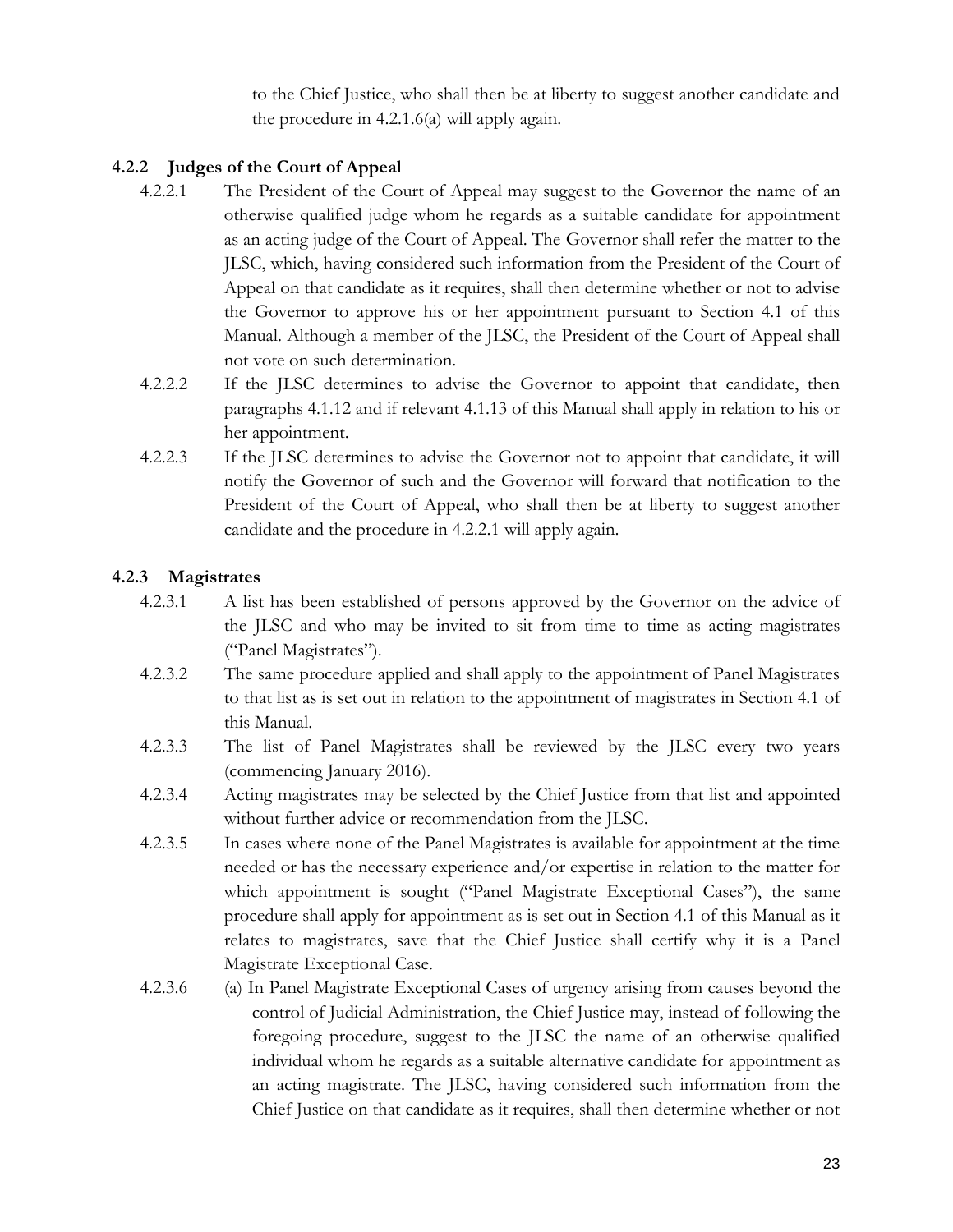to advise the Governor to approve his or her appointment pursuant to Section 4.1 of this Manual.

- (b) If the JLSC determines to advise the Governor to appoint that candidate as an acting magistrate, then paragraphs 4.1.12 and if relevant 4.1.13 of this Manual shall apply in relation to his or her appointment.
- (c) If the JLSC determines to advise the Governor not to appoint that candidate, it will notify the Governor of such and the Governor will forward that notification to the Chief Justice, who shall then be at liberty to suggest another candidate and the procedure in 4.2.3.6(a) will apply again.

#### **4.2.4 Other Acting Positions**

As regards appointments to any other acting positions for which the Governor seeks the advice of the JLSC pursuant to Section 106 (4)(a), (b), (c) and (d) of the Constitution, the JLSC has provided, and shall when the need arises continue to provide, to the Governor standing written advice as to those appointments.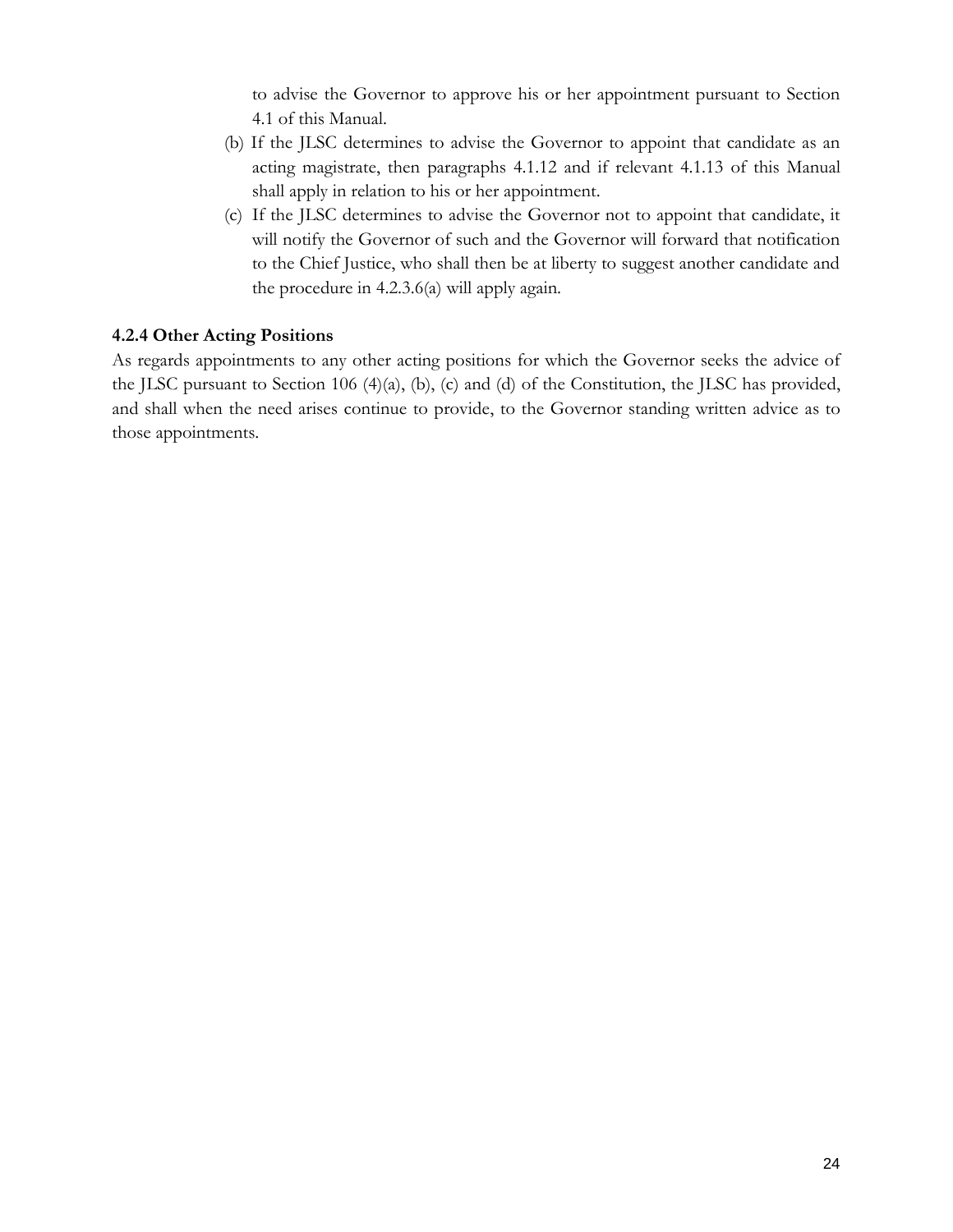<span id="page-24-0"></span>**Part E: Disciplinary and Complaints Process**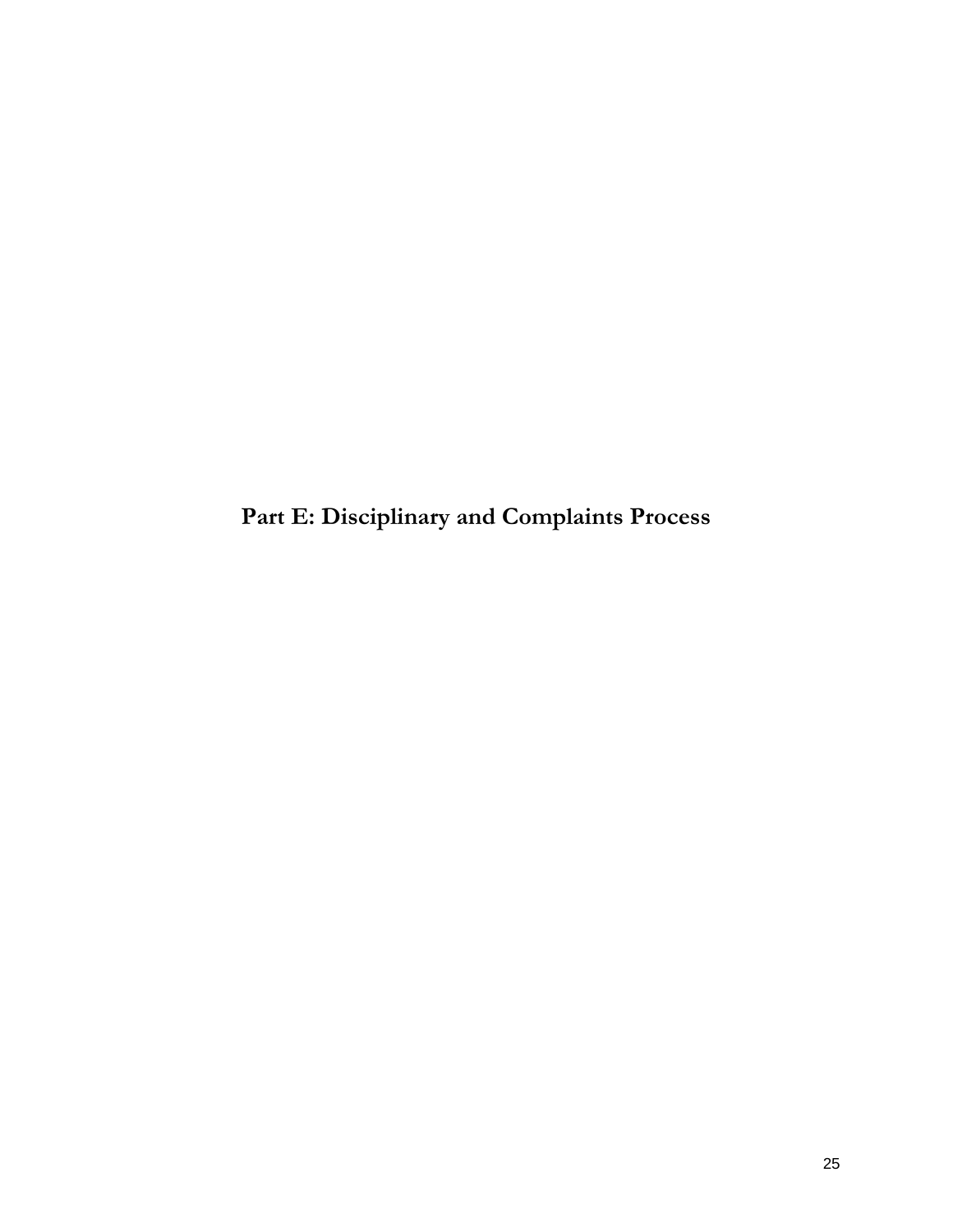#### <span id="page-25-0"></span>**5**. **Disciplinary and Complaints Process**

#### <span id="page-25-1"></span>**5.1 Breach of Adopted Codes of Conduct**

The JSLC has drawn up a Code of Conduct for the Judiciary which can be found in appendix 6.1 of this document. This Code of Conduct affects all persons appointed under Section 106 (4) (a), (b) and (e) and any person acting in the capacity of one of the aforementioned positions.

Those persons appointed under Section 106 (4) (c), (d) and (f), and any person acting in the capacity of one of the aforementioned positions, are bound by the Civil Servants Code of Conduct and they should operate in line with the Public Service Values as stated in the Public Service Management Law (2007 Revision) and found in appendices 6.2 and 6.3 respectively of this document.

#### <span id="page-25-2"></span>**5.2 Making a Complaint about a Judicial Office-Holder**

Complaints may be made by any member of the public regarding the conduct of any judicial officeholder. Any such complaints must be made by completing the appropriate form found in the appendices of this manual.

#### <span id="page-25-3"></span>**5.3 Accessibility of the JSLC**

The JLSC may be contacted through the Secretariat in the following ways:

Phone: 244-3685 Fax: 945-8649 E-mail: [deborah.bodden@gov.ky](mailto:deborah.bodden@gov.ky) Mailing Address: P.O. Box 391 KY1-1106 Physical Address: 2nd Floor Smith Road Centre FOI requests: <u>foi.cos@gov.ky</u>.

#### <span id="page-25-4"></span>**5.4 Complaints Procedure**

The JLSC has drawn up a Complaints Procedure for judicial office-holders, which follows.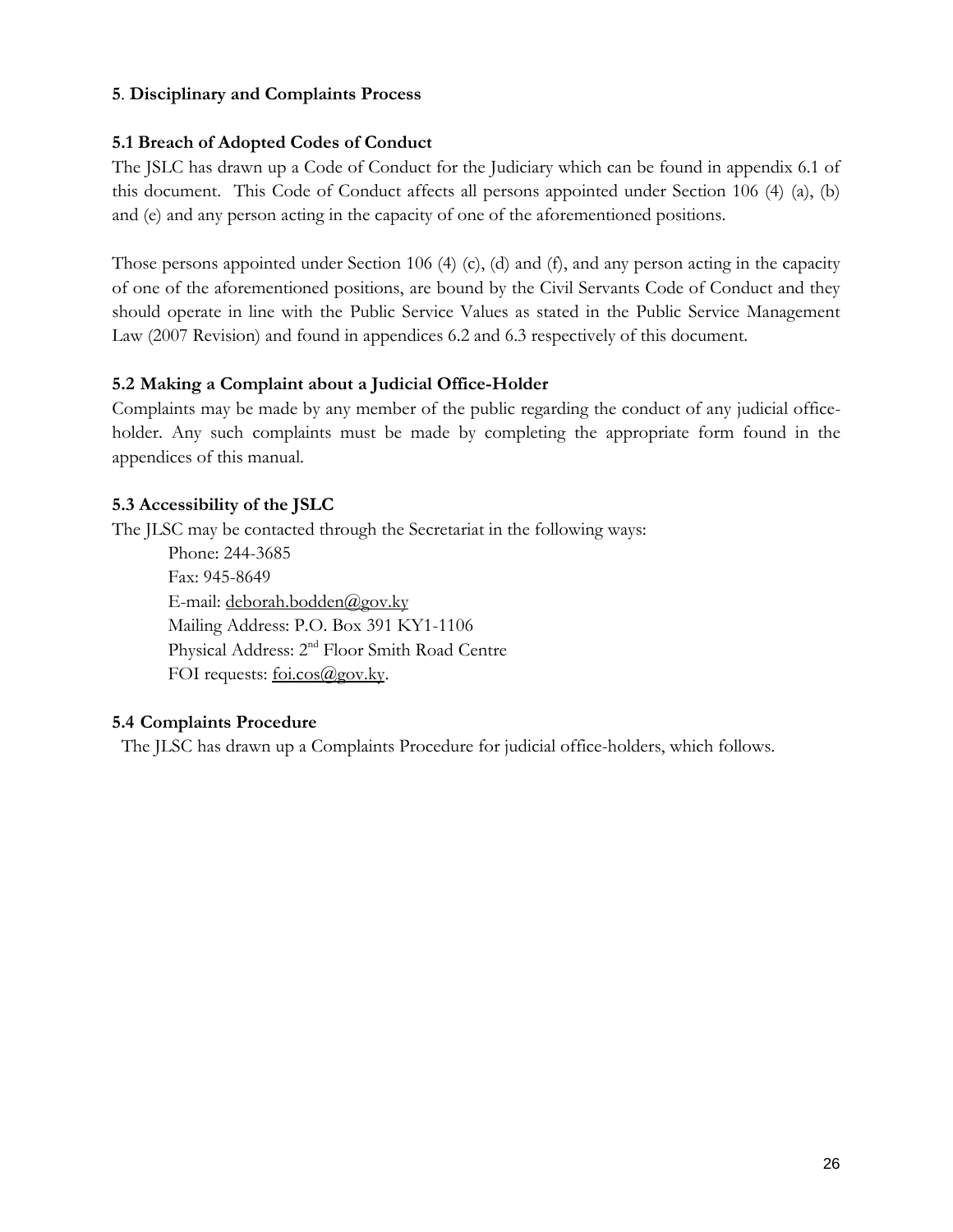## JUDICIAL AND LEGAL SERVICES COMMISSION



# Complaints Procedure

in relation to the Cayman Islands judiciary

This procedure is drawn up by the Cayman Islands Judicial and Legal Services Commission pursuant to Section 106(10)(a) of the Cayman Islands Constitution Order 2009.

XX May 2014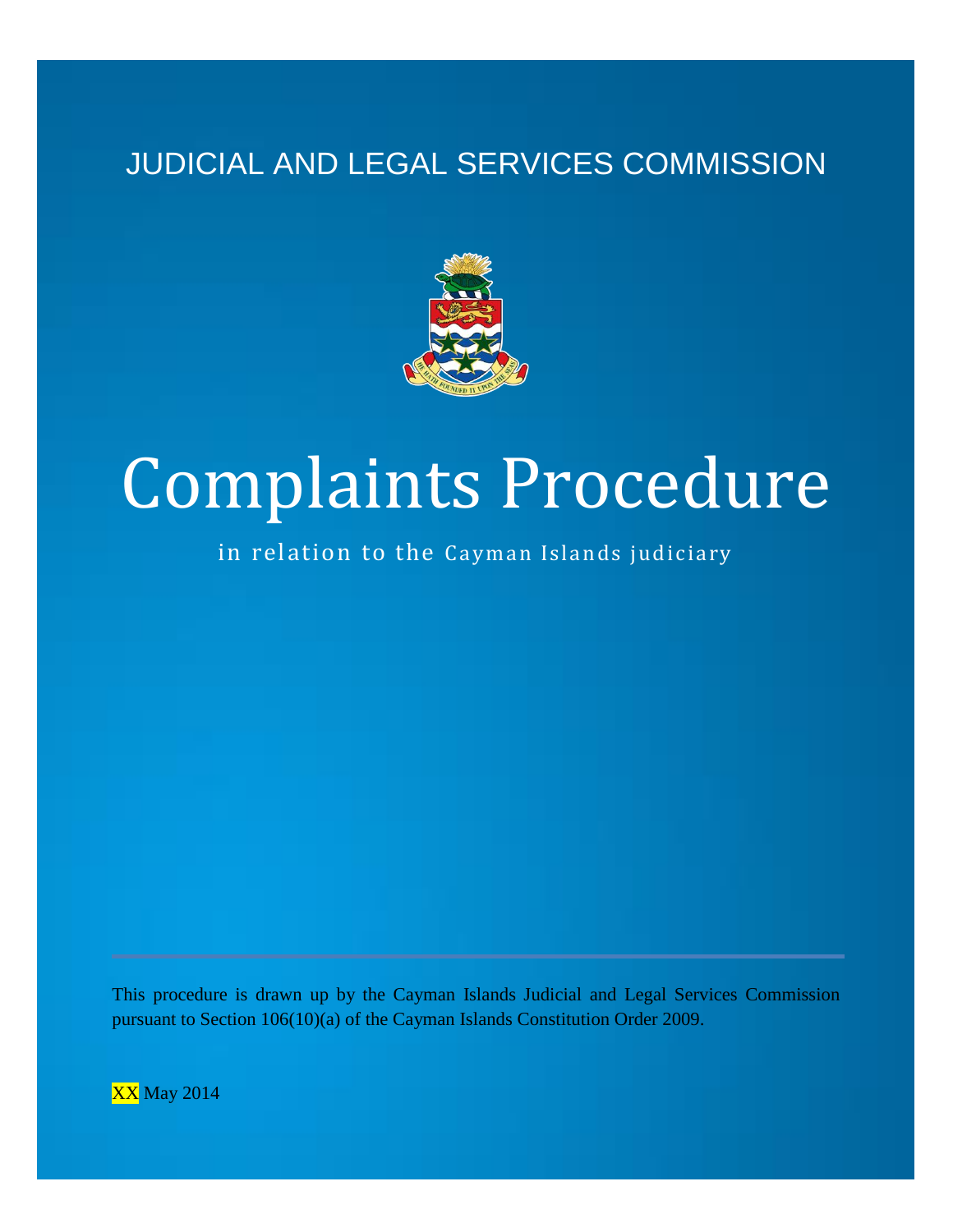#### **1. INITIATION OF COMPLAINTS**

(i) Complaints concerning a judicial office-holder (which, for the avoidance of doubt, includes a magistrate) shall be made to the Commissions Secretariat on the form in Schedule I.

(ii) Notwithstanding (i) above the JLSC may of its own motion initiate a complaint against a judicial office-holder where the JLSC has reasonable cause to believe that the conduct of the judicial office-holder should be investigated. In these circumstances, the provisions in Section 3 "Referral for Inquiry and Report" will apply.

#### **2. PRELIMINARY CONSIDERATION**

- (i) Upon receipt of a complaint (other than a complaint by the Commission of its own motion) on the prescribed form the Manager shall refer it to a Sub-Committee of the JLSC (the "Complaints Committee"), comprising of not less than two members appointed by the Chairman of the JLSC, for preliminary consideration, and the Manager may, if so directed by the Commission, serve the judicial office-holder with a copy of the complaint.
- (ii) Unless there are reasons why it believes that a complaint should be investigated, the Complaints Committee must dismiss a complaint, or part of a complaint, if it falls into any of the following categories –
	- (a) it does not adequately particularise the matter complained of;
	- (b) it is about a judicial decision or judicial case management, and raises no question of misconduct;
	- (c) the action complained of was not done or caused to be done by a judicial officeholder;
	- (d) it is vexatious, frivolous or unmeritorious;
	- (e) it is without substance or, even if substantiated, would not require any disciplinary action to be taken;
	- (f) it is manifestly untrue, mistaken or misconceived;
	- (g) it raises a matter which has already been dealt with, whether under these regulations or otherwise, and does not present any material new evidence;
	- (h) it is about a person who no longer holds any judicial office;
	- (i) it is about the private life of a judicial office-holder and could not reasonably be considered to affect his or her suitability to hold judicial office;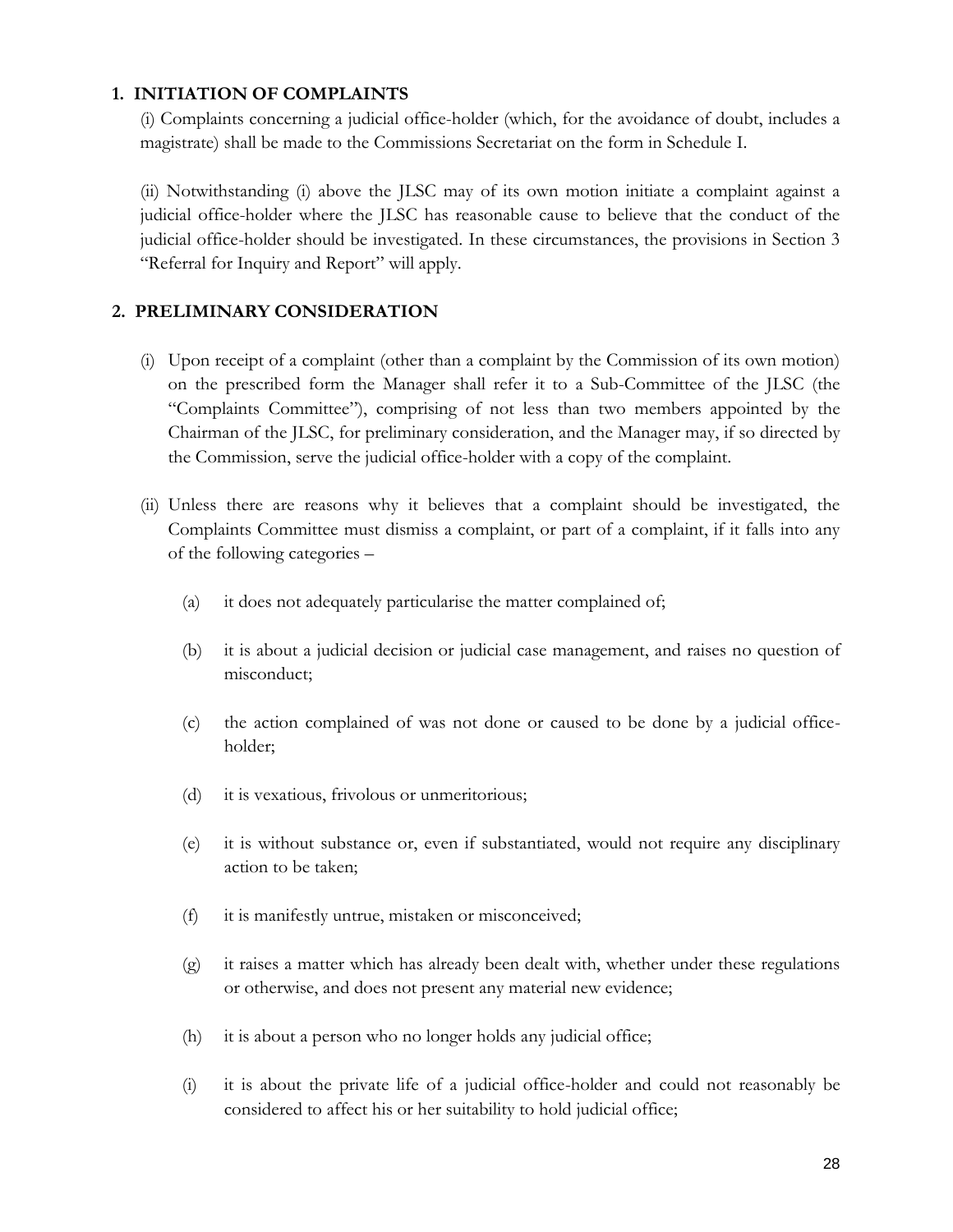- (j) it is about the professional conduct in a non-judicial capacity of a judicial officeholder and could not reasonably be considered to affect his or her suitability to hold judicial office;
- (k) for any other reason it does not relate to misconduct by a judicial office-holder.
- (iii) The Complaints Committee may not dismiss a complaint under paragraph (a) unless it has given the complainant a reasonable opportunity to provide adequate particulars of the complaint.
- (iv) Where a complaint is about a judicial decision or judicial case management, and raises a question of misconduct, the Complaints Committee shall defer consideration until the appeal process in the case is complete or the time for appealing has expired without an appeal being lodged. It shall then review the matter, and proceed in the light of any appellate ruling.
- (v) Complaints that allege criminal offences, including corruption, should not be investigated by the Complaints Committee, and the complainant should be advised to report the matter to the police or other appropriate authority for investigation by them and in an appropriate case the Commission may itself do the same.
- (vi) Where a judicial office-holder is convicted of a criminal offence (including any traffic offence other than a parking offence) the Manager shall ask the Director of Public Prosecutions for a report on the matter, and on receipt of that report shall refer it to the Governor who shall treat it in the same way as he would a report from an Investigating Judge, and proceed accordingly.

#### **3. REFERRAL FOR INQUIRY AND REPORT**

- (i) Unless it dismisses a complaint under Part 2 above, or the complaint alleges a criminal offence, the Complaints Committee, or in the case of a complaint by the Commission of its own motion, the Commission, must refer the matter for investigation as follows –
	- (a) in respect of complaints concerning the President of the Court of Appeal or the Chief Justice, to an investigating judge from outside the Islands, to be appointed by the Governor.
	- (b) in respect of complaints concerning Judges of the Court of Appeal, to the President of the Court of Appeal;
	- (c) in respect of complaints concerning Judges of the Grand Court and Magistrates, to the Chief Justice.
	- (d) in respect of complaints initiated by the JLSC under Section 1(ii).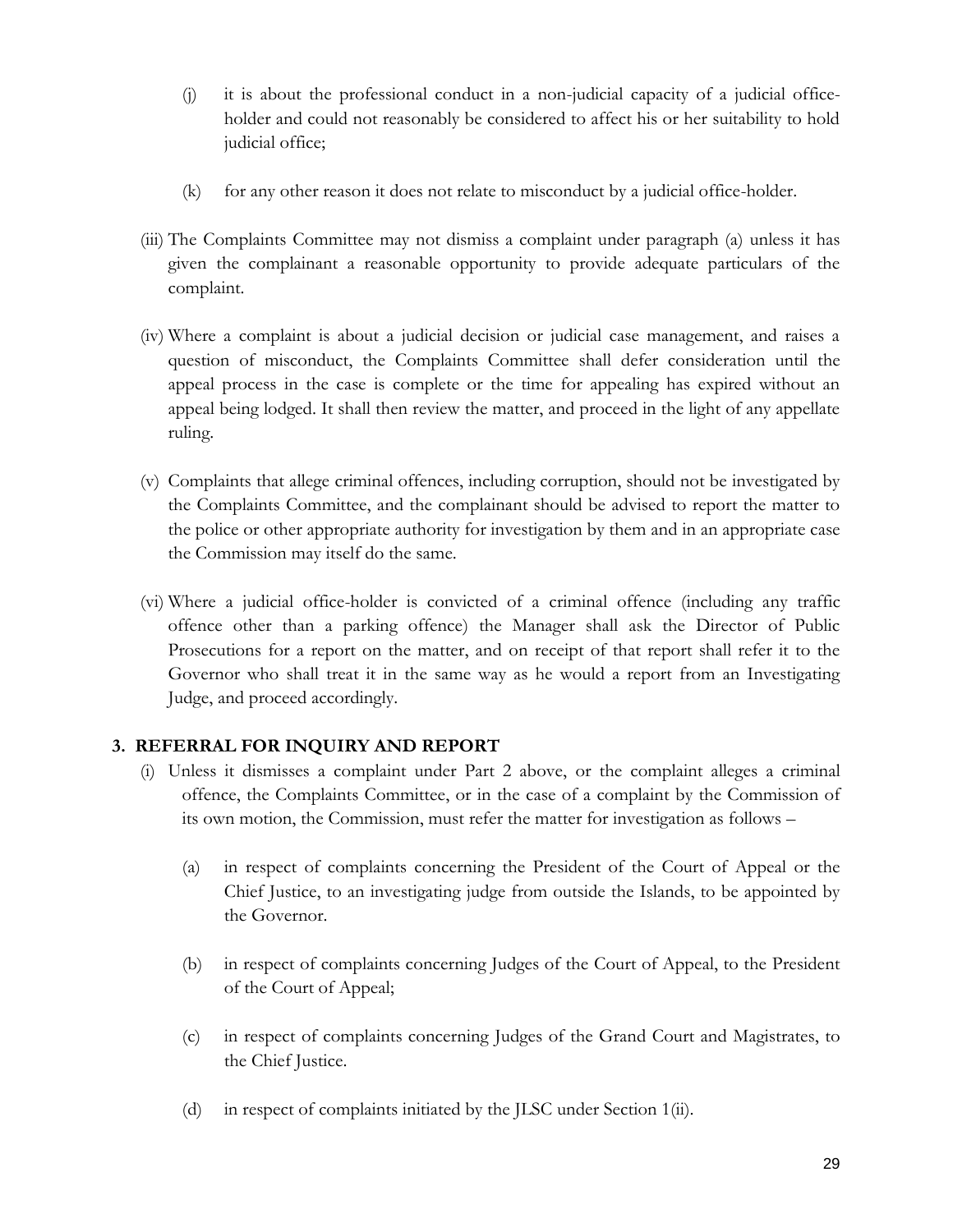(ii) The person to whom a complaint is referred under this part shall be known as 'the Investigating Judge'.

#### **4. CONDUCT OF INQUIRY**

- (i) Upon receipt of a referral from the Complaints Committee, the Investigating Judge shall, as soon as practicable, notify the subject of the complaint, provide him or her with a copy (which may be an extract or summary in an appropriate case), and invite his or her comments in writing within 14 days or such larger period, not exceeding sixty calendar days, as the Investigating Judge may direct.
- (ii) Upon receipt of comments in writing from the subject of the complaint, or at the expiry of the 14 day period, the Investigating Judge must -
	- (a) decide how to conduct the investigation;
	- (b) notify the subject of the complaint and the complainant of the proposals for the conduct of the investigation, and whether oral evidence will be taken;
	- (c) invite the subject of the complaint and the complainant to make representations about the procedure to be adopted and the case; and
	- (d) record the representations on the proposals which those persons may make.
- (iii) Any representations from the subject of the complaint or the complainant must be provided to the Investigating Judge within ten business days or such longer period as the Investigating Judge may direct of an invitation under paragraph (ii)(c).
- (iv) The Investigating Judge may invite the subject of the complaint, the complainant or any other person who may be able to assist the investigation to give evidence about the case.
- (v) The Investigating Judge may take oral evidence if he considers it necessary to do so.
- (vi) The Investigating Judge must disclose any evidence obtained from the complainant or other person under paragraph (iv) to the subject of the complaint and must invite the subject of the complaint to make representations on that evidence.
- (vii) Where the Investigating Judge decides to take oral evidence, he or she must arrange for that evidence to be recorded electronically and transcribed.
- (viii) The Investigating Judge shall fix a date for taking the evidence and notice of such date shall be sent to the subject of the complaint and the complainant.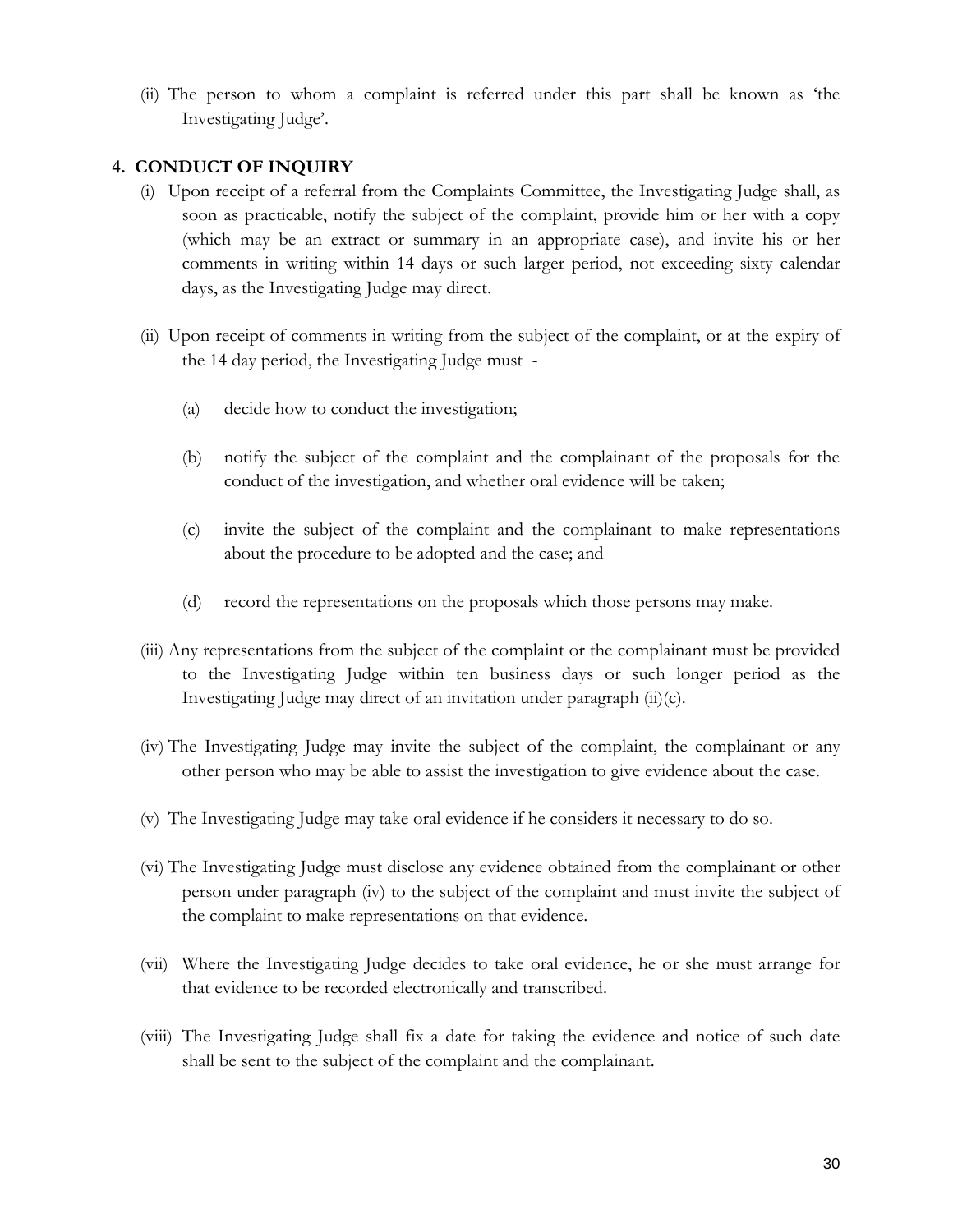- (ix) Where the Investigating Judge considers that it is necessary to disclose evidence obtained during the course of an investigation to any person other than the subject of the complaint, he or she must first invite—
	- (a) the person who provided the evidence, and
	- (b) the subject of the complaint

to make representations about the proposed disclosure.

#### **5. REPORT**

- (i) At the conclusion of his or her investigation the Investigating Judge shall report to the Governor as to the facts of the case and whether the complaint is substantiated or not. The report should be limited to his or her findings of fact, and should not include recommendations as to disciplinary sanctions or the future conduct of the matter.
- (ii) Where it falls to the Investigating Judge to establish any fact, any question as to whether that fact is established must be decided on the balance of probabilities.
- (iii) The Investigating Judge must send a copy of his or her final report to the JLSC, the complainant, and the subject of the complaint and to any other person who has been invited to make representations on a draft of his report, at the same time as he or she sends the final report to the Governor.

#### **6. GOVERNOR'S ACTION**

- (i) On receipt of the Investigating Judge's report the Governor may
	- (a) if he or she considers that further investigation is required, refer the case back to the Investigating Judge to conduct such further investigation, or appoint a judge from outside the Islands or other appropriate person to conduct it;
	- (b) if he or she considers that no misconduct is involved, dismiss the complaint;
	- (c) if he or she considers that, in the light of the report, the question of removing a judge of the Grand Court or a judge of the Court of Appeal from office for misbehaviour ought to be investigated, then he or she shall refer the report to the JLSC for investigation and advice under either section 96(4) or 101(4) of the Constitution as applicable;
	- (d) if he or she considers that, in the light of the report, the question of removing a Magistrate from office for misbehaviour ought to be investigated, then he or she shall refer the report to the JLSC for investigation and for advice under section 106(1) of the Constitution; or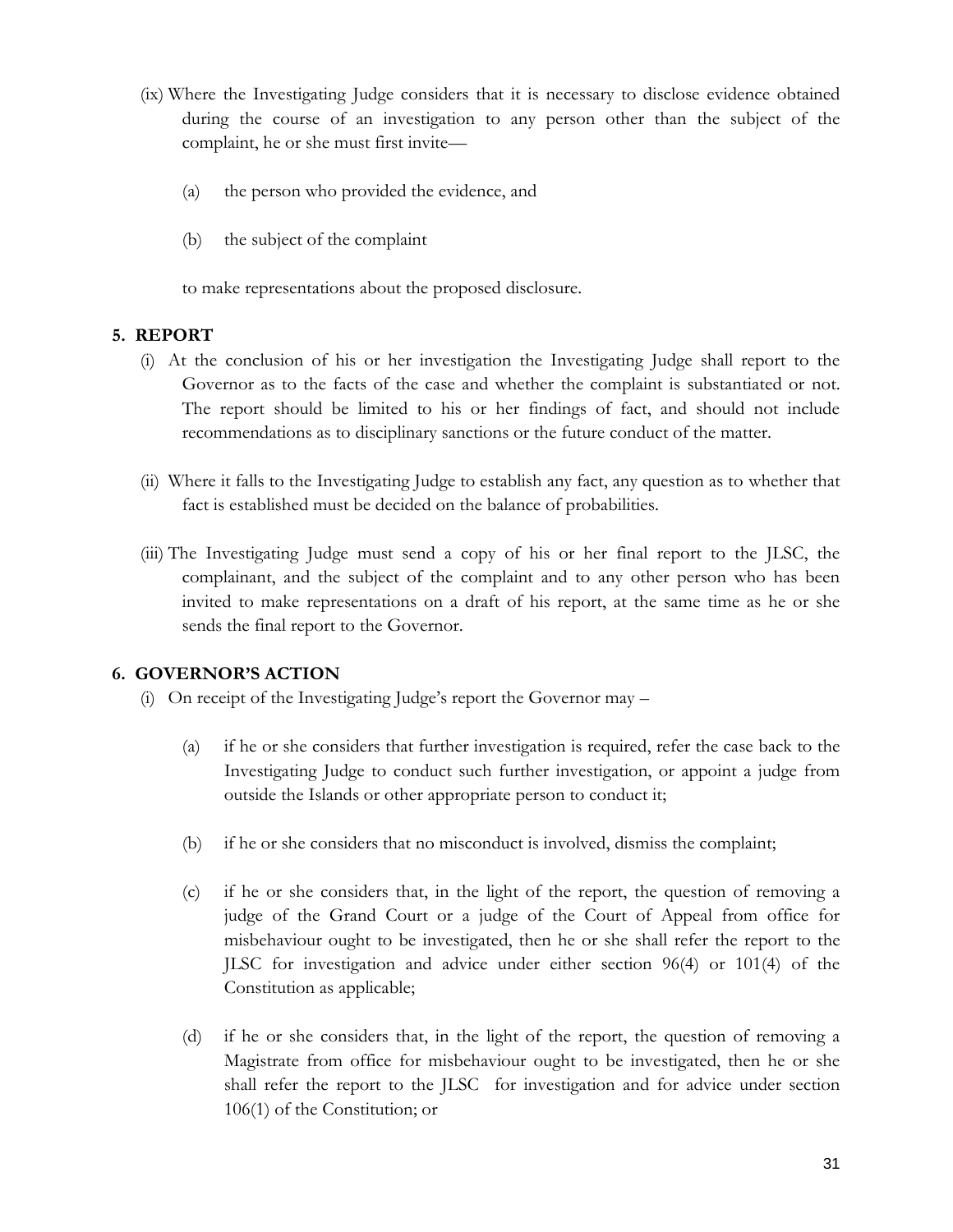- (e) if he or she considers that, in the light of the report, the case may call for the exercise of such powers of disciplinary control short of removal from office as may be conferred by section 106(1) of the Constitution or otherwise then he or she shall refer the report to the JLSC for advice under that section.
- (ii) Before making a referral under sections 96(4) or 101(4) of the Constitution or under subparagraph 6(i)(d) above, the Governor may refer the matter to the JLSC to advise whether the case can properly be disposed of by a lesser sanction than removal.

#### **7. JLSC'S CONSIDERATION**

- (i) Upon receipt of a referral from the Governor otherwise than under sections 96(4) or 101(4) of the Constitution or under sub-paragraph  $6(i)(d)$  above, the JLSC shall consider the Investigating Judge's report and, in the light of the report, advise –
	- (a) that no disciplinary action is required; or
	- (b) upon a referral under sub-paragraph 6(ii), that the case can properly be disposed of by a lesser sanction than removal; and/or
	- (c) that the case does call for the exercise of such powers of disciplinary control short of removal from office as may be conferred by section 106(1) of the Constitution or otherwise.
- (ii) Upon receipt of a referral from the Governor under sections 96(4) or 101(4) of the Constitution, the JLSC shall conduct the inquiry required by the Constitution, and report on the facts to the Governor and advise whether he or she should request that the question of the removal of the Judge in question should be referred by Her Majesty to the Judicial Committee of the Privy Council.
- (iii) Upon receipt of a referral from the Governor under sub-paragraph 6(i)(d) above, the JLSC shall carry out its own investigation and report on the facts to the Governor and advise whether the Magistrate should be removed from office for misbehaviour; and, if not, whether the case calls for the exercise of disciplinary control short of removal from office.
- (iv) Before giving advice under sub-paragraph 7(i)(c) or reporting or advising under paragraphs 7(ii) or (iii) above, the JLSC shall afford the subject of the referral an opportunity to be heard or to make written representations.

#### **8. INTERNAL CONCERNS**

(i) Where the Chief Justice in respect of a Judge of the Grand Court or Magistrate, or the President of the Court of Appeal in respect of a Judge of the Court of Appeal, has a concern about the conduct or performance of such a person which they consider may merit the exercise of such powers of disciplinary control as may be conferred by section 106(1) of the Constitution, they shall, after notifying the Governor and the Complaints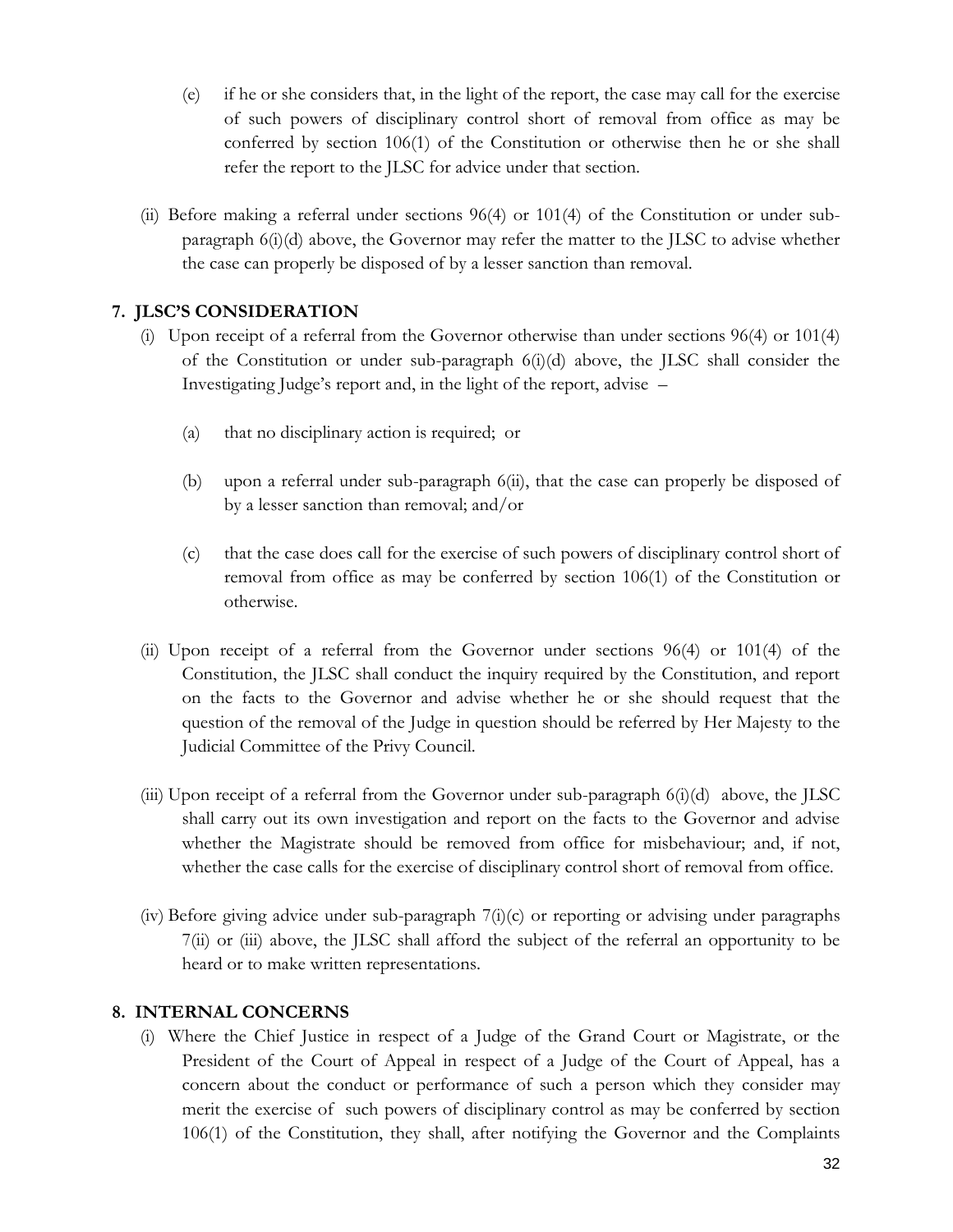Committee, treat such concern as a referral by the Complaints Committee and proceed to conduct the inquiry required by Part 4, and the above procedure shall apply thereafter.

(ii) Notwithstanding the above, the Chief Justice or the President of the Court of Appeal may informally reprimand or warn a judicial officer without the need to follow this Complaints Procedure.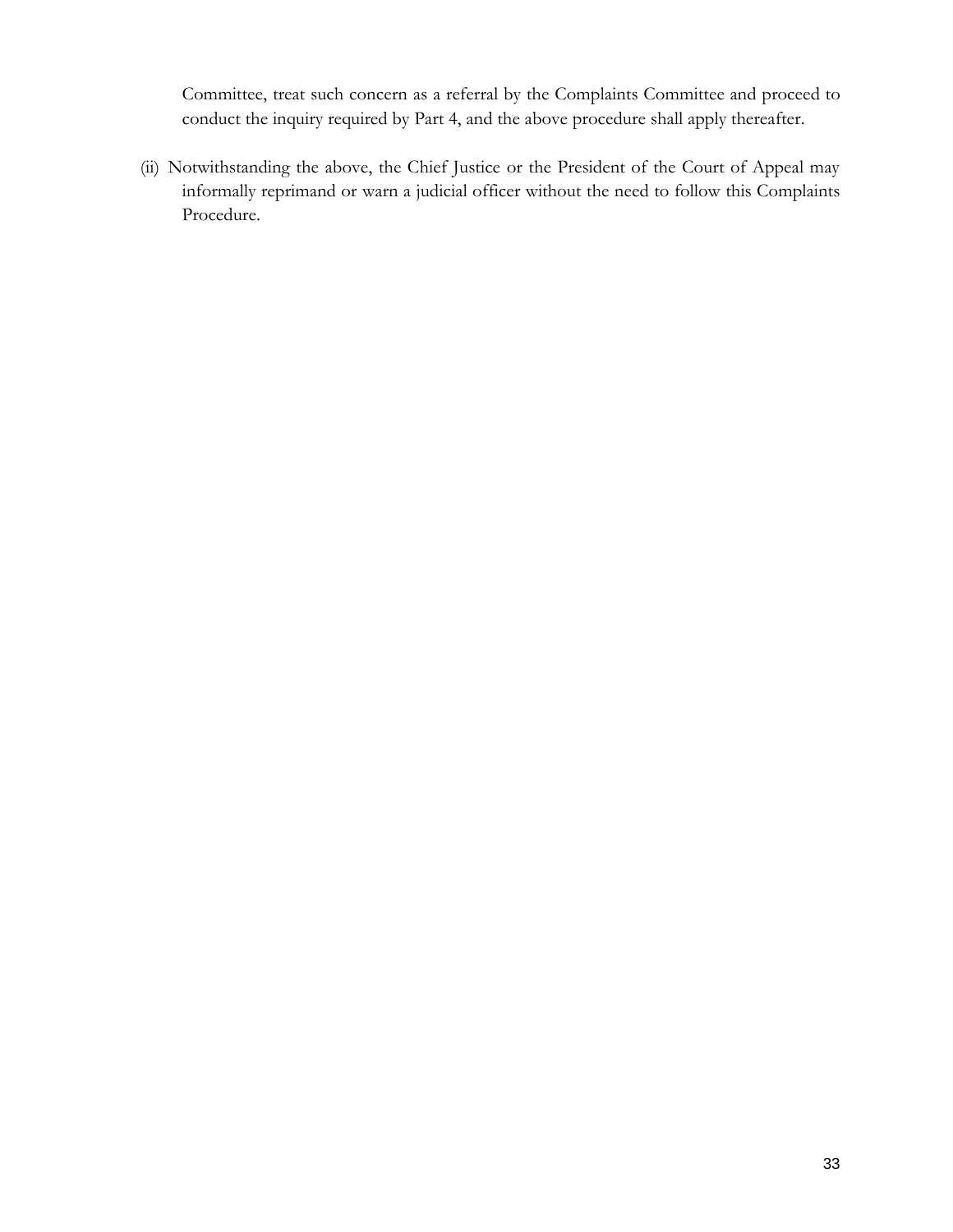#### **Complaints Procedure – Schedule I**

#### <span id="page-33-0"></span>**PLEASE READ BEFORE PROCEEDING FURTHER:**

- 1. Unless there are reasons why it believes that a complaint should be investigated, the Complaints Committee of the Judicial and Legal Services Commission (the JLSC) will dismiss a complaint, or part of a complaint, if it falls into any of the following categories –
	- (a) it does not adequately particularise the matter complained of;
	- (b) it is about a judicial decision or judicial case management, and raises no question of misconduct;
	- (c) the action complained of was not done or caused to be done by a judicial office-holder;
	- (d) it is vexatious;
	- (e) it is without substance or, even if substantiated, would not require any disciplinary action to be taken;
	- (f) it is manifestly untrue, mistaken or misconceived;
	- (g) it raises a matter which has already been dealt with and does not present any material new evidence;
	- (h) it is about a person who no longer holds any judicial office;
	- (i) it is about the private life of a judicial office-holder and could not reasonably be considered to affect his or her suitability to hold judicial office;
	- (j) it is about the professional conduct in a non-judicial capacity of a judicial office-holder and could not reasonably be considered to affect his or her suitability to hold judicial office; or
	- (k) for any other reason it does not relate to misconduct by a judicial office-holder.
- 2. The Complaints Committee will not entertain any complaint which is anonymous and/or where the complainant provides no, or insufficient, contact information.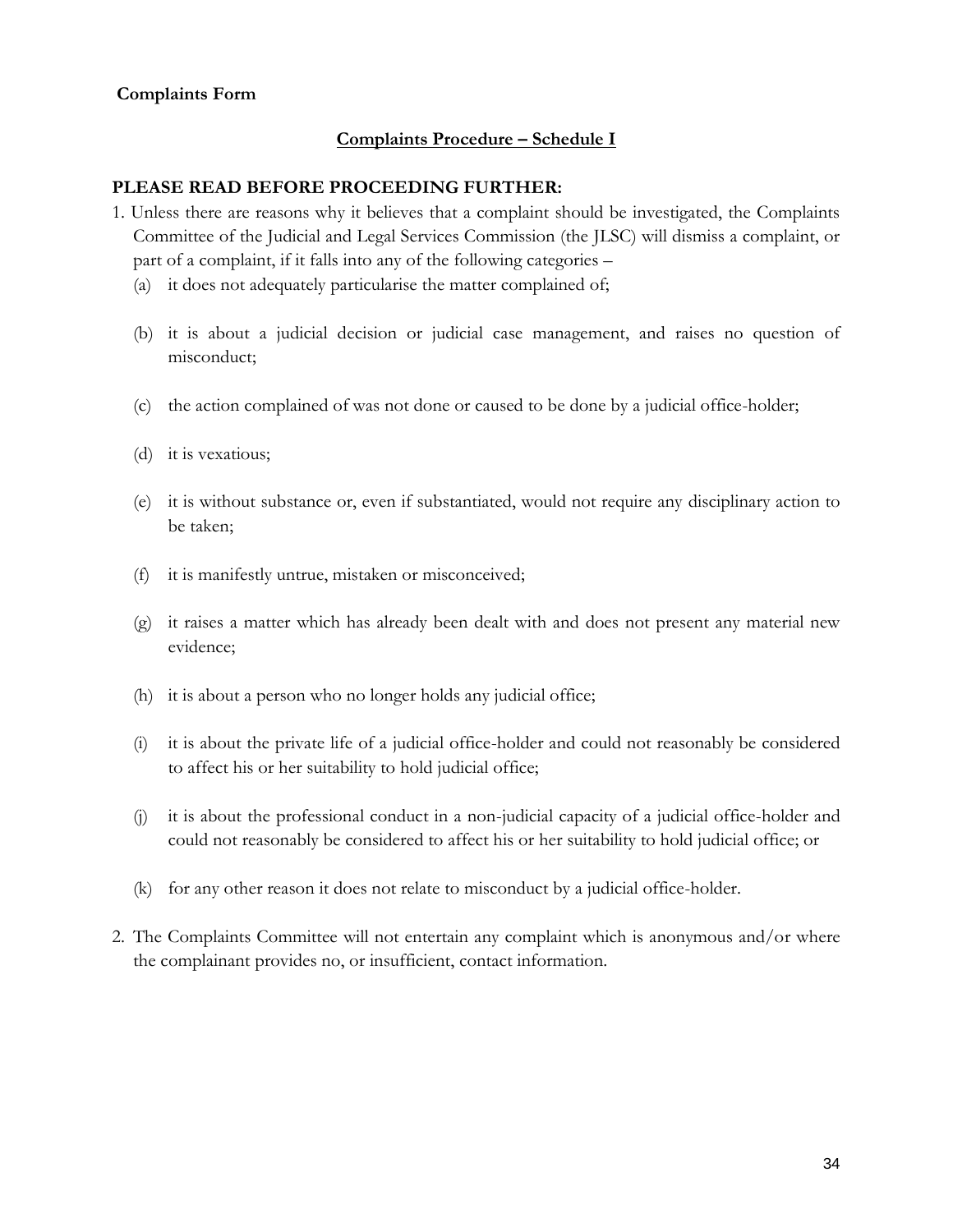### **Part A – About you** (the complainant)

| Only fill out this box if someone is assisting you with the complaint - for example a lawyer |  |  |  |
|----------------------------------------------------------------------------------------------|--|--|--|
|                                                                                              |  |  |  |
|                                                                                              |  |  |  |
|                                                                                              |  |  |  |
| Mailing Address: P.O. Box                                                                    |  |  |  |
| Contact numbers:                                                                             |  |  |  |
| Work: Cell: Cell: Email: Email:                                                              |  |  |  |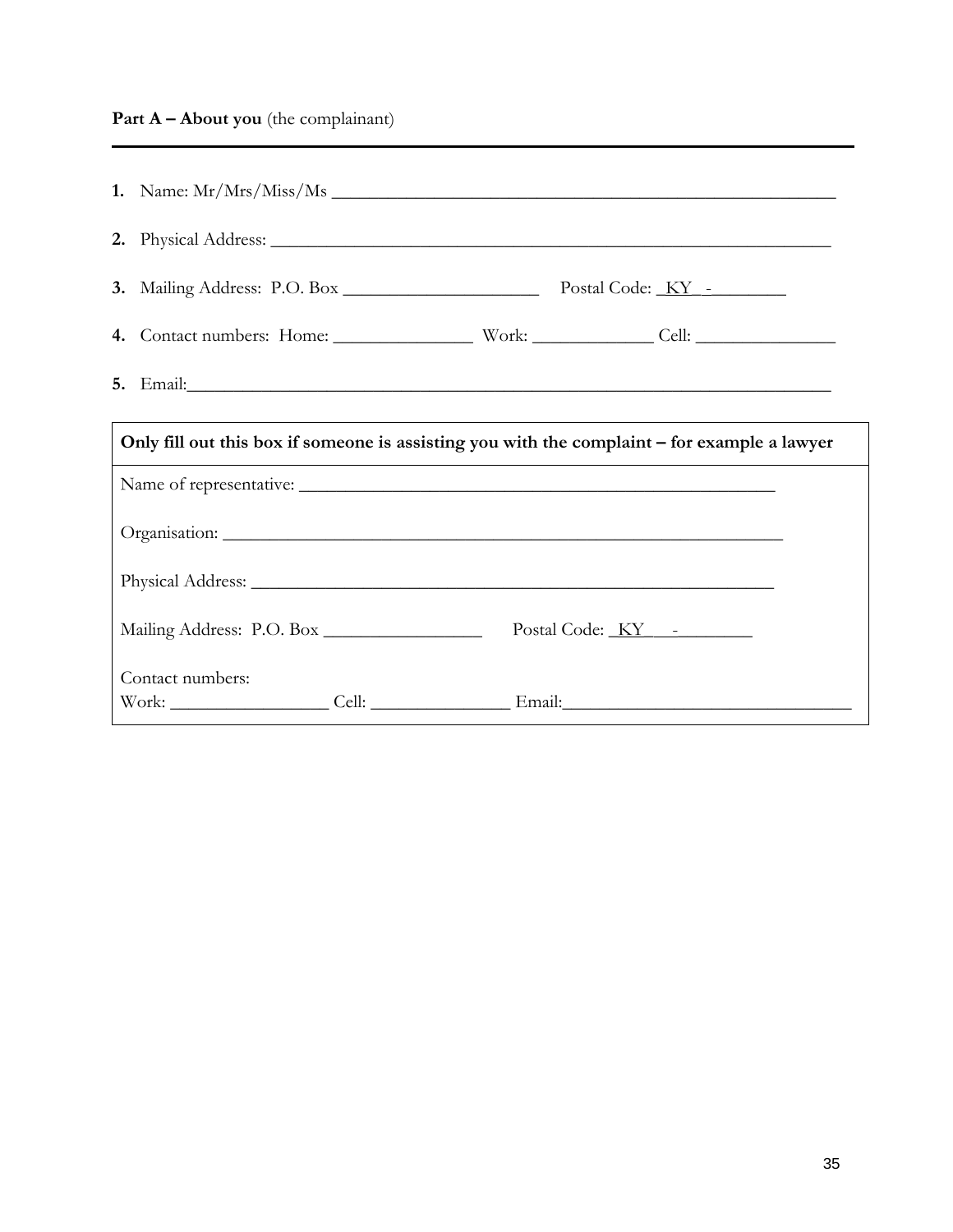About whom are you complaining (the judicial office-holder)?:-

#### What happened?

Please describe the events that you want to complain about. We need to know what you say happened and where and when it happened. Please give us all the dates and as many specific details as you can remember regarding the behaviour complained of.

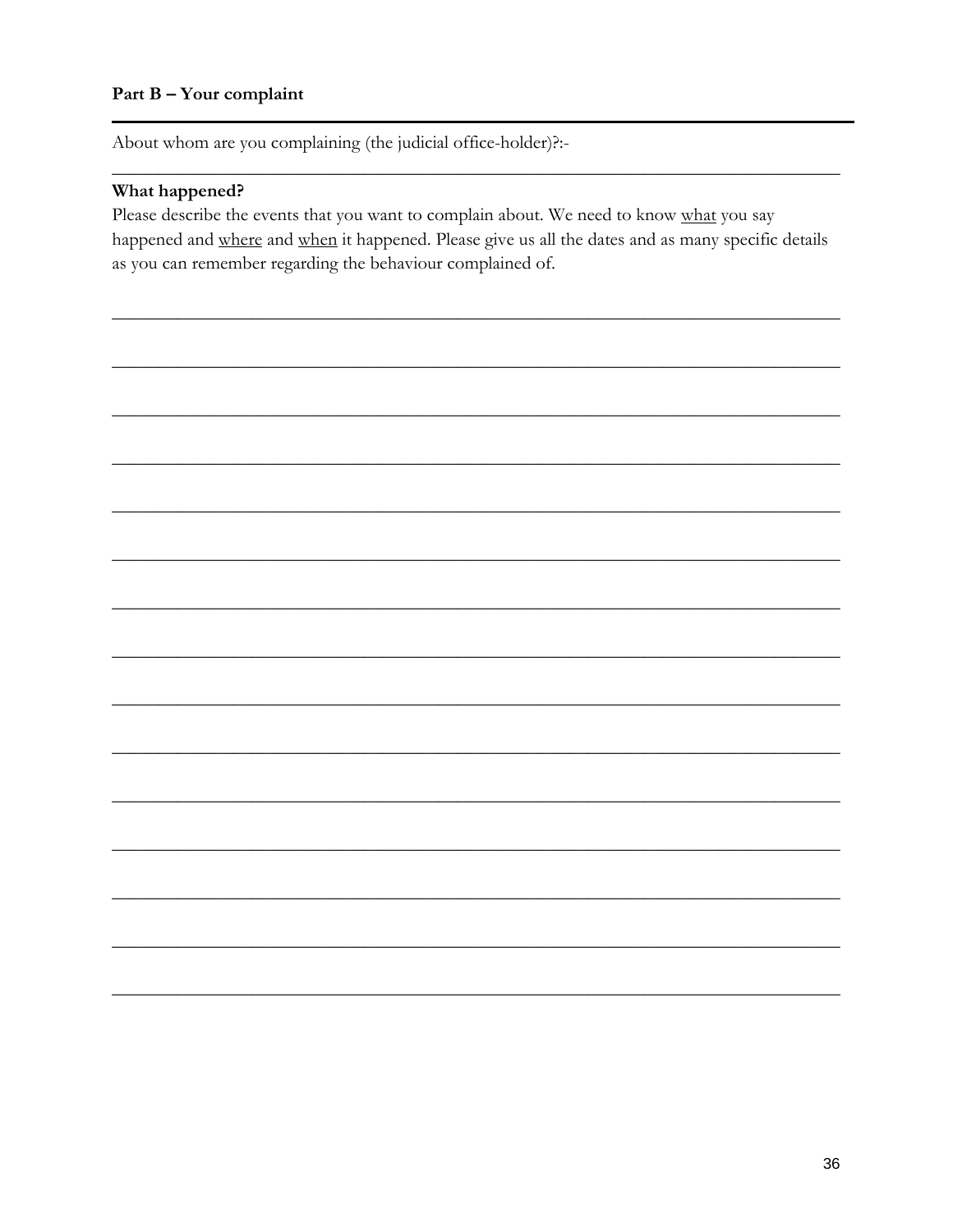#### **Part C – Further information**

#### **Supporting evidence**

Please attach copies of any documents that may help us investigate your complaint (for example, letters). If you cannot do this, please tell us about such documents or other evidence and how it or they can be obtained.

\_\_\_\_\_\_\_\_\_\_\_\_\_\_\_\_\_\_\_\_\_\_\_\_\_\_\_\_\_\_\_\_\_\_\_\_\_\_\_\_\_\_\_\_\_\_\_\_\_\_\_\_\_\_\_\_\_\_\_\_\_\_\_\_\_\_\_\_\_\_\_\_\_\_\_\_\_\_

\_\_\_\_\_\_\_\_\_\_\_\_\_\_\_\_\_\_\_\_\_\_\_\_\_\_\_\_\_\_\_\_\_\_\_\_\_\_\_\_\_\_\_\_\_\_\_\_\_\_\_\_\_\_\_\_\_\_\_\_\_\_\_\_\_\_\_\_\_\_\_\_\_\_\_\_\_\_

\_\_\_\_\_\_\_\_\_\_\_\_\_\_\_\_\_\_\_\_\_\_\_\_\_\_\_\_\_\_\_\_\_\_\_\_\_\_\_\_\_\_\_\_\_\_\_\_\_\_\_\_\_\_\_\_\_\_\_\_\_\_\_\_\_\_\_\_\_\_\_\_\_\_\_\_\_\_

\_\_\_\_\_\_\_\_\_\_\_\_\_\_\_\_\_\_\_\_\_\_\_\_\_\_\_\_\_\_\_\_\_\_\_\_\_\_\_\_\_\_\_\_\_\_\_\_\_\_\_\_\_\_\_\_\_\_\_\_\_\_\_\_\_\_\_\_\_\_\_\_\_\_\_\_\_\_

**Have you made a complaint about this to anyone else?** (For example, the office of the Complaints Commissioner)

If so, please provide details of the complaint, to whom it was made and the outcome. Please also attach copies of any correspondence relating to the complaint.

\_\_\_\_\_\_\_\_\_\_\_\_\_\_\_\_\_\_\_\_\_\_\_\_\_\_\_\_\_\_\_\_\_\_\_\_\_\_\_\_\_\_\_\_\_\_\_\_\_\_\_\_\_\_\_\_\_\_\_\_\_\_\_\_\_\_\_\_\_\_\_\_\_\_\_\_\_\_

\_\_\_\_\_\_\_\_\_\_\_\_\_\_\_\_\_\_\_\_\_\_\_\_\_\_\_\_\_\_\_\_\_\_\_\_\_\_\_\_\_\_\_\_\_\_\_\_\_\_\_\_\_\_\_\_\_\_\_\_\_\_\_\_\_\_\_\_\_\_\_\_\_\_\_\_\_\_

\_\_\_\_\_\_\_\_\_\_\_\_\_\_\_\_\_\_\_\_\_\_\_\_\_\_\_\_\_\_\_\_\_\_\_\_\_\_\_\_\_\_\_\_\_\_\_\_\_\_\_\_\_\_\_\_\_\_\_\_\_\_\_\_\_\_\_\_\_\_\_\_\_\_\_\_\_\_

**I hereby declare that the above information is accurate to the best of my knowledge.**

**Signature: \_\_\_\_\_\_\_\_\_\_\_\_\_\_\_\_\_\_\_\_\_\_\_\_\_\_\_ Date: \_\_\_\_\_\_\_\_\_\_\_\_\_\_\_\_\_\_\_\_**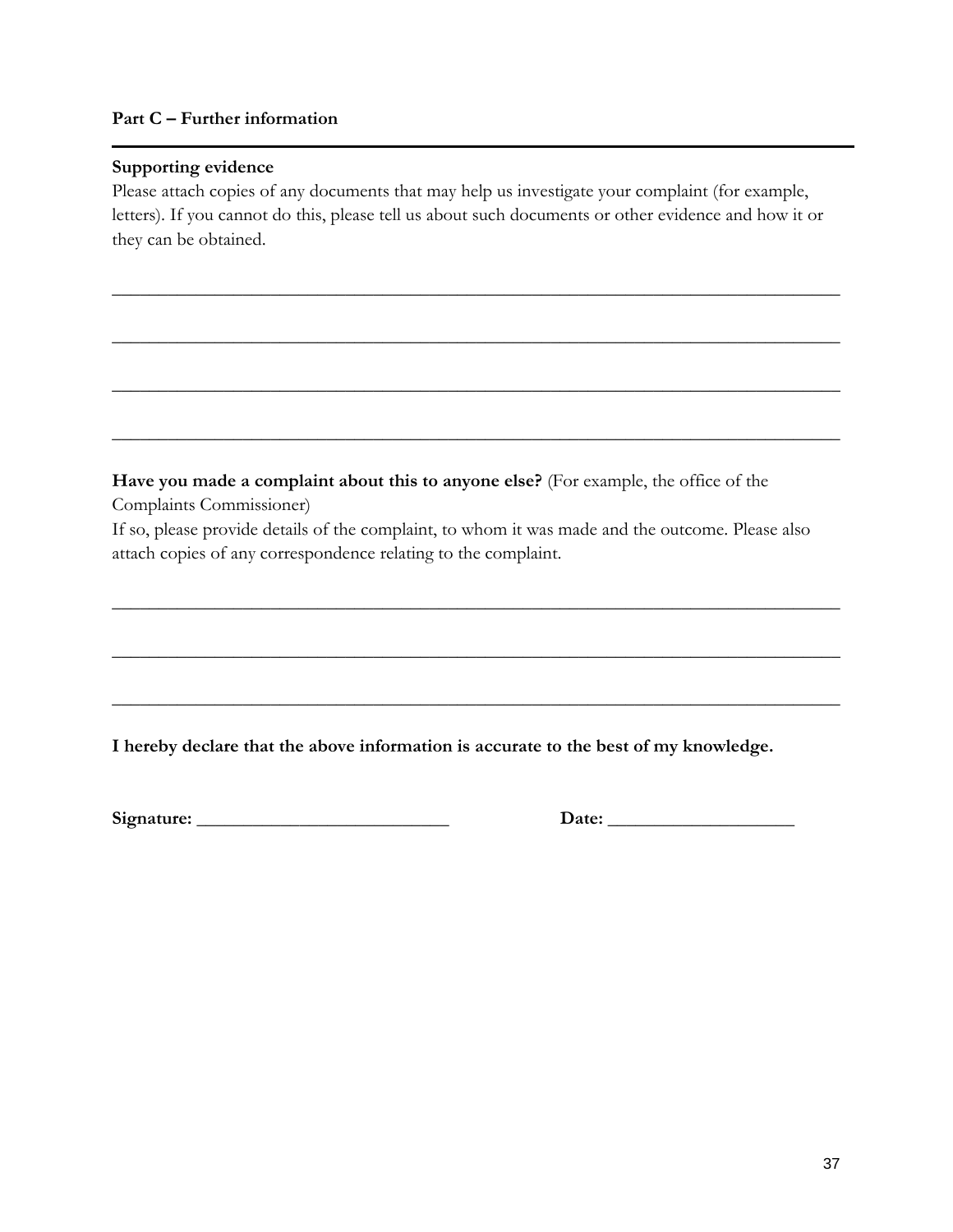#### **Consent to Release Information**

I understand that the Governor's office and the JLSC may have to work with various individuals and agencies to investigate my complaint. Therefore I give my consent to the use and release of my complaint, any or all of its subject-matter and any additional information that the Governor's office, the JLSC or any person investigating my complaint feels is necessary to complete that investigation. I also understand that they will have to be released to the person who is the subject of my complaint.

**Signature: \_\_\_\_\_\_\_\_\_\_\_\_\_\_\_\_\_\_\_\_\_\_\_\_\_\_\_ Date: \_\_\_\_\_\_\_\_\_\_\_\_\_\_\_\_\_\_\_\_**

#### **Remember:**

 $\Box$  to sign and date this document; and

 $\Box$  to attach copies of any relevant documents.

#### FAILURE TO PROVIDE ALL INFORMATION AND DOCUMENTS REQUESTED WILL DELAY CONSIDERATION OF YOUR COMPLAINT

**Send your completed form to:** Manager, Commissions Secretariat P.O. Box 391 Grand Cayman KY1-1106 CAYMAN ISLANDS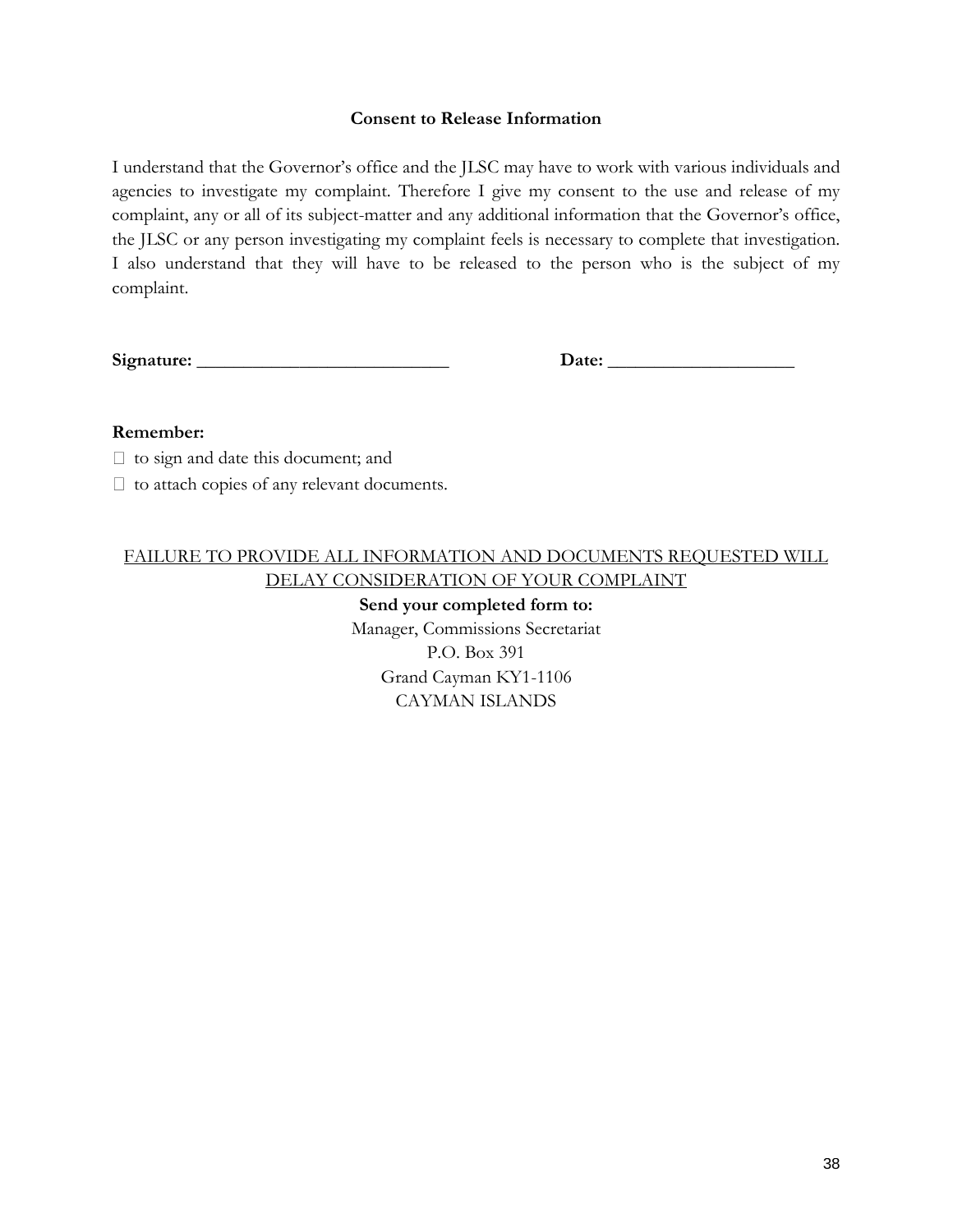<span id="page-38-0"></span>**Part F: Appendices**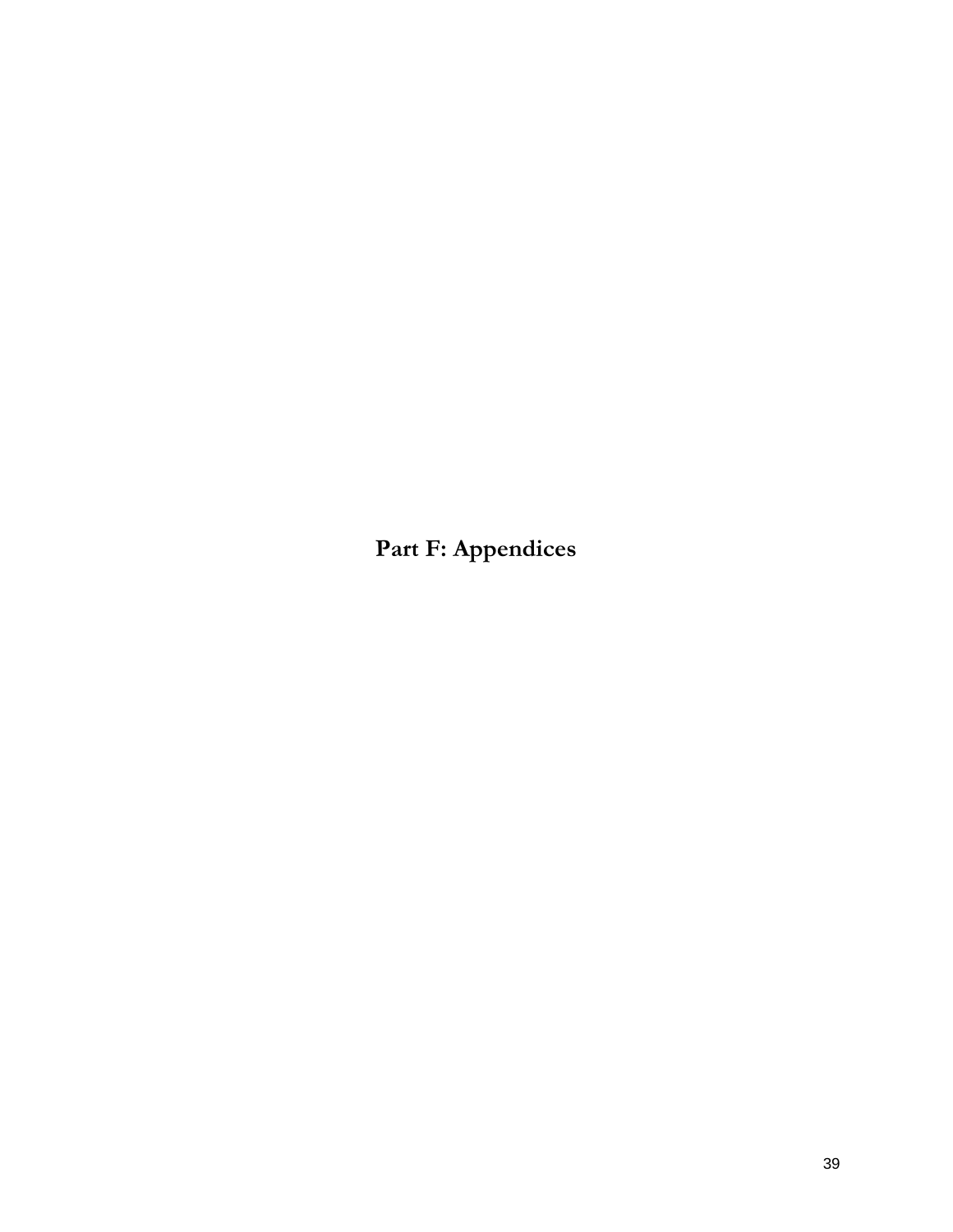## <span id="page-39-0"></span>JUDICIAL AND LEGAL SERVICES COMMISSION



# Code of Conduct

for the Cayman Islands judiciary

This code is drawn up by the Cayman Islands Judicial and Legal Services Commission pursuant to Section 106(10)(a) of the Cayman Islands Constitution Order 2009.

9 March 2012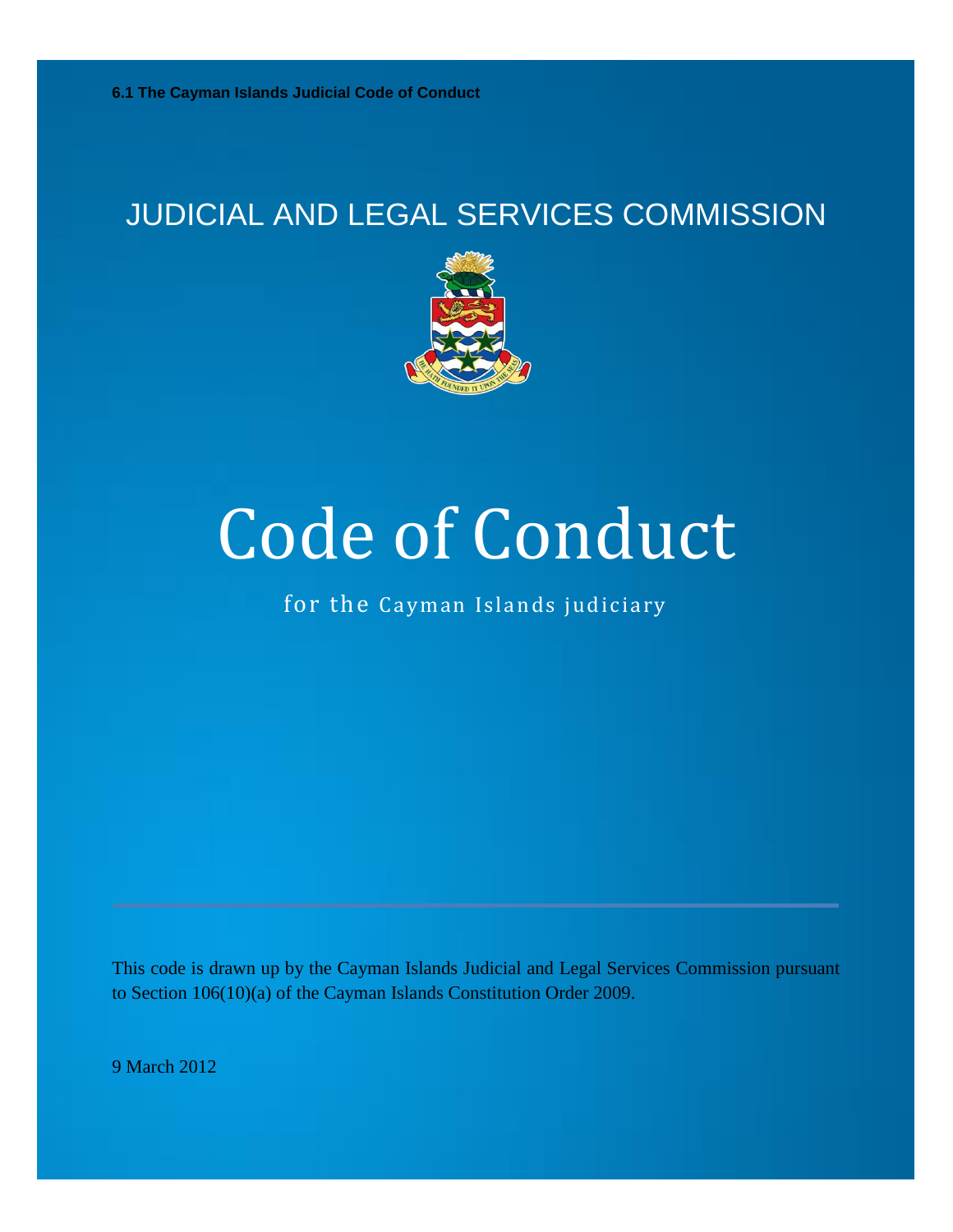#### **A. INTRODUCTION**

[1] Section 106(10)(a) of the Cayman Islands Constitution Order 2009 ("the Constitution") requires the Judicial and Legal Services Commission to draw up a code of conduct for the judiciary. The Commission has approached that task on the basis that such a Code should be founded on the commonly-accepted values which were adopted by the international judicial community some twenty years ago and have become known as the *Bangalore Principles of Judicial Conduct*. The Commission believes that those who accept appointment as judges and magistrates in the Cayman Islands will recognise those principles as fundamental to the proper discharge of the duties of their office, and that adherence to those principles is essential if public confidence in the judiciary is to be maintained.

The terms "judge" and "judiciary" as used herein include magistrates, save where indicated otherwise.

[2] The stated purpose of the *Bangalore Principles* is:

**"To establish standards for ethical conduct of judges. They are designed to provide guidance to judges and to afford the judiciary a framework for regulating judicial conduct. They are also intended to assist members of the Executive and the Legislature, and lawyers and the public in general, to better understand and support the judiciary".**

The Commission adopts that statement as the purpose of this Code.

- [3] The *Bangalore Principles* are enshrined in a succinct statement of six core values:
	- **Judicial independence is a prerequisite to the rule of law and a fundamental guarantee of a fair trial. A judge shall therefore uphold and exemplify judicial independence in both its individual and institutional aspects.**
	- **Impartiality is essential to the proper discharge of the judicial office. It applies not only to the decision itself but also to the process by which the decision is made.**
	- **Integrity is essential to the proper discharge of the judicial office.**
	- **Propriety and the appearance of propriety are essential to the performance of all of the activities of a judge.**
	- **Ensuring equality of treatment to all before the courts is essential to the due performance of the judicial office.**
	- **Competence and diligence are prerequisites to the due performance of judicial office.**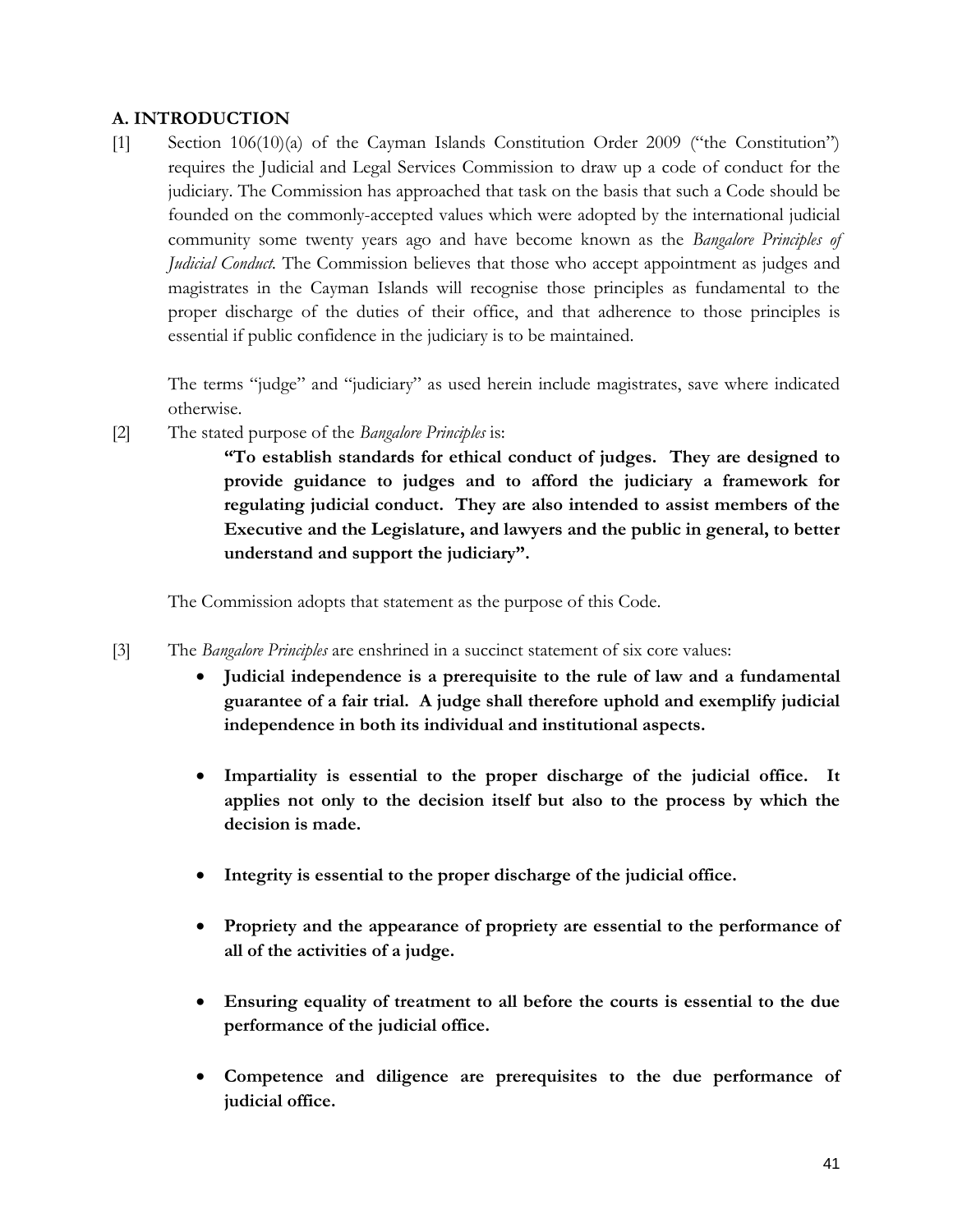This Code is intended to embody those core values. It should be understood and applied accordingly.

- [4] The Commission recognises that it is impossible to foresee, or to make provision for, the whole spectrum of circumstances to which those principles may fall to be applied in practice. It recognises, also, that the application of the principles to particular circumstances may give rise to difficult questions on which there is room for reasonable differences in view. Those questions will need to be resolved as and when they arise. Nevertheless the Commission believes that the purpose of this Code will be served by setting out, under each of the six *Bangalore Principles*, propositions which are likely to command general acceptance in the Cayman Islands. Those propositions should be seen as establishing standards by reference to which judges will regulate their conduct. Conduct which falls below those standards will not meet legitimate public expectation.
- [5] The Commission may from time to time revise or vary this Code as circumstances shall require. Judges, whenever appointed, will be expected to adhere to the Code as so revised or varied.

#### **B. INDEPENDENCE**

- [6] It is a fundamental principle of the rule of law under a democratic Constitution that the judiciary is, and is seen to be, independent of both the Legislature and the Executive. Judicial independence is sometimes mistakenly perceived as a privilege enjoyed by judges, whereas in fact it is a cornerstone of our system of government in a democratic society and a safeguard of the freedom and rights of the citizen under the rule of law. The judiciary, whether viewed as an entity or by its individual membership, is and must be seen to be independent of the legislative and executive arms of government. The relationship between the judiciary and the other arms should be one of mutual respect, each recognising the proper role of the others. Judicial independence is underpinned by security of tenure and remuneration, and by the constitutional convention under which the Executive neither directs nor criticises the Judiciary. The Legislature acts only through measures passed in the Legislative Assembly.
- [7] The independence of the judiciary imposes obligations upon the judges to respect the proper role of the Legislature and the Executive. Judges cannot avoid determining politically contentious disputes if those are properly brought before them in legal proceedings; but they should take care not to express views in a judicial capacity which go beyond what is necessary for that purpose.
- [8] A judge should not make extra-judicial statements upon politically contentious matters. The general rule is that if a matter of public controversy calls for a response from the judiciary or a particular court, it should come from the Chief Justice or with his or her approval. There will be cases in which it may assist public debate if individual judges provide information relating to the administration of justice and the functions of the judiciary, as explained in paragraph 26.8 below. But such cases are likely to be rare and the participation of individual judges in public debate requires careful consideration. In particular: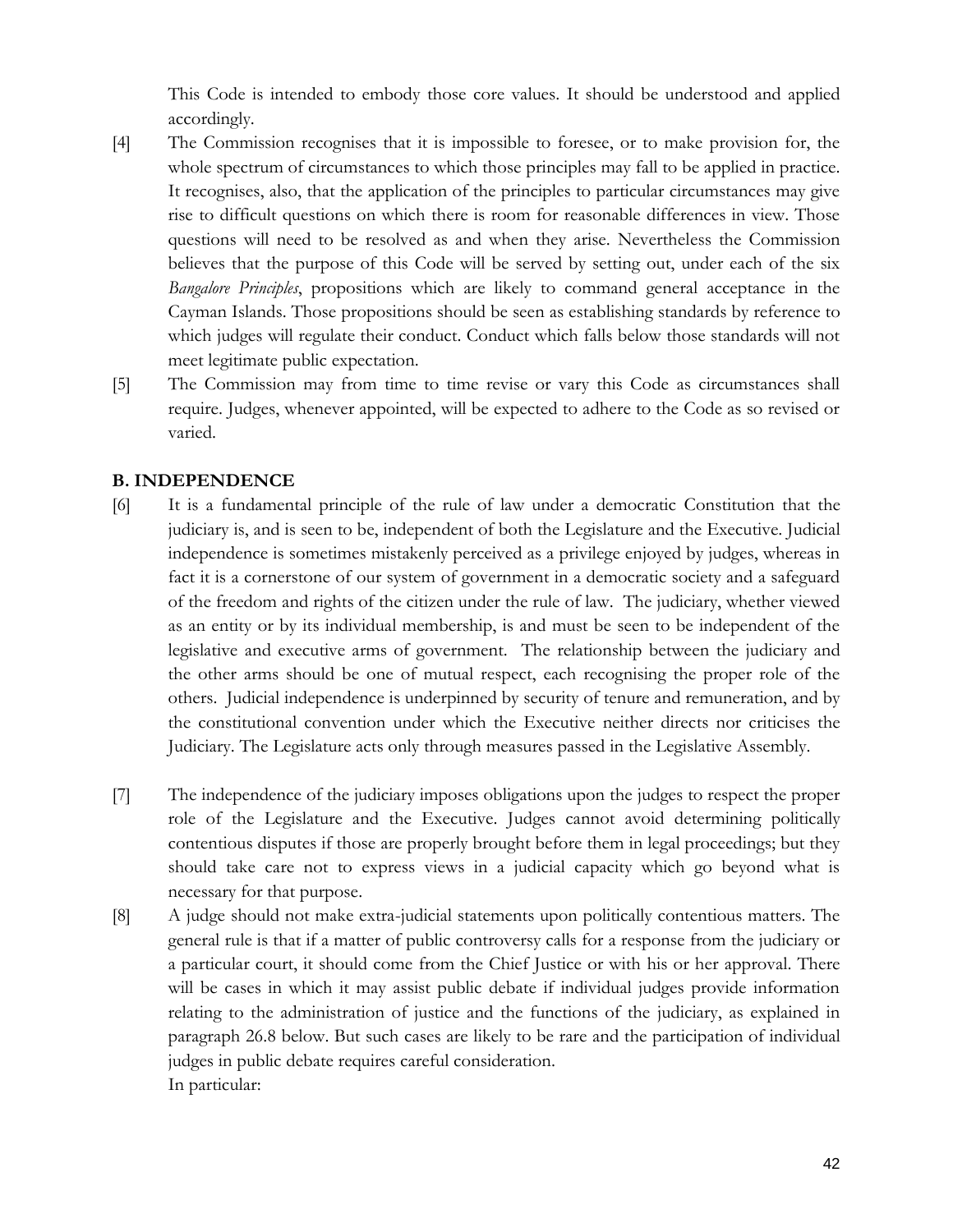- [8.1] If matters which affect the judiciary directly (for example, terms of service) become the subject of public comment or debate, the response (if any) on behalf of the judiciary should be made through the Chief Justice.
- [8.2] Communication with the Executive on behalf of the judiciary is the responsibility of the Chief Justice. Such communication should be open and formal.
- [8.3] Communication with political parties or members of the Legislative Assembly (other than purely social) or any appearance of political lobbying (for example, the signing of petitions) should be avoided.
- [8.4] A judge should not make submissions or give evidence before any committee or similar body on a matter affecting the legal system without first consulting the Chief Justice.

[9] Invitations from the Executive to undertake non-judicial functions (for example, service on commissions and working parties) should not be accepted without careful consideration whether such functions are compatible with the judicial function. Relevant considerations will be the impact upon judicial strength during the time of the secondment and any implications for judicial independence. It is expected that such invitations will be communicated by the Executive through the Chief Justice. If that is not so in any particular case, then the judge receiving the invitation should refer it to him. In any event, a judge should consult the Chief Justice before accepting it.

- [10] A judge must protect his or her independence by rejecting any attempt to influence his or her judicial decision other than by public advocacy in the courtroom. In particular, no judge can be directed as to his or her own judicial decision by any other judge. Consultation with colleagues when points of difficulty arise is important in the maintenance of standards. In performing judicial duties, however, the judge shall be independent of judicial colleagues and solely responsible for his or her decisions.
- [11] Membership of, or association with, political organisations is inconsistent with judicial independence and should be avoided.
- [12] In the discharge of his or her judicial functions, a judge should keep in mind that collegiate support is an important element in the maintenance of judicial independence. He or she should show respect and support for his or her judicial colleagues, and should refrain from criticising or denigrating them in public or in private.

#### **C. IMPARTIALITY**

- [13] Impartiality is essential to the proper discharge of the judicial function. Indeed, independence may be seen as a means to that end.
- [14] A judge must avoid both partiality (or bias) in fact and the appearance of partiality. Justice must both be done and be seen to be done.
- [15] A judge who has the least doubt as to his or her ability to decide the issues before him or her impartially - because, for example, he or she recognises that he or she has actual bias arising from personal knowledge of the disputed facts, or from personal knowledge of the credibility (or lack of credibility) of one of the parties or a witness, or from a pre-disposition to take an unfavourable view of one of the parties individually or, more generally, of a class of litigants to which one of the parties may belong - must disqualify himself or herself and decline to hear the case.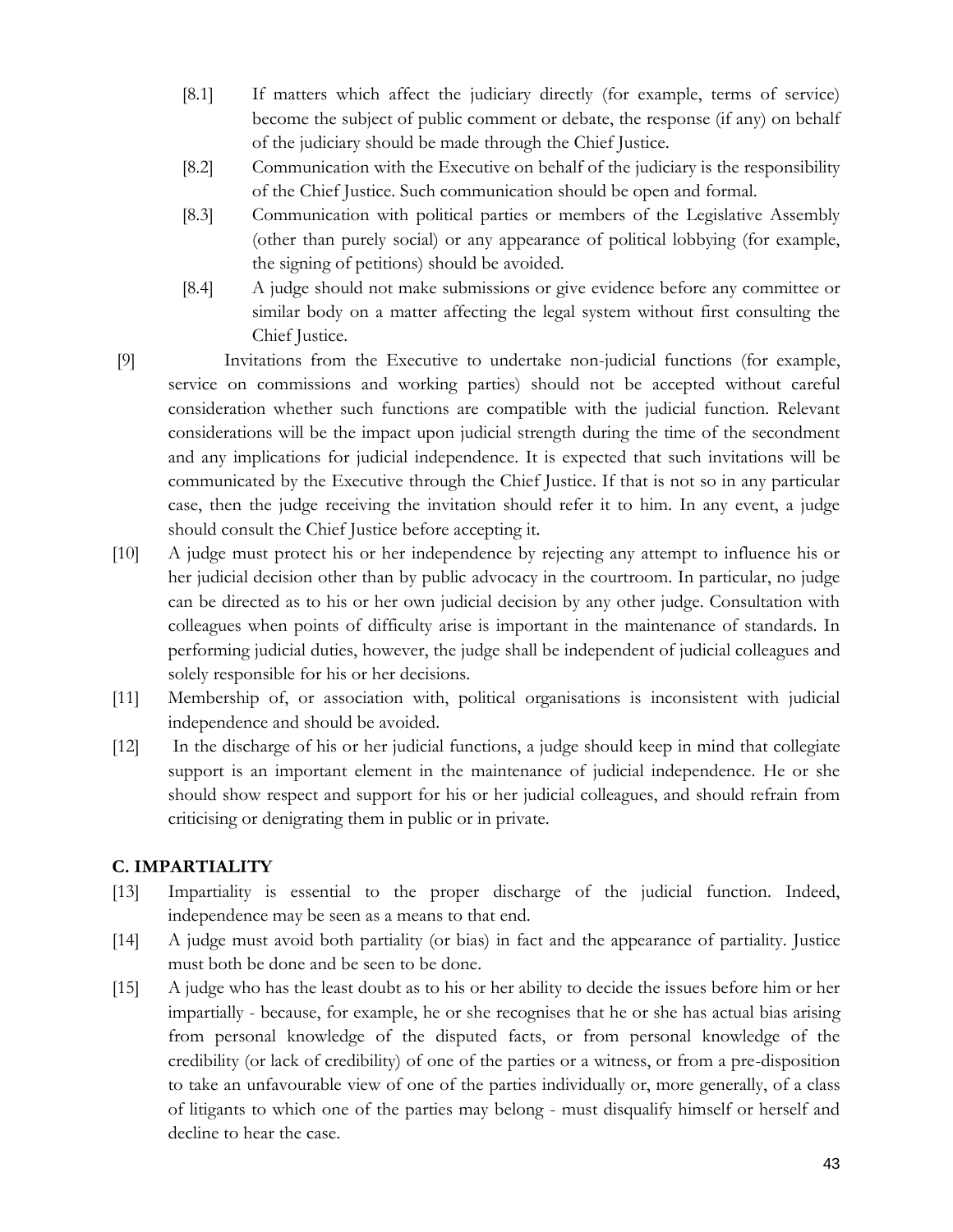- [16] Appearance of partiality or bias can arise where bias does not exist in fact. The test is whether a reasonable, fair-minded and informed observer would reasonably conclude that there is a real possibility that the judge is not impartial. The appearance of partiality may be impossible to dispel: leaving the litigant – and the informed observer – with a sense of injustice which is destructive of confidence in judicial decisions.
- [17] Circumstances which might lead a reasonable, fair-minded and informed observer reasonably to conclude that there is a real possibility that the judge is not impartial include (but are not limited to) an apparent conflict of interest, judicial behaviour on the Bench, or associations and activities off the Bench. In particular, a judge may give an appearance of bias by expressing views in relation to race, gender, religious belief or culture. Whether a judge's associations or conduct gives an appearance of bias may be very difficult for that judge to recognise or determine in advance or at the time. Where a judge concludes that (applying the relevant test) his or her associations or conduct may give an appearance of bias, he or she should disqualify himself or herself and decline to hear (or to continue hearing) the case.
- [18] Apparent conflicts of interest can arise in many different situations. A judge must be alert to any appearance of bias arising out of connections with litigants, witnesses or their legal advisors. The parties should always be informed by the judge of facts within his or her knowledge which might reasonably give rise to a perception of bias or conflict of interest. In particular:
	- [18.1] A judge should disqualify himself or herself where he or she or (while he or she was in practice) his or her firm acted as a legal advisor in connection with the subject matter of the dispute which has given rise to the proceedings.
	- [18.2] A judge should disqualify himself or herself if in a close relationship to litigants, witnesses or the legal advisors in the case.
	- [18.3] A judge should disqualify himself or herself if he or she or a close relative or member of his or her household has, directly or indirectly, a financial, beneficial or other similar interest in the outcome of the proceedings. Such conflicts may arise out of current commercial or business activities, financial investments (including shareholding in public or private companies) or membership of or involvement with educational, charitable or other community organisations which may be interested in the litigation. Shareholdings in litigant companies or companies associated with litigants should be disclosed. They should always lead to disqualification if the shareholding is large or if the value of the shareholding would be affected by the outcome of the litigation. Where the shareholding is small, full disclosure should still be made.
	- [18.4] A judge should give most careful consideration whether to disqualify himself or herself if the case raises issues in relation to which he or she has made public statements of firm opinion after appointment.
- [19] The question whether to disqualify himself or herself on the grounds of actual or apparent bias is, in the first instance, for the judge to consider and determine. A judge should be careful to avoid giving encouragement to attempts by a party to use procedures for disqualification illegitimately. There is a need to avoid the practice of "forum shopping" by litigants who raise objections on the ground of apparent bias without good reason to do so.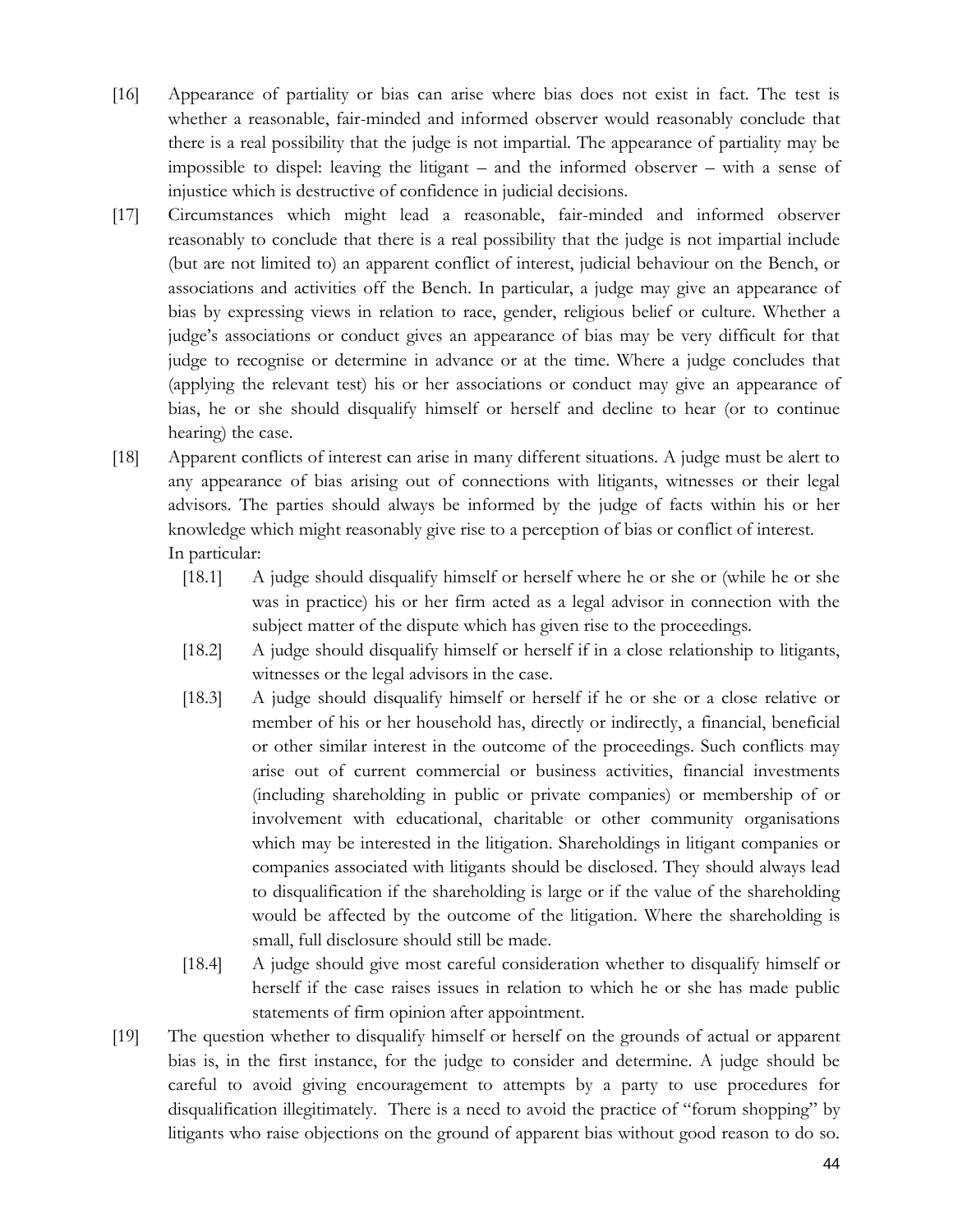Additionally, a judge will need to have in mind, amongst other matters: (i) the burden which will fall on other judges if he or she disqualifies himself or herself without good reason; (ii) the burden that will be imposed on the litigants if an appellate court reverses his or her decision not to disqualify himself or herself; and (iii) the possibility that a decision not to disqualify himself or herself may (if reversed on appeal) lead to an erosion of confidence in the judiciary. In the latter context a judge should have in mind that, although the fact that the appellate court reverses the judge's decision not to disqualify himself or herself does not, of itself, imply that he or she lacked impartiality, that may not be the perception of the litigant or of the public. If the issue of apparent bias is raised before the judge has embarked on the hearing, it may be sensible for the judge to decline to sit in order to avoid adding that issue to the other contentious issues in the case.

#### **D. INTEGRITY**

- [20] Lack of integrity in private dealings and financial affairs, such as would expose the judge to the censure of reasonable, fair-minded and informed persons, is incompatible with judicial office.
- [21] Judgments once finally delivered and released for publication must stand without further clarification or explanation. Where a decision is subject to inaccurate comment, any appropriate response should be from the Chief Justice. Generally the most effective response is to get the full text of the judgment into the public arena promptly.

#### **E. PROPRIETY**

- [22] Judges should not behave in such a manner as would or might, in the eyes of a right-minded member of the public, bring themselves, the judiciary or the administration of justice into disrepute.
- [23] Appointment to the judiciary should not lead to social and civic isolation. Judges are not effective if isolated from the community which they serve; and the community is not wellserved by judges whose personal development is arrested by judicial appointment. Judges are entitled to private and civic lives which are not stunted or disadvantaged by office. And, generally, judges should not be denied the right to act in protection of rights of property and other personal interests: nor, without good reason, should they be denied the freedoms of association and expression which they would otherwise enjoy.
- [24] Nevertheless a judge's conduct, both in and out of court, inevitably attracts closer public scrutiny than that of most other members of the community; and the standing of the judiciary as a whole may be adversely affected by conduct which, in others, would not attract serious criticism. Judges must accept some restrictions on conduct and activities as a consequence of appointment.
- [25] Those restrictions include the following:
	- [25.1] Breaches of the law are incompatible with the judicial obligation to uphold the law.
	- [25.2] A judge who deals judicially with the effects of alcohol abuse may well be seen as compromised if he or she is, himself or herself, an abuser of alcohol.
	- [25.3] A judge should not be a member of any social organisation which discriminates on the basis of race, sex, religion or national origin.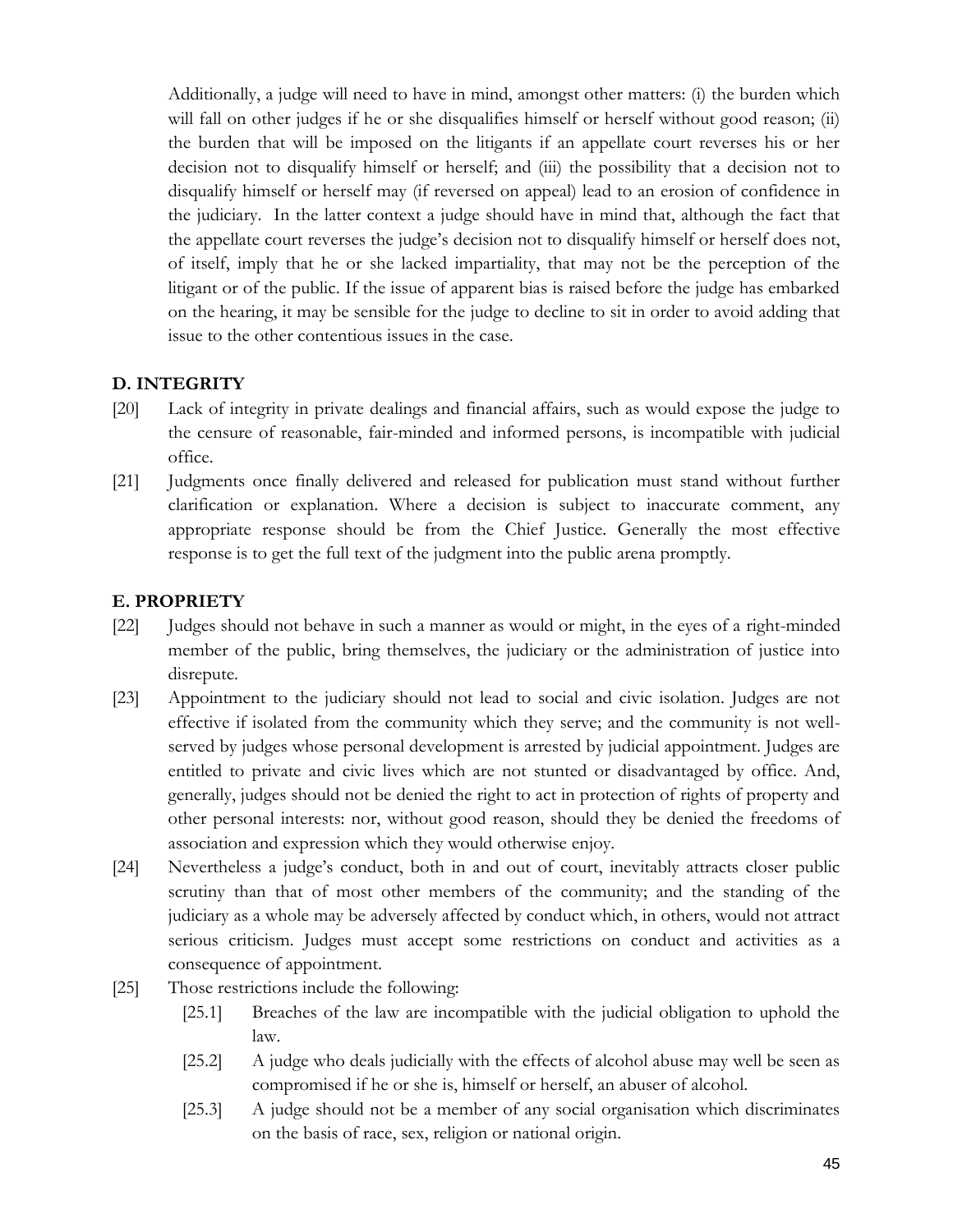- [25.4] A judge should not be involved in the management or direction of charitable or civic organisations, the activities of which might reflect adversely upon his or her impartiality or standing or the discharge of his or her judicial duties. In particular, he or she should not be involved in an organisation in circumstances where (i) it is likely to be regularly involved in contested proceedings before the courts, (ii) its finances are unsound, (iii) his or her standing as a judge could be used to solicit funds; or (iv) its objectives include law reform or political change.
- [25.5] A judge should not provide legal or investment advice to charitable organisations.
- [25.6] A judge should not permit his or her name or title to appear on documents associated with an appeal for funds; nor should he or she personally solicit funds (or lend his or her name to fund-raising activities) on behalf of fund-raising organisations.
- [25.7] A judge should not give legal advice save, on a gratuitous basis, to close family members.
- [25.8] A judge should not act as advocate or negotiator for a family member in a legal dispute or matter.
- [25.9] A judge who chooses to act for himself or herself in a legal dispute or matter should not seek to advance the interests of himself or herself or his or her family by invoking his or her standing as the holder of judicial office.
- [25.10] A judge should not accept professional services (including, in particular, legal advice or representation) for no charge or at a charge that is less than the usual rate charged by the provider of those services.
- [25.11] A judge must not use his or her judicial office for personal advantage (whether financial, social or personal) or for the advantage or benefit of his or her family or friends.
- [25.12] A judge should not give character evidence in court proceedings save in response to a summons requiring him or her to attend as a witness.
- [25.13] A judge should not expect or accept a fee for the delivery of a paper at a legal conference.
- [25.14] A judge should not be a member of the committee of an extra-judicial body which exercises disciplinary powers, save in relation to members of the legal profession.
- [25.15] A judge must avoid personal and social relationships which are abusive or exploitative.
- [25.16] A judge should not associate with anyone whom he or she knows is likely not to observe the law. In particular, a judge should avoid circumstances in which he or she is present at a gathering or on premises which may contravene the law; or where there is a risk of associating with people who are involved in criminal activities.
- [25.17] A judge should not engage with the media without the prior approval of the Chief Justice.
- [25.18] A judge should avoid association with those who are engaged, whether as participants, witnesses, or otherwise, in cases currently before him or her.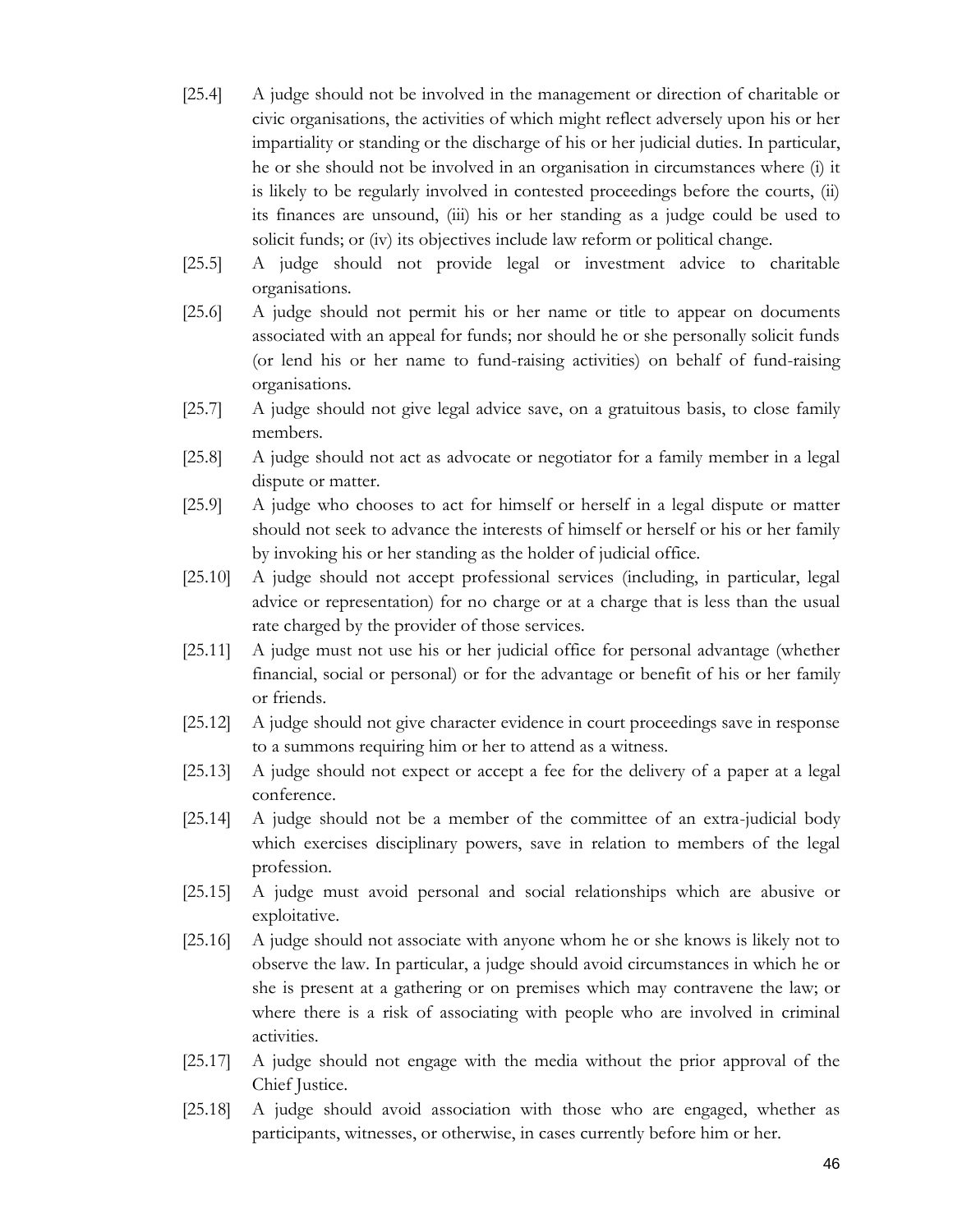- [25.19] A judge should not discuss with anyone (other than judicial colleagues) his or her cases, current or past.
- [26] Matters which are not to be seen as incompatible with judicial office, but where some degree of caution must be exercised, include the following:
	- [26.1] A judge who is a trustee, board member or officer of an educational, religious or charitable organisation may participate in its decision-making, including decisions as to investments and legal rights and obligations. But a judge's primary responsibility is to fulfill his or her judicial duties. Extra-judicial responsibilities and interests should not be such as to interfere with the discharge of judicial duties; or of a scale which might detract from that primary responsibility.
	- [26.2] A judge is not precluded from managing his or her own investments and those of his or her immediate family or a family trust; provided that he or she is not thereby distracted from his or her judicial duties. Caution is necessary if the investments are substantial or of a nature which is likely to give rise to controversy.
	- [26.3] The delivery of papers on legal subjects at legal conferences should be seen as an obligation incidental to judicial office. A judge may accept reimbursement of travel and accommodation expenses incurred in providing and delivering such papers where the host organisation is an educational establishment or professional association. But care must be taken where the host is a private organisation associated with a particular cause or is a potential litigant before the courts or if the arrangements are unusually lavish. In such cases the judge should consult with the Chief Justice.
	- [26.4] Acceptance of small gifts as a token of appreciation for participating in a public or private function is not, of itself, objectionable. But caution is necessary in respect of any significant benefit. A judge must be aware of the risks (i) that it may be suggested that he or she has exploited his or her standing as the holder of judicial office in order to obtain that benefit and (ii) that the benefit may be seen as an attempt to influence the judge in the performance of his or her judicial duties. In such cases the judge should consult with the Chief Justice.
	- [26.5] Social contact between members of the Bench and the advocates who appear before them is a long-standing tradition. But a judge should avoid direct social contact with practitioners who are engaged in cases currently before him or her where that might give rise to the appearance of bias.
	- [26.6] A judge is not precluded from providing a letter of recommendation based on his or her personal knowledge of the individual concerned. But he or she should be aware of the need for caution lest his or her recommendation be seen to indicate judicial endorsement of an applicant for an appointment; and should consider carefully whether it is appropriate for a letter of recommendation be written on judicial stationery.
	- [26.7] A judge should attend as a witness in answer to a summons served upon him or her by a party; but, in giving evidence, he or she should be careful not to invoke the special standing which attaches to the holder of judicial office. In particular, he or she should consider carefully whether it is appropriate for him or her to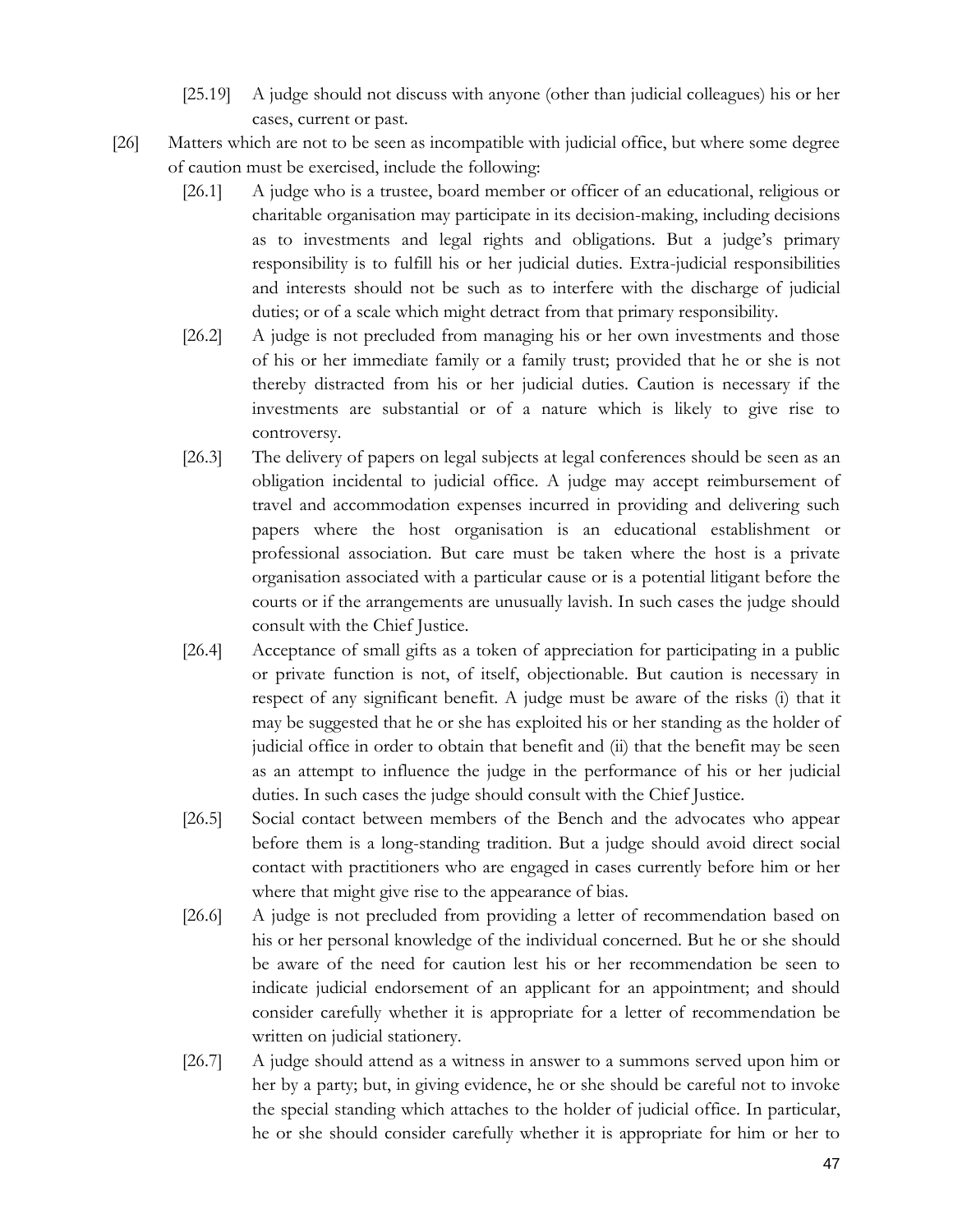give evidence as to character; and, generally, should decline to do so unless that course would unfairly deprive a defendant to criminal proceedings of the ability to prove some fact which was within the special knowledge of the judge.

- [26.8] A judge may, with the prior approval of the Chief Justice, write articles or give interviews for the purpose of informing the public as to the administration of justice in general terms. In considering whether to accept an invitation to do so, he or she should ask himself or herself whether the proposed article or interview is likely to have the beneficial effect of raising public awareness of the judicial function. But he or she should not express views in articles and interviews which may be thought to pre-determine issues which may arise for judicial determination or which trespass into areas of political controversy. He or she should be aware of the risks associated with unscripted television and radio broadcasts; and should not take part in such broadcasts without the prior approval of the Chief Justice.
- [26.9] A judge may write on legal topics for publication provided that he or she is not thereby distracted from his or her judicial work – and may receive royalties or other payment for publication of his or her written work. Again, a judge should take care that, in his or her extra-judicial written work, he or she does not appear to pre-determine issues which may come before the court in litigation or to criticise the decisions of those who are currently his or her judicial colleagues.
- [27] A judge should recognise and accept the need not only to observe high standards of personal conduct but also to encourage and support his or her judicial colleagues to observe similar standards. Questionable conduct by one judge reflects on the judiciary as a whole. A judge who becomes aware of evidence which, in his or her view, is reliable and indicates a strong likelihood of conduct by another judge which falls below the standards required by this Code must give serious consideration to the action which he or she should take; having regard to the overriding need to maintain the public interest in the due administration of justice. Appropriate action will depend on the particular circumstances; but may involve informal counselling, consultation with or a more formal report to the Chief Justice or the Judicial and Legal Services Commission. "Turning a blind eye" is not an acceptable option.
- [28] Following his or her retirement from office, a judge shall not appear in court as an advocate. That prohibition shall not apply to magistrates.

#### **F. EQUALITY OF TREATMENT**

- [29] A judge must determine the cases before him or her according to law. He or she must not be deflected by desire for popularity or fear of criticism.
- [30] A judge must hear a case on the evidence and in accordance with the principles of natural justice. He or she must not allow one party to make representations to him or her in the absence of, or to the exclusion of, the other; save where the circumstances require that, in the interests of justice, an application is made without notice.
- [31] A judge must conduct himself or herself with courtesy to all, and must require similar courtesy of those appearing in court. He or she should be alert to protect parties or witnesses from discourtesy or displays of prejudice based on racial, sexual, religious or other grounds. Punctuality, patience and tolerance are essential judicial qualities.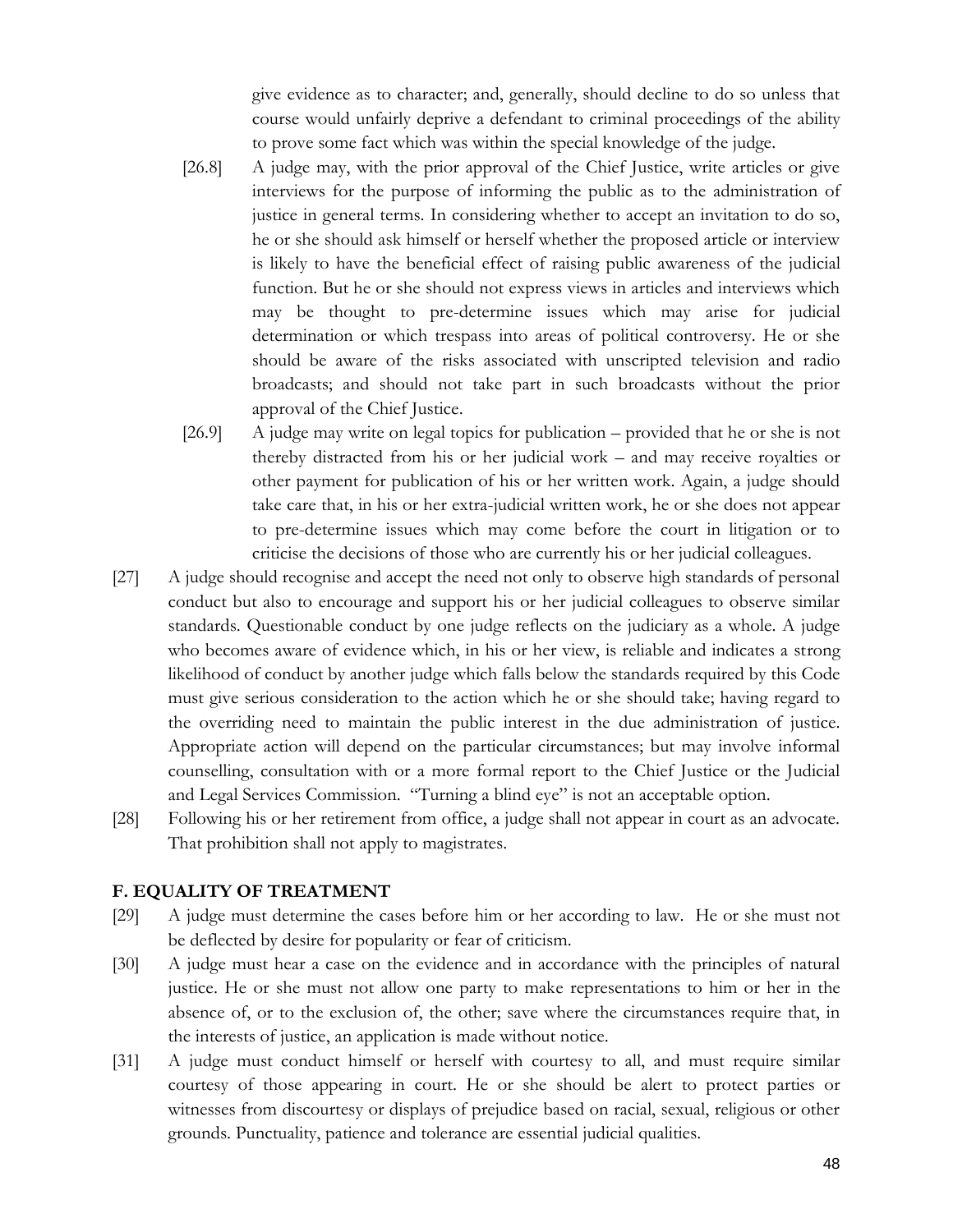- [32] A judge must be firm in maintaining proper conduct during a hearing before him or her. Judicial intervention should be limited to the minimum necessary to clarify the evidence or to elucidate the submissions made to the judge. A judge should take care that his or her interventions, where necessary for those purposes, do not lead to the perception that he or she has reached a conclusion without hearing all the evidence and all the submissions; or, in the case of criminal trials before a jury, that he or she has formed a view as to the guilt or innocence of the accused.
- [33] A judge from whose decision or conduct of proceedings an appeal is pending or under consideration should have no private communication with the appellate court.

#### **G. COMPETENCE AND DILIGENCE**

- [34] A judge is expected to be competent in the discharge of his or her judicial duties, both generally and pursuant to Clause 7 of the Bill of Rights, Freedoms and Responsibilities comprising Part 1 of the Constitution of the Cayman Islands. Without prejudice to the generality of the foregoing, he or she must display intellectual honesty in the reasoning on which his or her decisions are based; he or she must strive to dispose of his or her work promptly, delivering his or her judgments in a timely manner; and he or she must be ready and willing to undertake a fair share of the work of the court.
- [35] It is a judge's professional duty to do all he or she reasonably can to equip himself or herself to discharge his or her judicial duties with a high degree of competence and efficiency. This should include the attendance at judicial seminars and symposia where these are made available as part of continuing judicial education and training.
- [36] A judge should strive to deliver reserved judgments as soon as possible and in any event within such period as may from time to time be prescribed by the Chief Justice or the President of the Court of Appeal, as the case may be. If the judge becomes aware that his or her judicial commitments (or other circumstances) may prevent him or her from delivering judgment within that time, he should alert the Chief Justice to that possibility.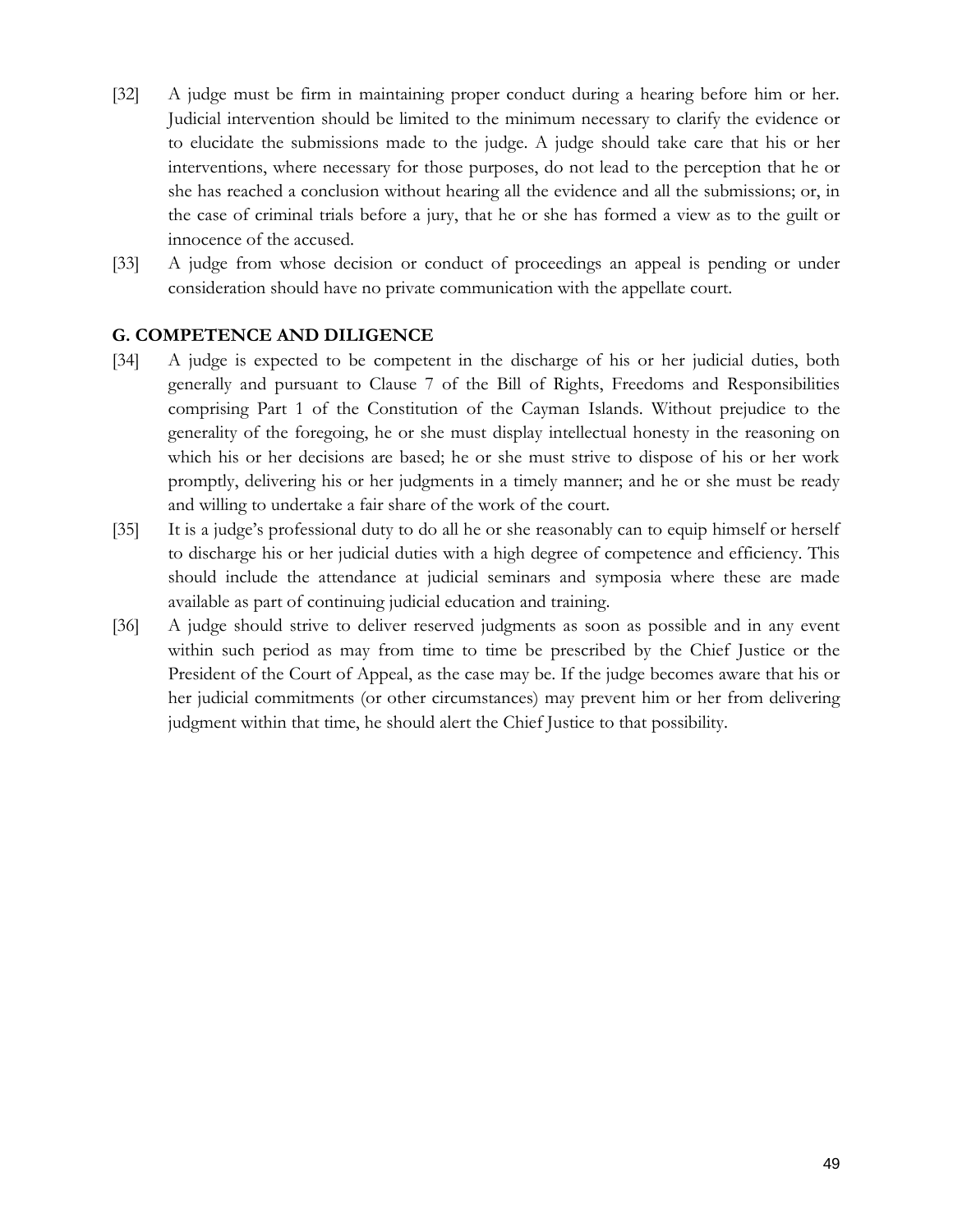#### <span id="page-49-0"></span>**6.2 Public Servant's Code of Conduct**

The Public Servant's Code of Conduct which applies to all Civil Servants is as follows -

(a) a public servant must behave honestly and conscientiously, and fulfil his duties with professionalism, integrity and care;

(b) a public servant must be courteous and respectful to the Governor, the Speaker and Deputy Speaker, Official Members, Ministers, Members of the Legislative Assembly, other public servants and members of the public, and treat everyone with impartiality and without harassment of any kind;

(c) a public servant must be politically neutral in his work and serve the government of the day in a way that ensures that he maintains the confidence of the government, while also ensuring that he is able to establish the same professional and impartial relationship with future governments;

(d) a public servant, as a member of the public, has the right to be politically informed but must ensure that his participation in political matters or public debate or discussions, does not conflict with his obligation as a public servant to be politically neutral;

(e) a public servant must not, at any time, engage in any activity that brings his ministry, portfolio, statutory authority, government company, the public service or the government into disrepute;

(f) a public servant must obey the law and comply with all lawful and reasonable directions, including work place rules established by his chief officer or a person with delegated authority from the chief officer;

(g) a public servant must disclose, and take reasonable steps to avoid, any conflict of interest (real or apparent) with his duties as a public servant, and must not use his official position for personal or familial gain;

(h) a public servant must treat all official information and any dealings with the Governor, an Official Member or Minister as confidential, and, unless authorised to do so, must not give or disclose, directly or indirectly, any information about official business or anything of which he has official knowledge; and

(i) a public servant must not use official resources, including electronic or technological resources, offensively or for other than very limited private purposes.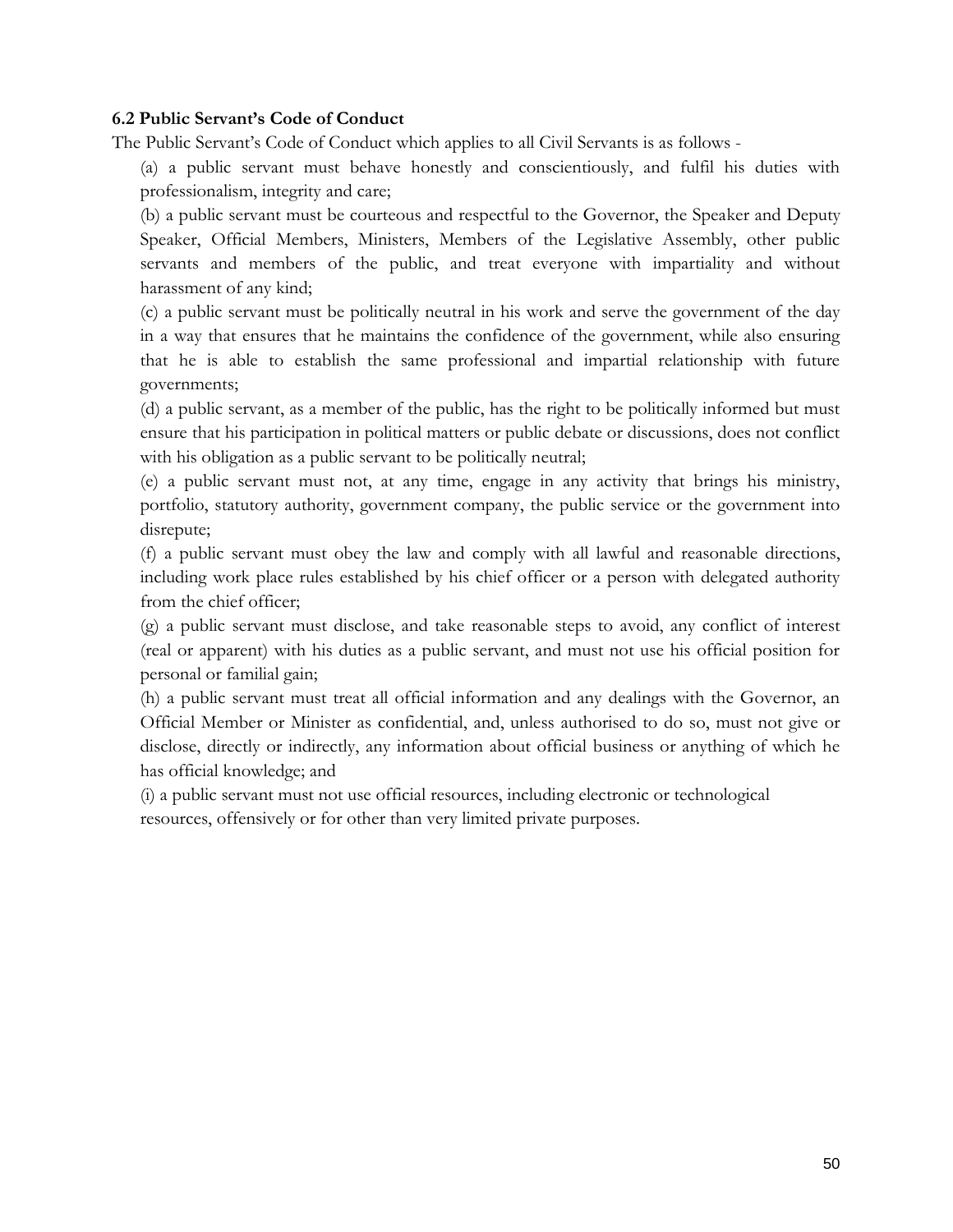#### <span id="page-50-0"></span>**6.3 Public Service Values**

The values to which the public service shall aspire and which shall govern its management and operation are as follows -

(a) to serve diligently the government of the day, the Legislative Assembly and the public in an apolitical, impartial and courteous manner and to deliver high-quality policy advice and services;

(b) to uphold the proper administration of justice and the principles of natural justice, and to support public participation in the democratic process;

(c) to strive continually for efficiency, effectiveness and value for money in all government activities;

(d) to adhere to the highest ethical, moral and professional standards at all times;

(e) to encourage creativity and innovation, and recognise the achievement of results;

(f) to be an employer that cares, is non-discriminatory, makes employment decisions on the basis of merit and recognises the aims and aspirations of its employees, regardless of gender or physical disabilities;

(g) to be an employer that encourages workplace relations that value communication, consultation, co-operation and input from employees (either individually or collectively) on matters that affect their workplace and conditions of service; and

(h) to provide a safe and healthy working environment.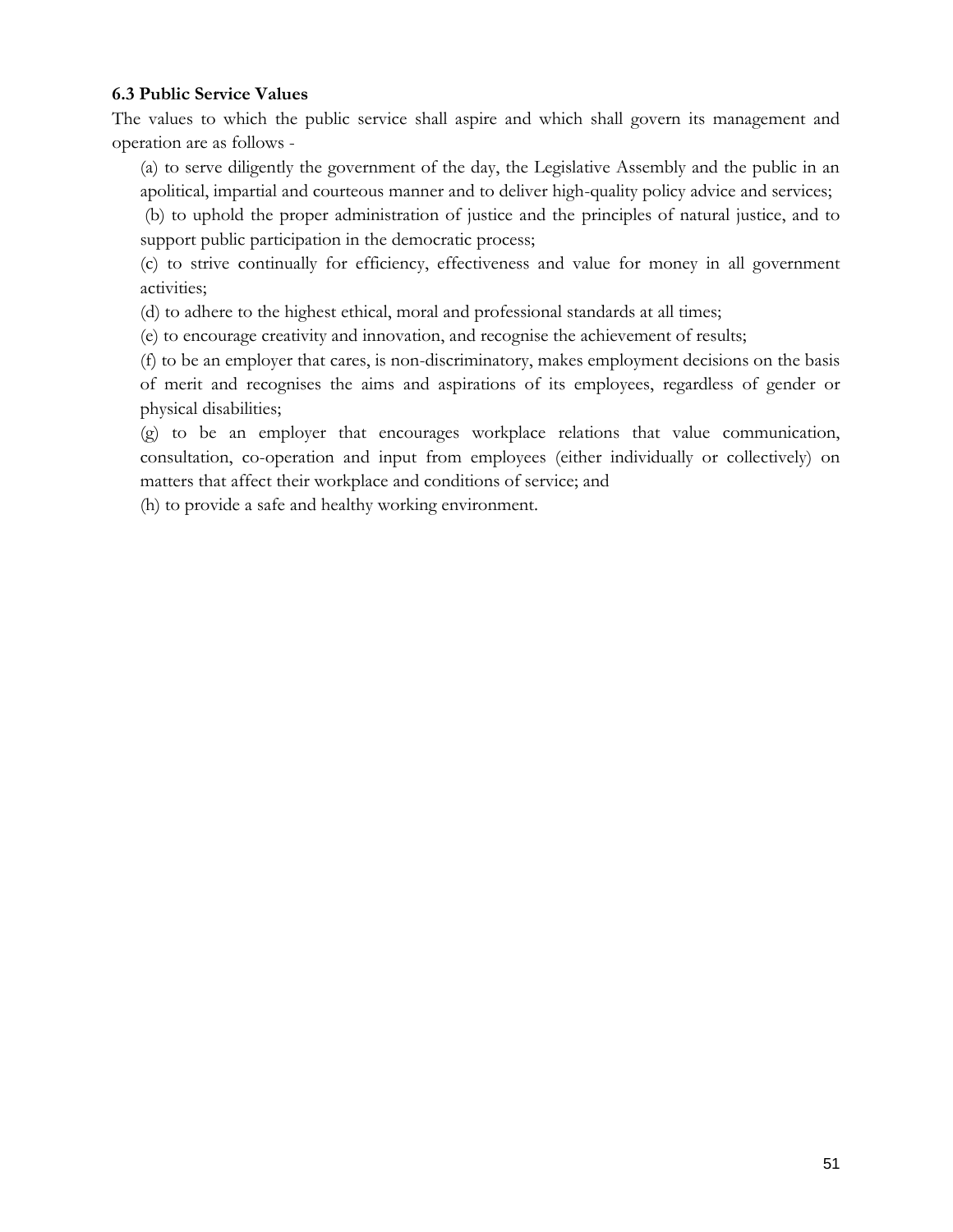#### <span id="page-51-0"></span>**6.4 Request for Recruitment Form (RRF)**



#### **JUDICIAL AND LEGAL SERVICES COMMISSION**

#### **REQUEST FOR RECRUITMENT FORM**

This form must be completed to request the recruitment of all posts covered by Section 106 (4) (a)-(f) of the Constitution.

**For Official Use Only** Date Form sent to the Governor

Date Authorised by the Governor:

 $\frac{1}{2}$  ,  $\frac{1}{2}$  ,  $\frac{1}{2}$  ,  $\frac{1}{2}$  ,  $\frac{1}{2}$  ,  $\frac{1}{2}$  ,  $\frac{1}{2}$ 

 $\frac{1}{2}$  ,  $\frac{1}{2}$  ,  $\frac{1}{2}$  ,  $\frac{1}{2}$  ,  $\frac{1}{2}$  ,  $\frac{1}{2}$  ,  $\frac{1}{2}$ 

| 1. Details of Post                                                                                                    |                             |                                            |  |
|-----------------------------------------------------------------------------------------------------------------------|-----------------------------|--------------------------------------------|--|
| Post Title                                                                                                            |                             | Grade & Salary point of<br>previous holder |  |
| Name of                                                                                                               |                             | Date Last evaluated by                     |  |
| previous                                                                                                              |                             | Portfolio of the Civil                     |  |
| post holder                                                                                                           |                             | Service                                    |  |
|                                                                                                                       | Proposed start date for new |                                            |  |
| employee                                                                                                              |                             |                                            |  |
| Proposed Length of Contract                                                                                           |                             |                                            |  |
| Reason for Vacancy                                                                                                    |                             |                                            |  |
| Justification for filling<br>the vacancy in terms<br>of workload, quality<br>and timeliness of<br>delivery of service |                             |                                            |  |

#### **2. Advertising Details**

| Where to<br>advertise<br>(please tick)<br>appropriate<br>box) | $\Box$ Internally Only<br>Locally<br>$\Box$ Regionally | Please state local<br>media to use in<br>addition to the<br>Government Web Site<br>If regionally and or<br>internationally, state |  |
|---------------------------------------------------------------|--------------------------------------------------------|-----------------------------------------------------------------------------------------------------------------------------------|--|
| <b>Advertising Budget</b>                                     | Internationally                                        | \$<br>the country and media<br>or publications to use.                                                                            |  |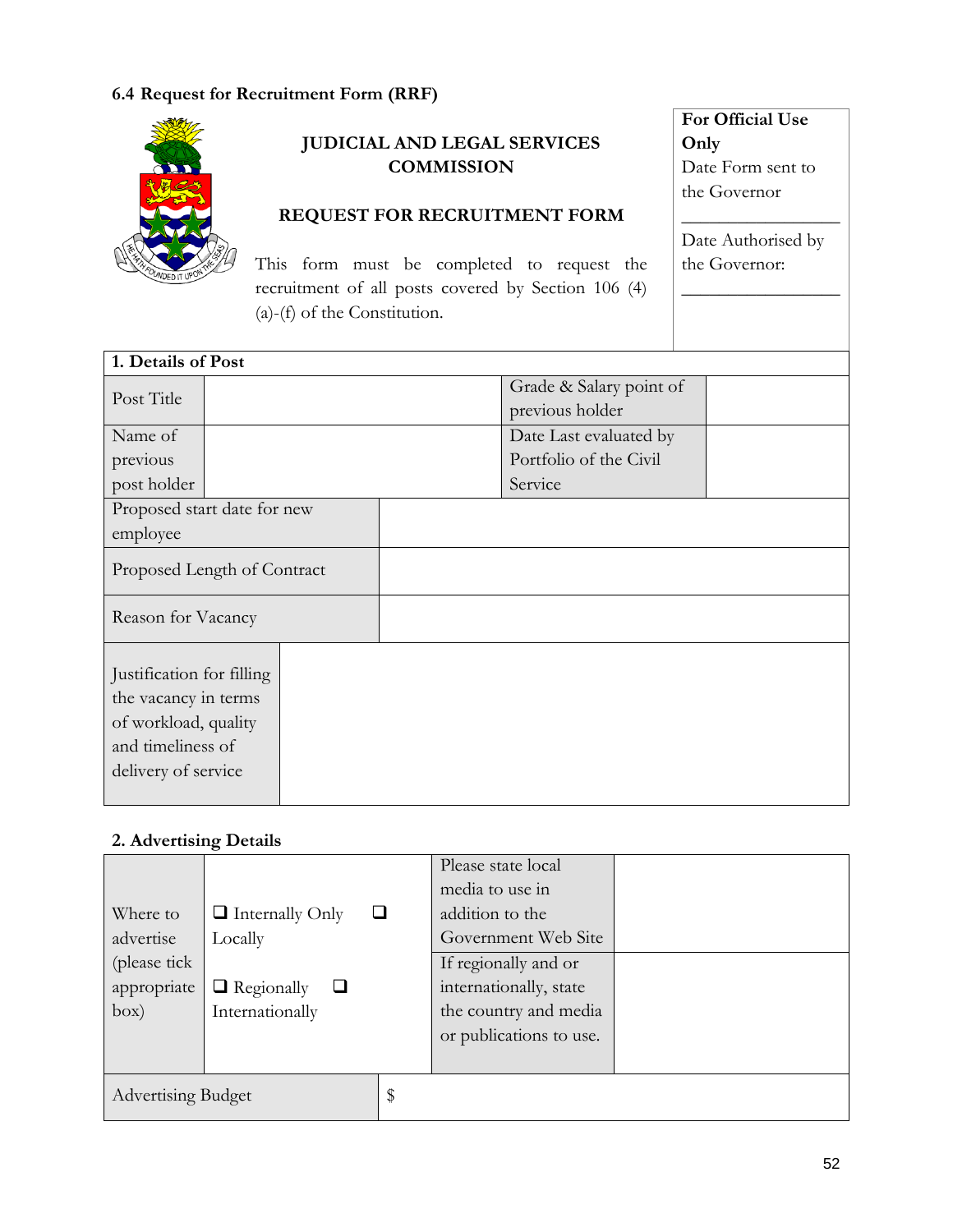#### **3. Remuneration and Benefits**

| Salary Grade<br>(if applicable) |  |    | Please state the annual budgeted<br>amount for this post.                                                                                                                                                                                                                                                         |  |
|---------------------------------|--|----|-------------------------------------------------------------------------------------------------------------------------------------------------------------------------------------------------------------------------------------------------------------------------------------------------------------------|--|
| Annual Leave<br>Entitlement     |  |    | Sick Leave Entitlement                                                                                                                                                                                                                                                                                            |  |
| Pension<br>Contribution         |  |    | Health Insurance                                                                                                                                                                                                                                                                                                  |  |
| <b>Additional Benefits</b>      |  | 1. | Successful candidate (if overseas) will be entitled to:<br>return airfare for self and dependents;<br>2. up to 7 nights in a hotel upon arrival and up to 2<br>nights in a hotel at departure;<br>3. Up to 1000lbs of property shipped to the CI; and<br>4. One month's pay upon arrival for relocation expenses. |  |

#### **4. Contact Details**

| All costs related to the recruitment will be borne by the Ministry/Portfolio including  |  |  |                       |  |          |  |        |  |
|-----------------------------------------------------------------------------------------|--|--|-----------------------|--|----------|--|--------|--|
| advertising, transportation and accommodation of selection panel and candidates. Please |  |  |                       |  |          |  |        |  |
| provide contact details of the Finance person who will deal with these issues.          |  |  |                       |  |          |  |        |  |
| Name                                                                                    |  |  |                       |  | Position |  |        |  |
| Postal Address                                                                          |  |  | <b>Street Address</b> |  |          |  |        |  |
| Fax                                                                                     |  |  | Tel                   |  | Tel Cell |  | E-mail |  |
| Number                                                                                  |  |  | Work                  |  |          |  |        |  |

Recruitment Budget

#### **5. Authorisation**

| Form Completed                |  |                  | Position |                                      |  |
|-------------------------------|--|------------------|----------|--------------------------------------|--|
| $\rm{By}$                     |  |                  |          |                                      |  |
| Signature                     |  |                  | Date     |                                      |  |
|                               |  |                  |          |                                      |  |
| Recommendation of the         |  | o Recruit        | Date     |                                      |  |
| <b>JLSC</b>                   |  | o Do not recruit |          |                                      |  |
| Name of                       |  |                  | Position | HE the Governor                      |  |
| Authorizer                    |  |                  |          |                                      |  |
| I approve the filling of this |  |                  |          | I do not approve the filling of this |  |
| vacancy on the terms stated   |  |                  |          | vacancy on the terms stated above    |  |
| above                         |  |                  |          |                                      |  |
| Comments                      |  |                  |          |                                      |  |
|                               |  |                  |          |                                      |  |
| Signature                     |  |                  | Date     |                                      |  |
|                               |  |                  |          |                                      |  |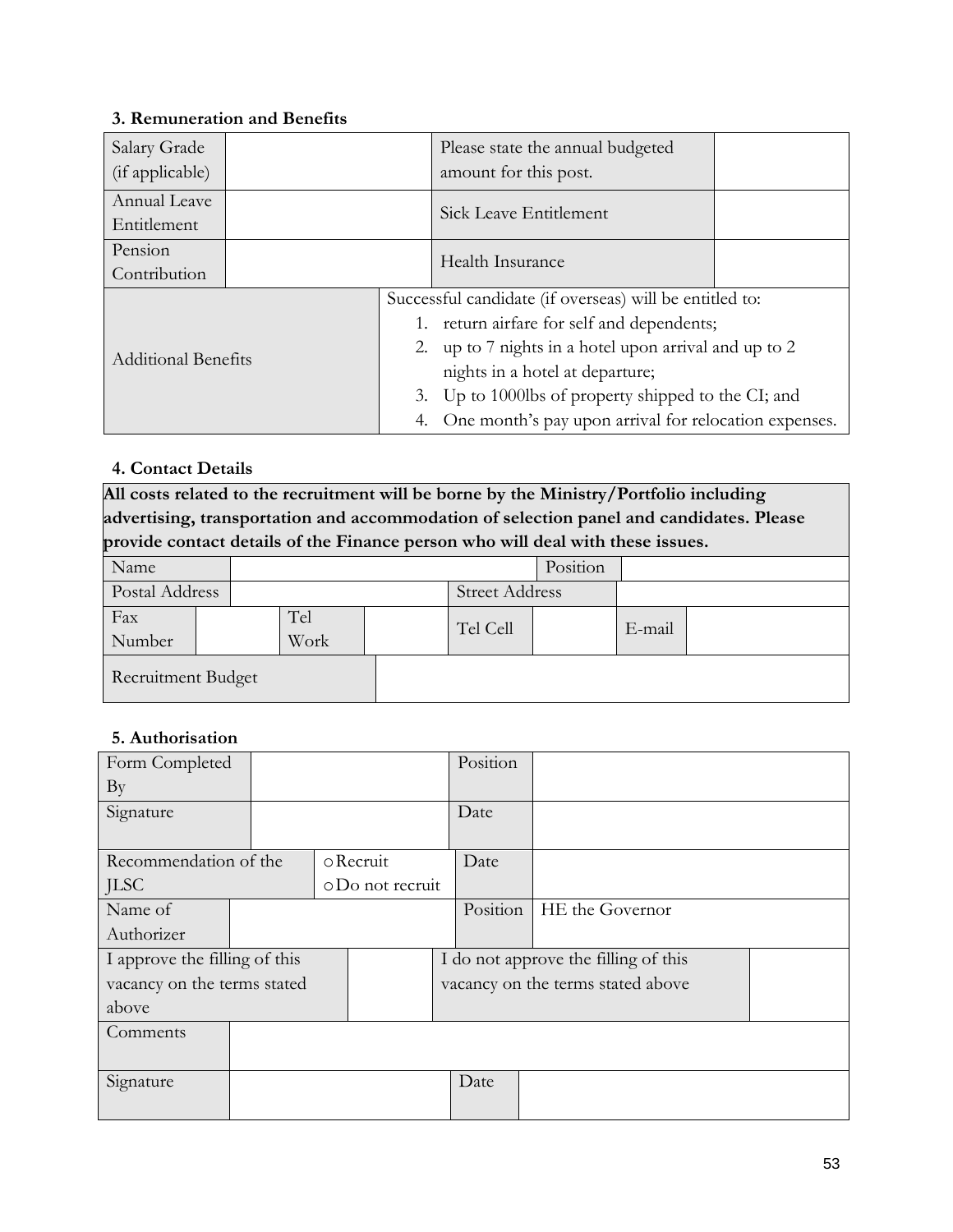#### <span id="page-53-0"></span>**6.5 Employment Application Form**

#### **CONFIDENTIAL**

#### **Judicial and Legal Services Commission Employment Application**

#### **THIS FORM MUST BE COMPLETED FULLY, USING BLACK INK OR TYPE. ATTACH ADDITIONAL PAGES IF NEEDED. INCOMPLETE APPLICATION FORMS OR APPLICATIONS RECEIVED AFTER THE CLOSING DATE MAY NOT BE CONSIDERED.**

| <b>Post Applied For:</b>   |  |
|----------------------------|--|
| <b>Ministry/Portfolio:</b> |  |

#### **SECTION 1: Personal Details**

| <b>Last Name:</b>       |       | <b>First Name:</b> |       |
|-------------------------|-------|--------------------|-------|
| <b>Middle Name:</b>     |       | Maiden Name (if    |       |
|                         |       | applicable):       |       |
| Any other names used:   |       |                    |       |
|                         |       |                    |       |
| <b>Mailing Address:</b> |       |                    |       |
| <b>Street Address:</b>  |       |                    |       |
| <b>E-mail Address:</b>  |       |                    |       |
| Telephone               | Home: | Cell:              | Work: |
| Numbers:                |       |                    |       |
| Date of Birth           |       | Nationality:       |       |
| $(dd/mm/yyyy)$ :        |       |                    |       |

**If you are not Caymanian, what is your immigration status in the Cayman Islands?**

| <b>Permanent Resident:</b> | Off Island:        |
|----------------------------|--------------------|
| Work Permit Holder:        | <b>Expiry Date</b> |
|                            | $(dd/mm/yyyy)$ :   |
| <b>On Government</b>       | <b>Expiry Date</b> |
| Contract:                  | $(dd/mm/yyyy)$ :   |
| Other (please explain):    |                    |

**Have you been previously employed within the Cayman Islands Civil**  $\begin{array}{c|c} \text{Yes} & \text{Yes} & \text{No} \end{array}$ 

**If yes, please indicate post(s) held and dates of service**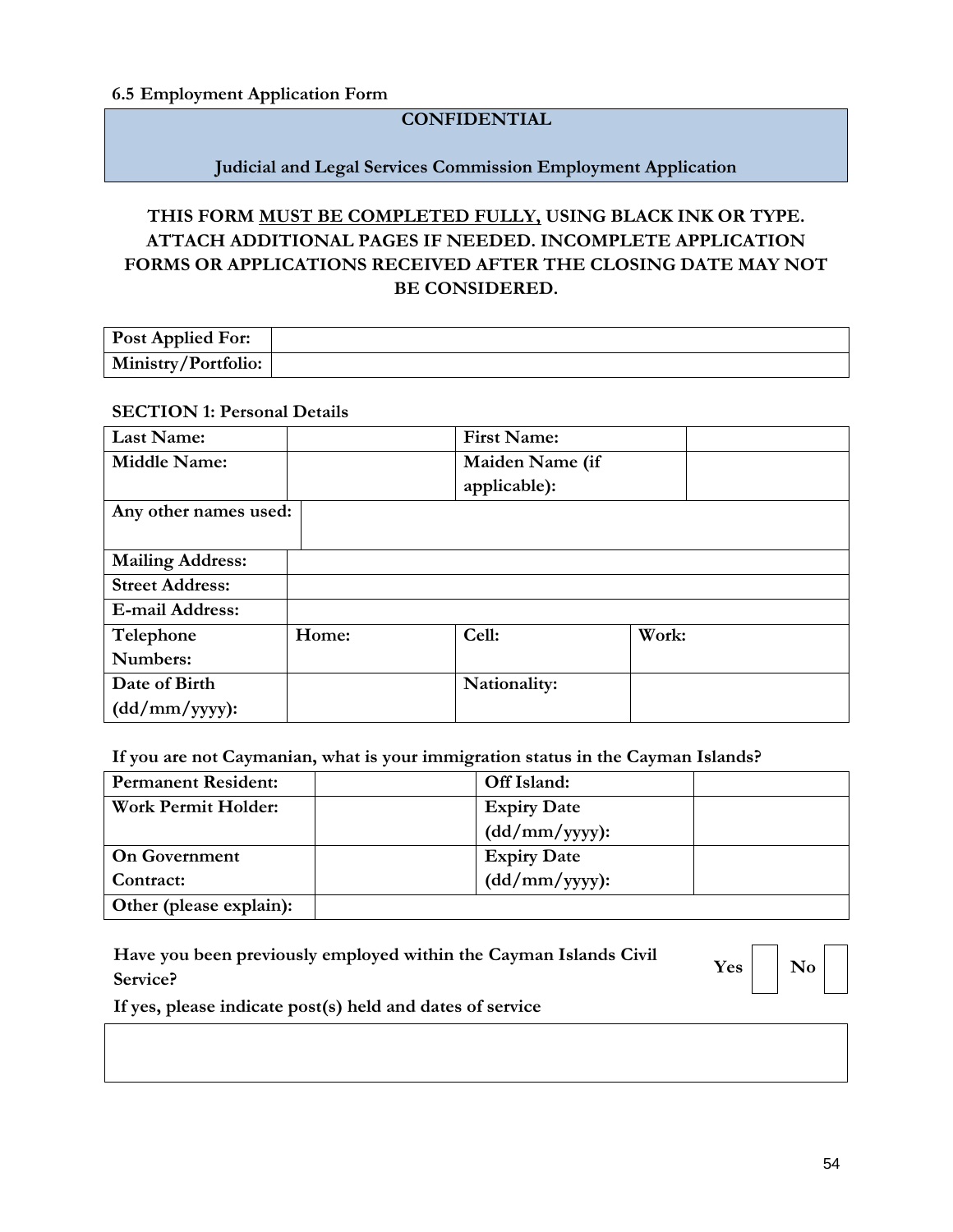|                                  | Section 2: Present Employment/Last Employer (if unemployed)         |  |
|----------------------------------|---------------------------------------------------------------------|--|
| Name of                          |                                                                     |  |
| Employer:                        | Department/Section:                                                 |  |
|                                  |                                                                     |  |
| Address:                         |                                                                     |  |
|                                  |                                                                     |  |
|                                  |                                                                     |  |
| <b>Post Title:</b>               |                                                                     |  |
| Date of                          | Salary:                                                             |  |
| Appointment:                     |                                                                     |  |
| Brief description of duties:     |                                                                     |  |
|                                  |                                                                     |  |
|                                  |                                                                     |  |
|                                  |                                                                     |  |
|                                  |                                                                     |  |
|                                  |                                                                     |  |
| <b>Period of Notice</b>          | Last day of service (if no longer                                   |  |
| Required:                        | employed):                                                          |  |
|                                  |                                                                     |  |
| Reason for leaving (if no longer |                                                                     |  |
| employed):                       |                                                                     |  |
|                                  |                                                                     |  |
|                                  | Section 3: Previous Employment (starting with most recent employer) |  |
| Name of Employer:<br>1.          |                                                                     |  |
|                                  |                                                                     |  |
| Address:                         |                                                                     |  |
|                                  |                                                                     |  |
|                                  |                                                                     |  |
| <b>Position Held:</b>            | Period of<br>mm<br>yyyy to<br>mm                                    |  |
|                                  | Employment:<br>уууу                                                 |  |
|                                  |                                                                     |  |
|                                  |                                                                     |  |
| Summary of                       |                                                                     |  |
| Duties:                          |                                                                     |  |
|                                  |                                                                     |  |
|                                  |                                                                     |  |
| <b>Reason for Leaving:</b>       |                                                                     |  |
|                                  |                                                                     |  |

55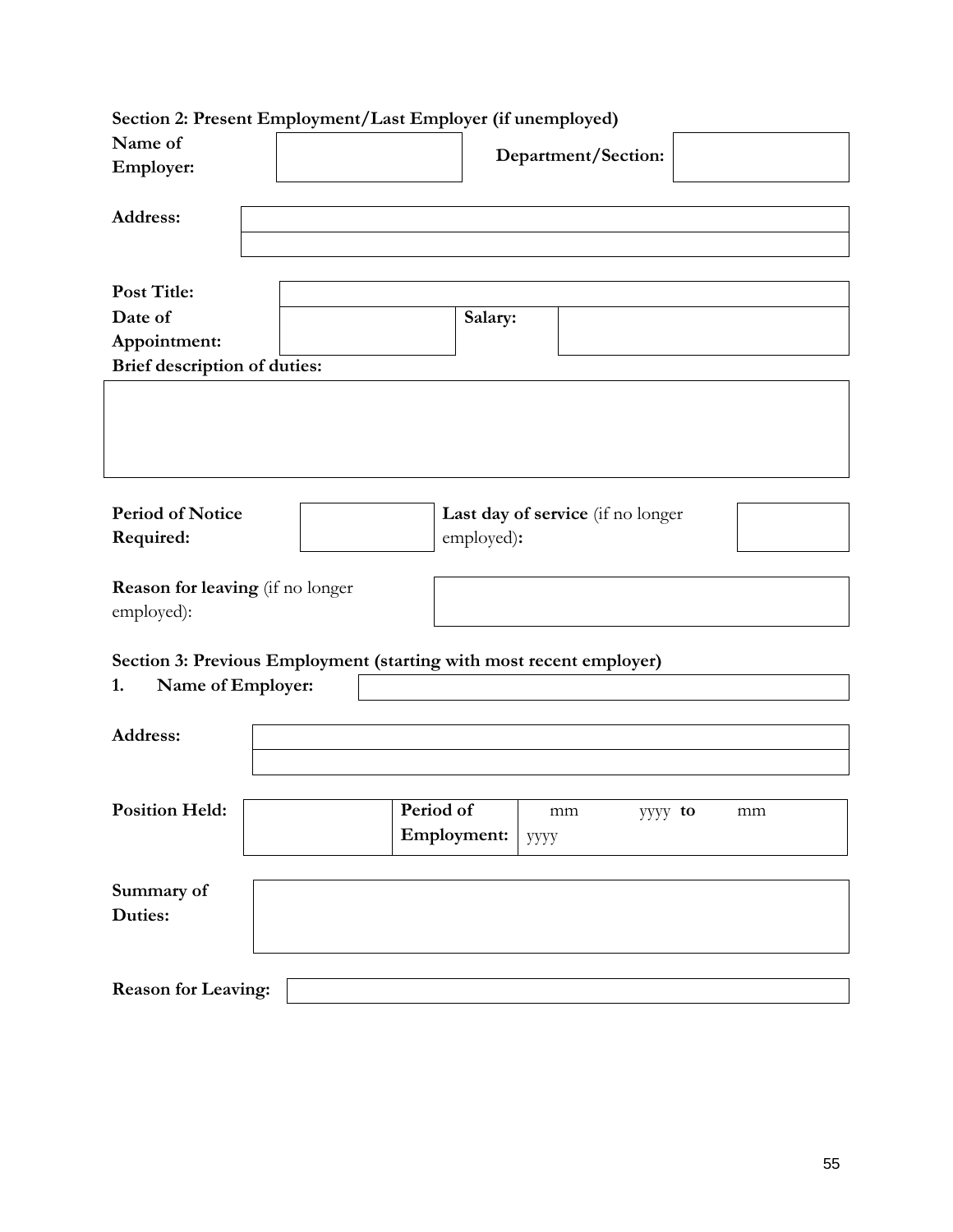| Name of Employer:<br>2.    |                          |                   |         |    |
|----------------------------|--------------------------|-------------------|---------|----|
| Address:                   |                          |                   |         |    |
| <b>Position Held:</b>      | Period of<br>Employment: | mm<br><b>yyyy</b> | yyyy to | mm |
| Summary of<br>Duties:      |                          |                   |         |    |
| <b>Reason for Leaving:</b> |                          |                   |         |    |
| Name of Employer:<br>3.    |                          |                   |         |    |
| Address:                   |                          |                   |         |    |
| <b>Position Held:</b>      | Period of<br>Employment: | mm<br><b>yyyy</b> | yyyy to | mm |
| Summary of<br>Duties:      |                          |                   |         |    |
| <b>Reason for Leaving:</b> |                          |                   |         |    |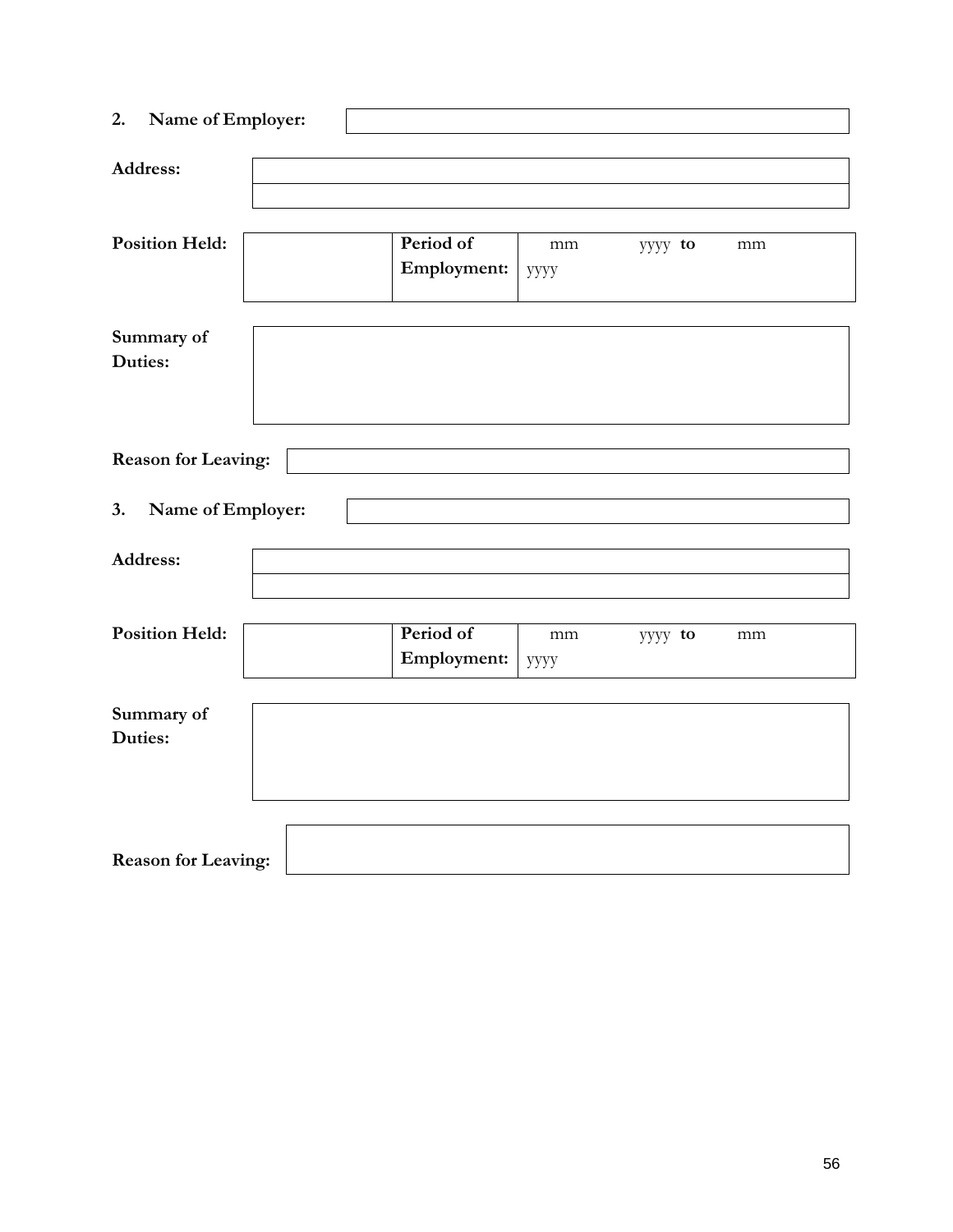#### **Section 4: Education**

| College or | Course   | <b>Qualifications and grades</b> |
|------------|----------|----------------------------------|
| University |          | obtained                         |
|            |          |                                  |
|            |          |                                  |
|            |          |                                  |
|            |          |                                  |
|            |          |                                  |
|            |          |                                  |
| School     | Subjects | <b>Qualifications and grades</b> |
|            |          | obtained                         |
|            |          |                                  |
|            |          |                                  |
|            |          |                                  |
|            |          |                                  |
|            |          |                                  |
|            |          |                                  |

#### **Continue on a separate sheet if necessary**

#### **Professional, Technical or Management Qualifications**

Please give details:

| Professional/Technical/          | <b>Course Details</b>                                                                 |
|----------------------------------|---------------------------------------------------------------------------------------|
| <b>Management Qualifications</b> |                                                                                       |
|                                  |                                                                                       |
|                                  |                                                                                       |
|                                  |                                                                                       |
|                                  |                                                                                       |
|                                  |                                                                                       |
|                                  | Current Membership in any Professional/Technical Associations - please state level of |
| membership:                      |                                                                                       |
|                                  |                                                                                       |
|                                  |                                                                                       |

**Continue on a separate sheet if necessary**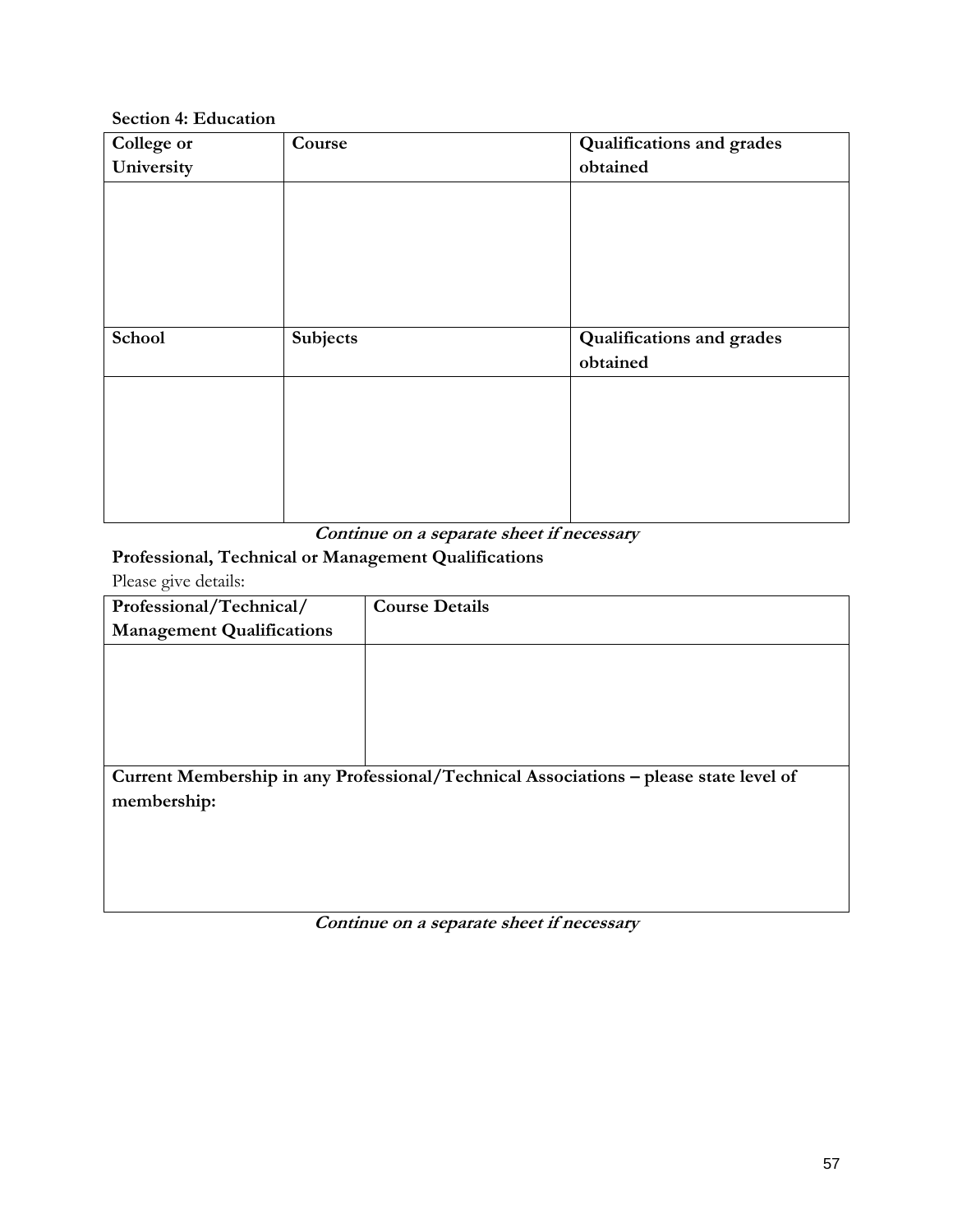#### **Section 5: Training and Development**

| Title of Training Programme or | <b>Length of Course</b> | Area (s) of Focus |
|--------------------------------|-------------------------|-------------------|
| Course                         |                         |                   |
|                                |                         |                   |
|                                |                         |                   |
|                                |                         |                   |
|                                |                         |                   |
|                                |                         |                   |
|                                |                         |                   |
|                                |                         |                   |
|                                |                         |                   |
|                                |                         |                   |
|                                |                         |                   |
|                                |                         |                   |
|                                |                         |                   |
|                                |                         |                   |

**Continue on a separate sheet if necessary Section 6: Personal Statement**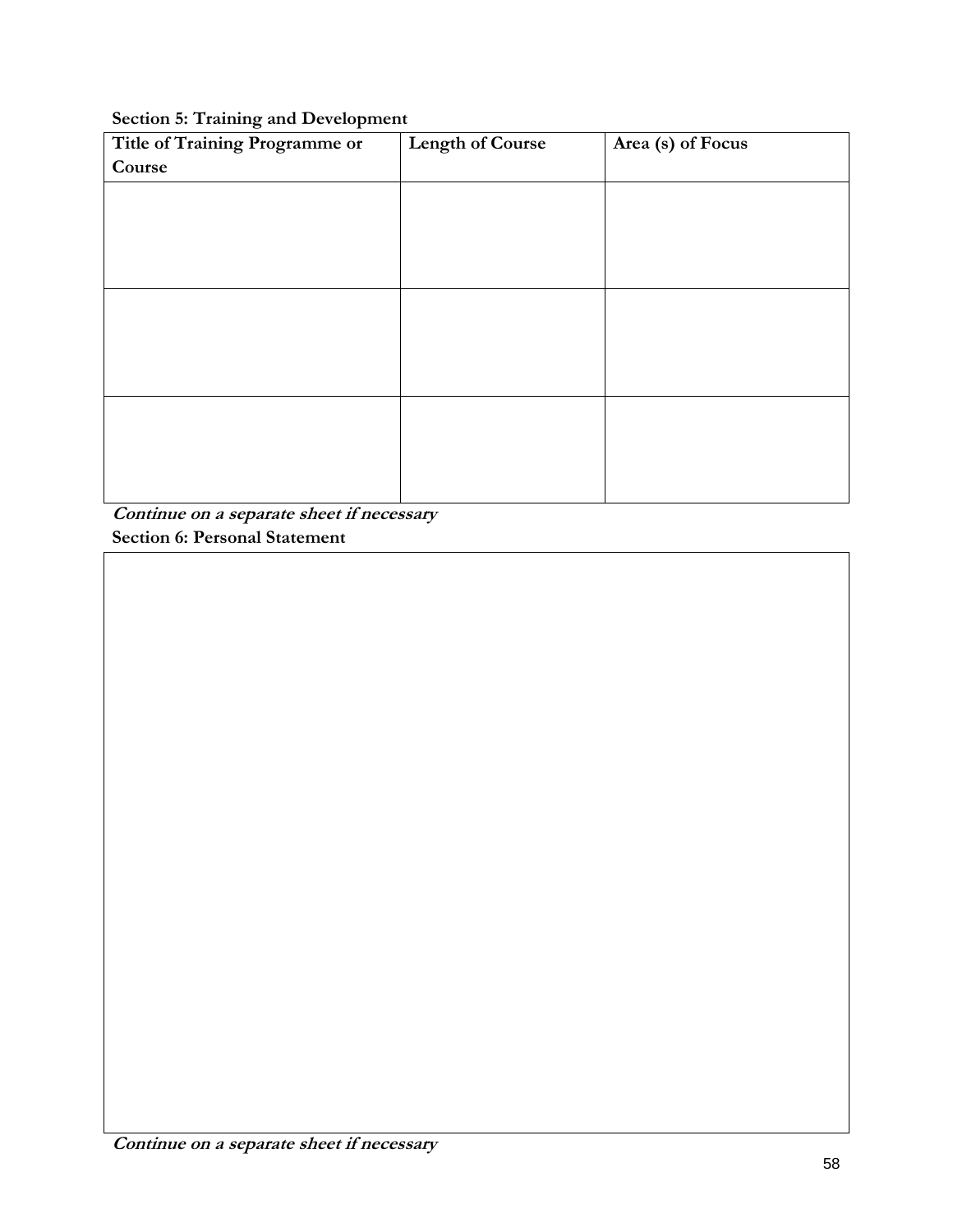#### **Section 7: Dependents** *(i.e. Persons who will accompany you for the duration of your contract. Limited to your spouse and / or dependent children under the age of 18)*

| Marital |                               | Spouse's Name: |  |
|---------|-------------------------------|----------------|--|
| Status: |                               |                |  |
|         | Names and ages of Dependants: |                |  |
|         |                               |                |  |
|         |                               |                |  |
|         |                               |                |  |
|         |                               |                |  |

#### **Section 8: Convictions**

| Have you ever been convicted of a criminal offence |  |  |
|----------------------------------------------------|--|--|
| (except minor road traffic offences)?              |  |  |
| If so, please provide                              |  |  |
| details:                                           |  |  |

#### **Section 9: Disciplinary Proceedings**

| Have you ever been the subject of any disciplinary |  |  |
|----------------------------------------------------|--|--|
| proceedings?                                       |  |  |
| If so, please provide                              |  |  |
| details:                                           |  |  |

#### **Section 10: Other Issues**

| Have you ever been involved in any other issues that could cause    |  |  |  |
|---------------------------------------------------------------------|--|--|--|
| embarrassment to the Cayman Islands Government if you are selected? |  |  |  |
| If so, please provide                                               |  |  |  |
| details:                                                            |  |  |  |

| Are there any other matters which the Commission should be aware of which |  |  |  |
|---------------------------------------------------------------------------|--|--|--|
| may be relevant to your appointment and which could affect a decision to  |  |  |  |
| employ you?                                                               |  |  |  |
| If so, please provide                                                     |  |  |  |
| details:                                                                  |  |  |  |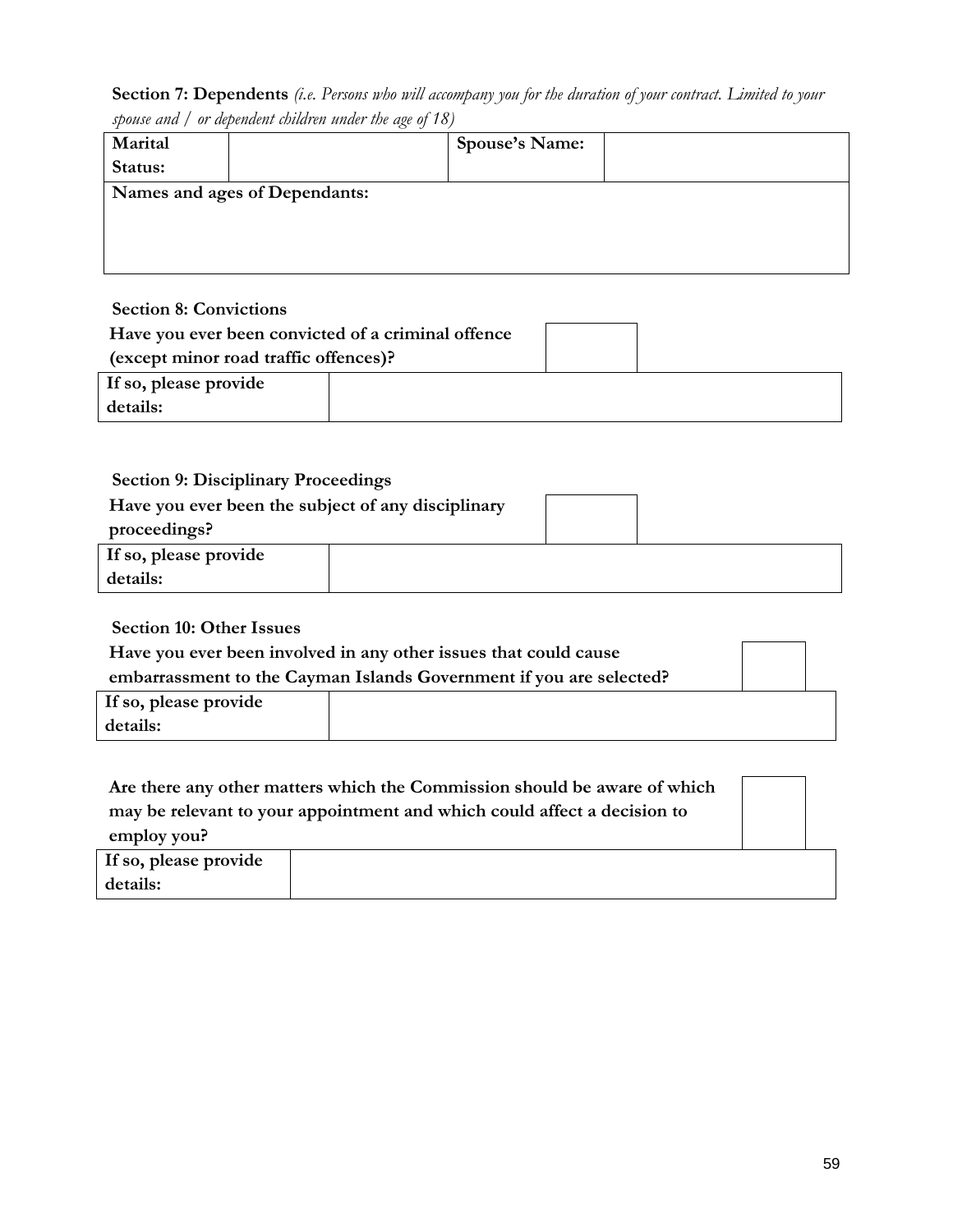**Section 11: References**

**Please give the names and details of two individuals who may be contacted as work-related referees, including your current or most recent employer. The Commission reserves the right to contact additional individual(s) and/or organization(s) it considers appropriate to help it complete its due diligence. If for some reason there is anyone whom you wish not to be contacted without your consent, please indicate this below, together with your reason.**

| Reference 1                                            | Reference 2                                            |
|--------------------------------------------------------|--------------------------------------------------------|
| Name:                                                  | Name:                                                  |
| Position (job                                          | Position (job                                          |
| title):                                                | title):                                                |
| Work                                                   | Work                                                   |
| Relationship:                                          | Relationship:                                          |
| Organisation:                                          | Organisation:                                          |
| <b>Address:</b>                                        | <b>Address:</b>                                        |
| Telephone no.:<br>E-Mail:                              | Telephone no.:<br>E-Mail:                              |
| This referee may be contacted only<br>with my consent: | This referee may be contacted only<br>with my consent: |
|                                                        | Reason: -                                              |
|                                                        |                                                        |
|                                                        |                                                        |

**A job offer will not be made without at least two satisfactory references.**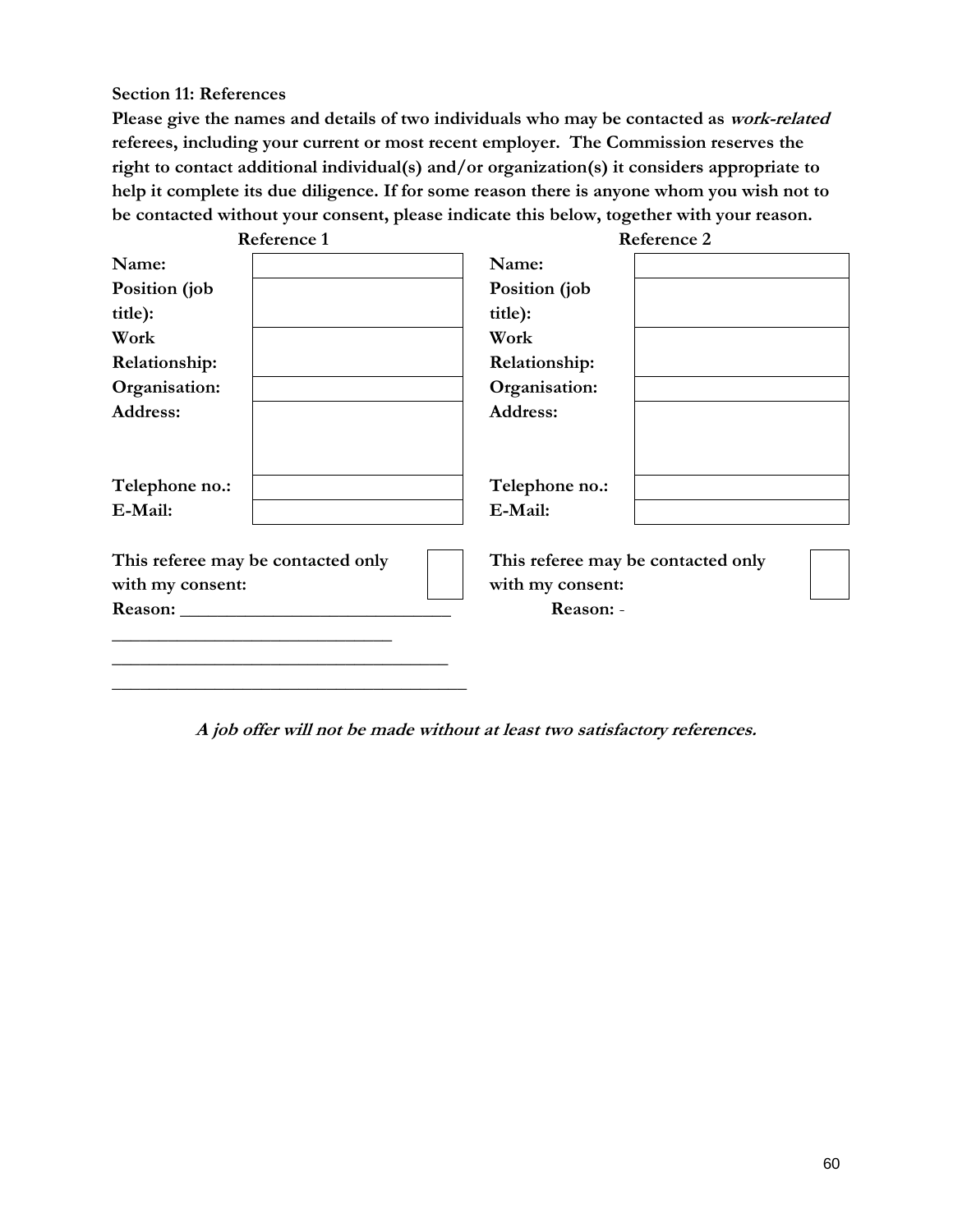The information you provide in your job application form will be treated confidentially at all times and will only be disclosed to personnel involved in the recruitment process. If you accept this post, your personal information will be held alongside your Employment Agreement.

By signing this application, you authorise the Cayman Islands Government to collect and/or verify any information that is considered relevant to your application.

**Signed: Date:**

#### **NOTE: FAILURE TO DISCLOSE RELEVANT DETAILS OR GIVING MISLEADING INFORMATION WILL CAUSE YOUR APPLICATION TO BE REJECTED OR IF YOU ARE ALREADY EMPLOYED IT COULD LEAD TO TERMINATION OF CONTRACT.**

Candidates will receive written notification that their applications have been received. Candidates will normally be notified within one month if they have been selected for interview. **Thank you for your interest in working for the Cayman Islands Government.**

**Please submit completed form to:**

**Deborah Bodden | Manager | Commissions Secretariat | [deborah.bodden@gov.ky](mailto:deborah.bodden@gov.ky) | P.O. Box 391 | George Town | KY1-1106 | Grand Cayman | T +1 345 244-3687 | F +1 345 945-8649**

### **Section 12: Declaration Please complete and sign the following declaration I hereby certify that: Please initial**

- *the information I have provided on this form is correct to the best of my knowledge, and may be verified by the Cayman Islands Government prior to or after my appointment;*
- *all questions have been accurately and fully answered; and*
- *I possess all the qualifications which I claim to hold.*

#### **I understand and agree that, if offered employment, I will be required to:**

- *undergo a pre-employment medical examination. Adverse results of such examination may result in the withdrawal of the offer of employment;*
- *provide proof of my qualifications; and*
- *provide a police clearance certificate from my country of residence and such other place as as requested by the Cayman Islands Government.*